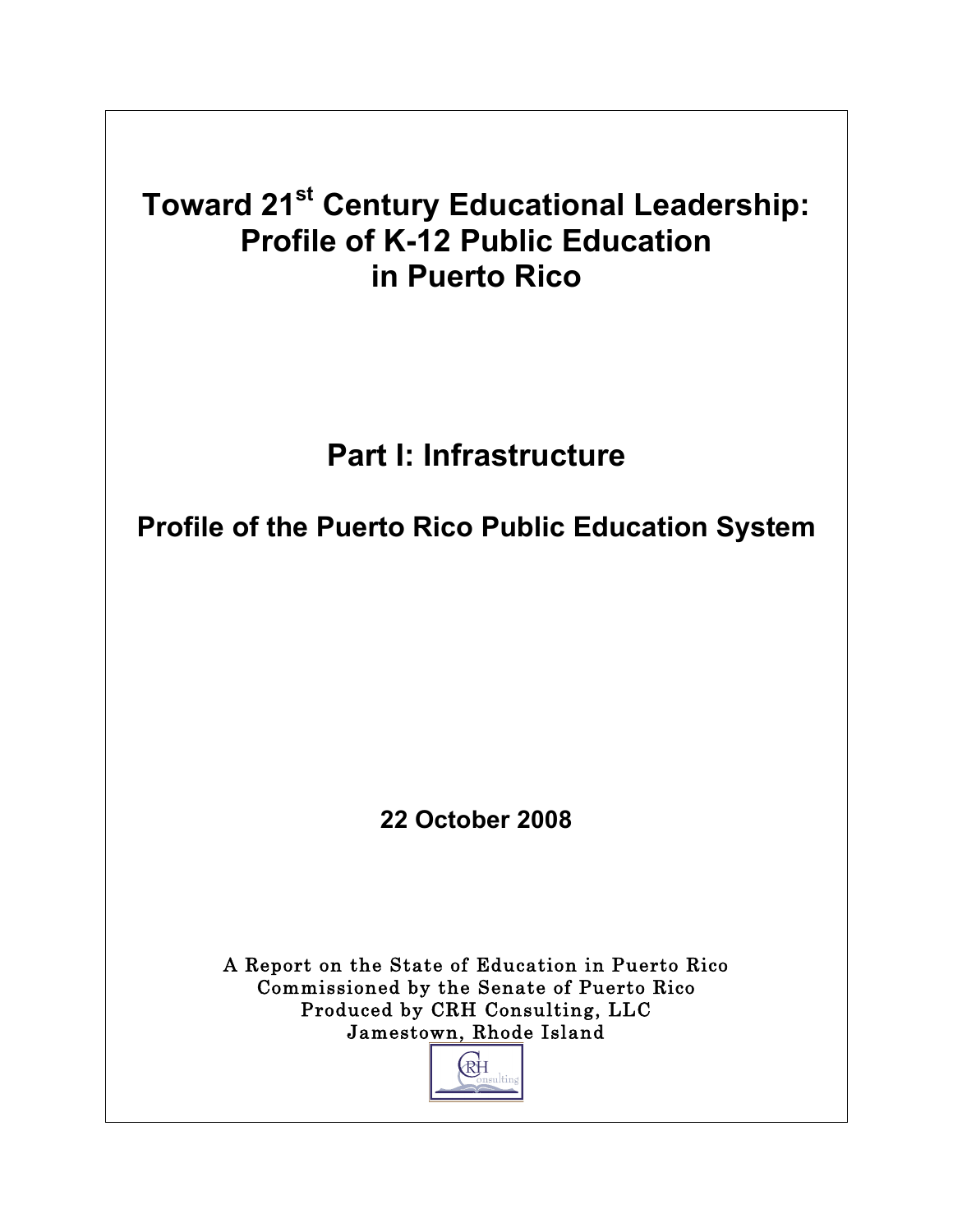# **TABLE OF CONTENTS**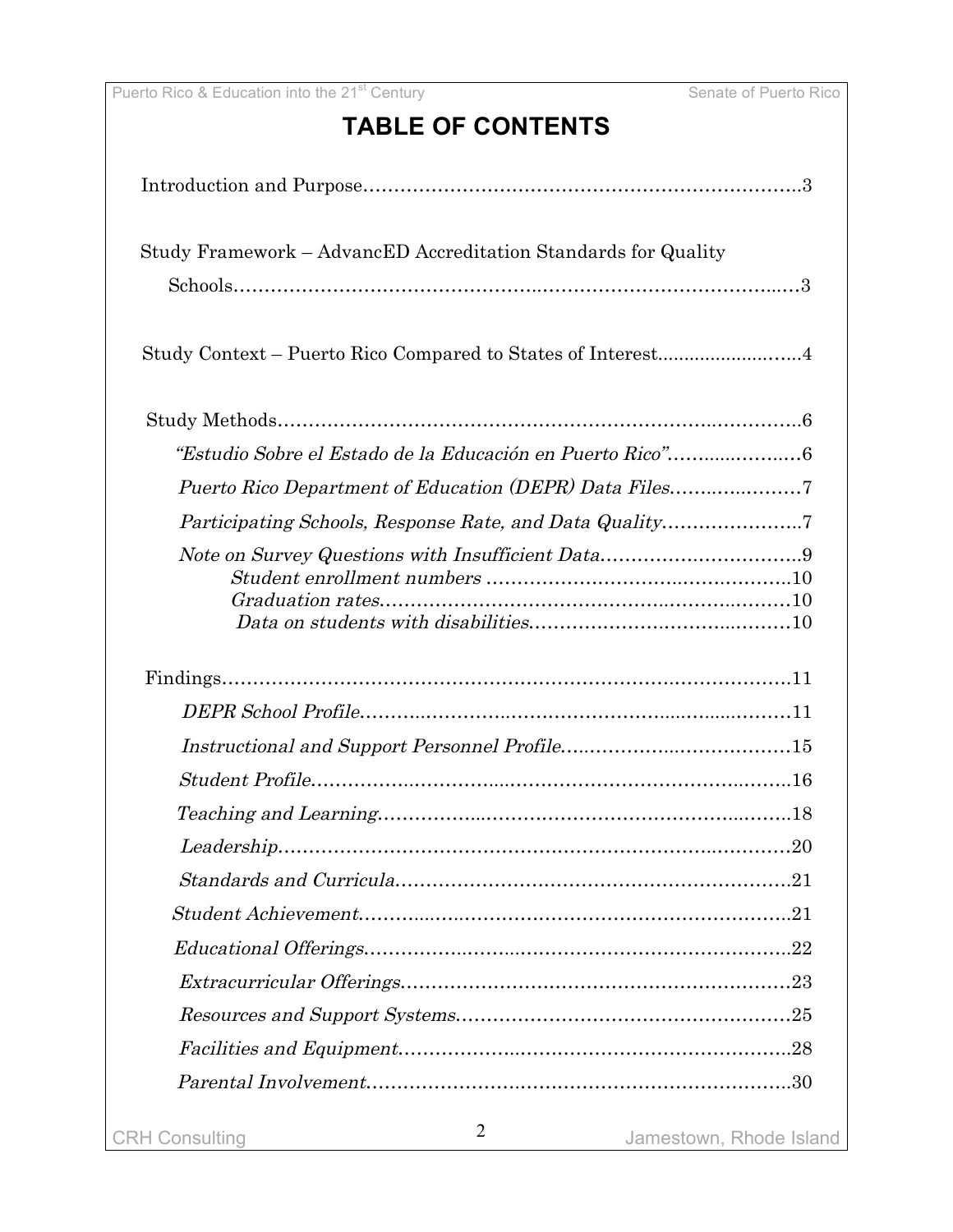|--|

### Documentary Appendices

Appendix A: NCES CCD data on Kentucky, Mississippi, Oregon, and Puerto Rico

Appendix B: Paper-based survey for school visits

Appendix C: Web-based data entry form (Zoomerang)

Appendix D: Letters from DEPR to schools regarding school visits

Appendix E: List of participating schools by region and district

Appendix F: List of photos in directory of school photos

### Electronic Appendices

| <b>Electronic Appendix A:</b> Excel template of data items requested from<br>Puerto Rico Department of Education (DEPR) |
|-------------------------------------------------------------------------------------------------------------------------|
| <b>Electronic Appendix B:</b> Raw survey data, all variables                                                            |
| <b>Electronic Appendix C:</b> Cleaned survey data by survey sub-section, all<br>variables                               |
| <b>Electronic Appendix D</b> : Data files received from the Puerto Rico<br>Department of Education (DEPR)               |
| <b>Electronic Appendix E:</b> Directory of school photos by educational<br>region and district                          |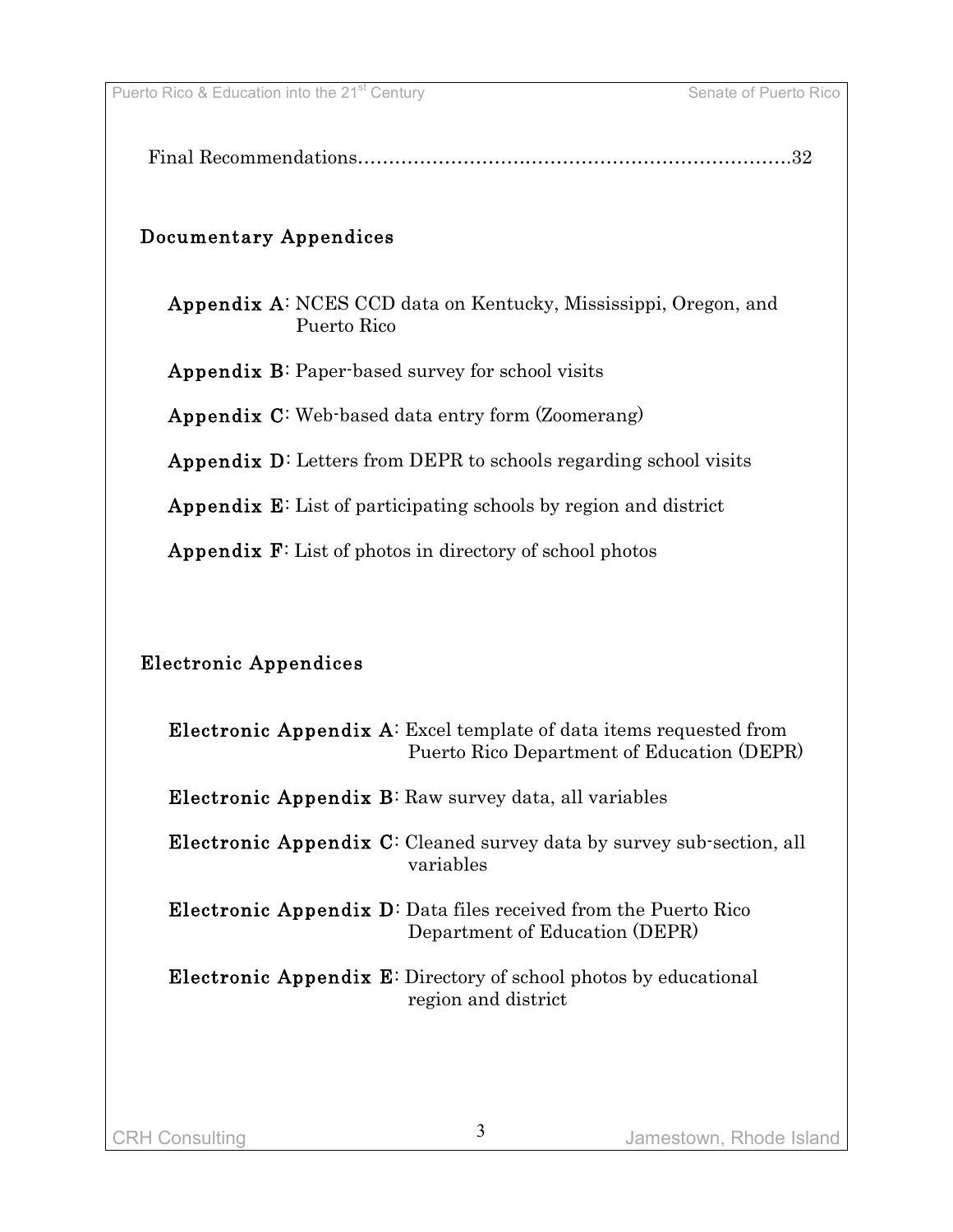# **INTRODUCTION & PURPOSE**

The future of Puerto Rico and its capacity to participate and compete in the global economy of the 21st century lie in its ability to provide an effective and relevant education for its youth. In March 2008, the Senate of Puerto Rico solicited proposals for a study of the current status of its K-12 public education system. A primary need for the study, as cited by the Senate, is based on the current lack of available system-wide data to understand the condition of education and educational infrastructures necessary to make evidence-based decisions to improve education. CRH Consulting Ltd. (CRH) of Jamestown, RI was selected to conduct the study in April 2008, and a team of over 40 field assistants completed the school-level data collection from May-October 2008.

The purpose of this report is to describe the methodology and findings of the first phase of this study, the school profile survey. The survey was designed to provide baseline information about school capacity to prepare students for the  $21<sup>st</sup>$  century in two areas – teaching and learning, and resources and support systems. The second phase of the study, focused on identifying factors associated with high and low performing schools, is described in a separate report entitled: Toward 21st Century Educational Leadership: Profile of K-12 Public Education in Puerto Rico. Part II Performance.

### **Study Framework – AdvancED Accreditation Standards for Quality Schools**

The study utilizes the AdvancED accreditation standards (available at http://www.advanc-

ed.org/accreditation/standards/advanced\_school\_standards.pdf) as a framework to identify broad needs and areas for improvement (Phase I), and factors associated with high and low performing schools (Phase II).

AdvancED is the world's largest education community, representing over 23,000 public and private schools and districts in 30 states and 65 countries and serving over 15 million students. Two regional accreditation organizations; North Central Association Commission on Accreditation and School Improvement (NCA CASI) and the Southern Association of Colleges and Schools Council on Accreditation and School Improvement (SACS CASI) developed the AdvancED Accreditation Standards For Quality Schools with research support from the National Study of School Evaluation (NSSE). The standards build on those of both associations, are research-based, and were developed with broad input from practitioners and education experts.

CRH Consulting  $\overline{4}$  amestown, Rhode Island Jamestown, Rhode Island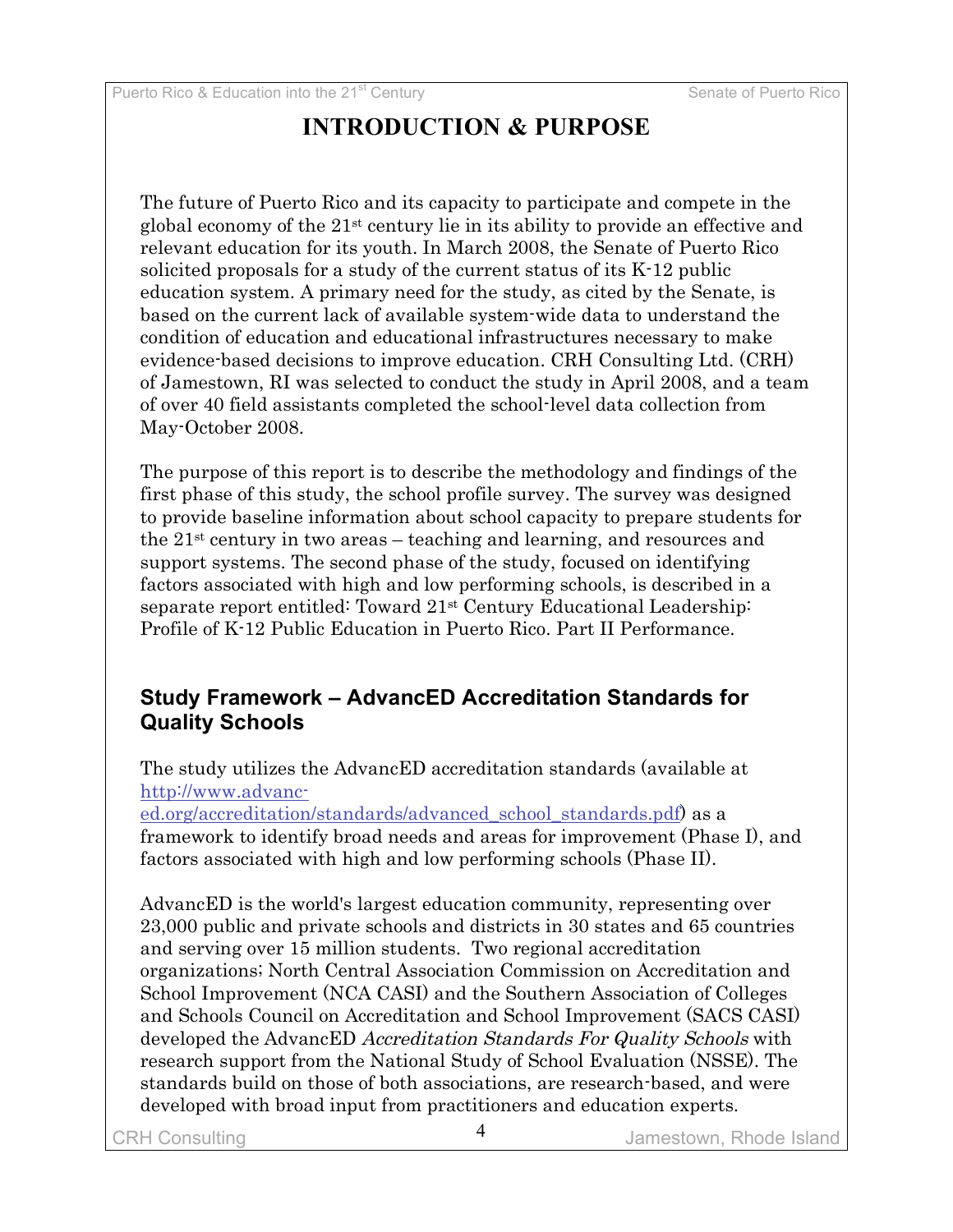The seven standards address the following areas:

- 1. Vision and Purpose
- 2. Governance and Leadership
- 3. Teaching and Learning
- 4. Documenting and Using Results
- 5. Resources and Support Systems
- 6. Stakeholder Communications and Relationships
- 7. Commitment to Continuous Improvement

Specifically, Phase I of the study of the Puerto Rico public education system focuses on indicators related to standards 3 (teaching and learning) and 5 (resources and support systems).

# **Study Context – Puerto Rico Compared to States of Interest**

Frequently, Puerto Rico compares itself to the states of Kentucky, Mississippi, and Oregon based on similar state budgets and population size.

In general, direct comparisons of school data between states and school districts should be viewed in a very tentative manner since these comparisons encompass a wide variety of variables that cannot be held constant.

A review of the data collected by the National Center for Education Statistics (NCES) in the Common Core of Data (CCD) for Kentucky, Mississippi, Oregon and Puerto Rico contains some interesting comparisons that certainly indicate that additional study needs to be completed. These data are from school year 2005 – 2006 and is included in the appendices of this report (see Appendix A).

Even though the student enrollment in these four jurisdictions is comparable, the data for Puerto Rico is vastly different in several areas:

- The number of pre-kindergarten students is significantly less in Puerto Rico than the other states.
- The number of un-graded students in Puerto Rico is significantly higher than in the other states.
- The pupil teacher ratio in Puerto Rico is lower and presumably better than the other states.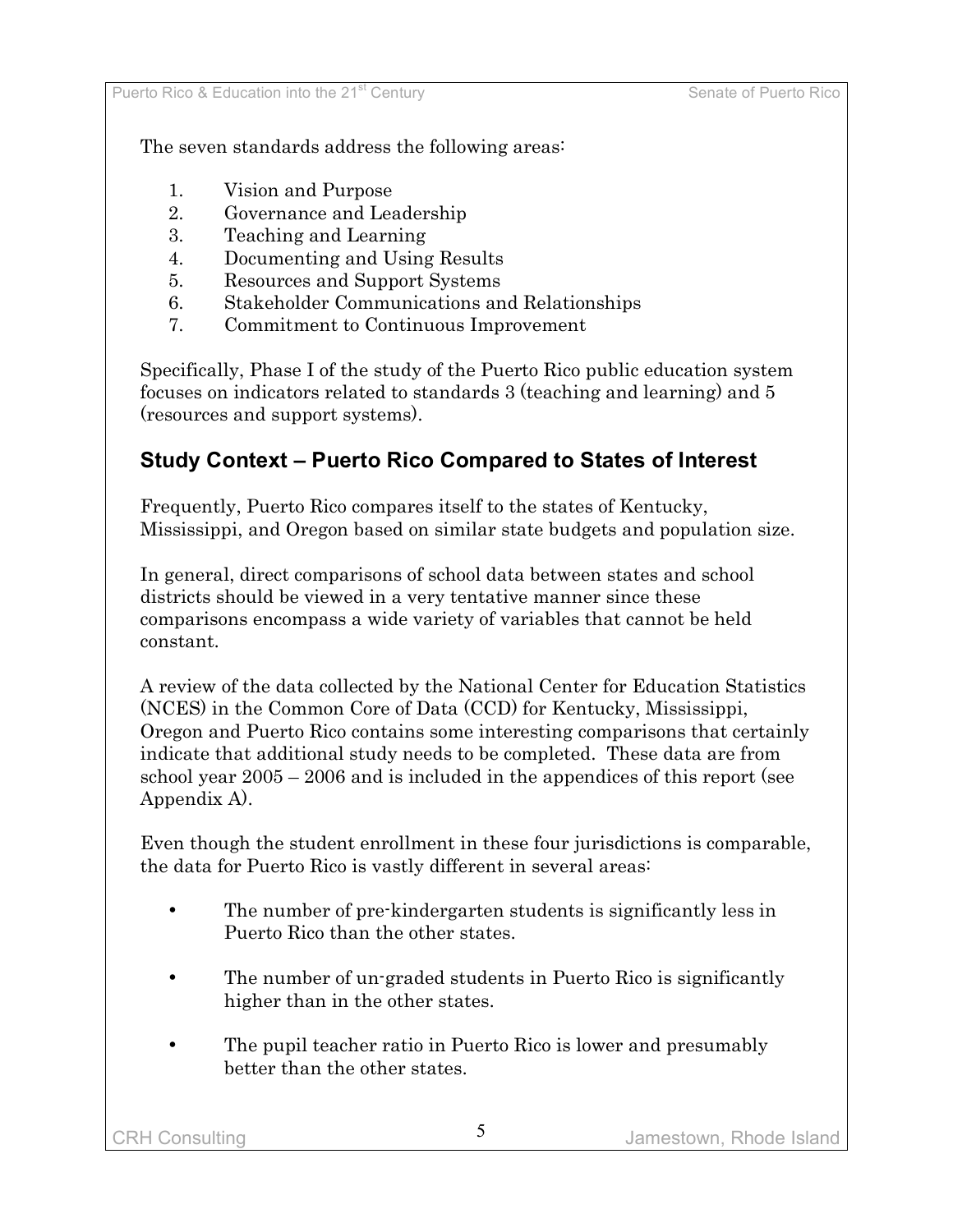- The number of instructional aides is much lower in Puerto Rico than in the other states.
- The total revenues supporting each student are significantly lower in Puerto Rico than in the other states. The federal share is higher, while the state share is lower and the local share is zero.
- While the total for instructional salaries is comparable to the other states, the total for benefits is significantly lower.
- The student population living in poverty is significantly higher than the other states and makes up over 80% of the entire student population.

The Department of Defense Educational Activity (DODEA) currently operates five schools in Puerto Rico - Antilles ES, Antilles IS, Antilles MS, Antilles HS, and Ramey Unit School. Roosevelt Roads ES and Roosevelt Roads M/HS are currently closed, but were operated through school year 2004.

These schools all participate in the accreditation process and conduct comprehensive school improvement activities. With the exception of connections to the U.S. Military forces, many of the students who attend these schools have much in common with the students of Puerto Rico in terms of cultural background and mobility.

Student assessments on the Terra Nova indicated that these students score above the sixtieth percentile in reading, language arts, math and science. The 2008 SAT scores for the students in these schools were 478 in critical reading/vocabulary, 458 in math and 461 in writing.

It would seem that further study comparing the results of the DODEA students to the higher performing schools in Puerto Rico might point out some directions that could be implemented throughout Puerto Rico to improve educational achievement.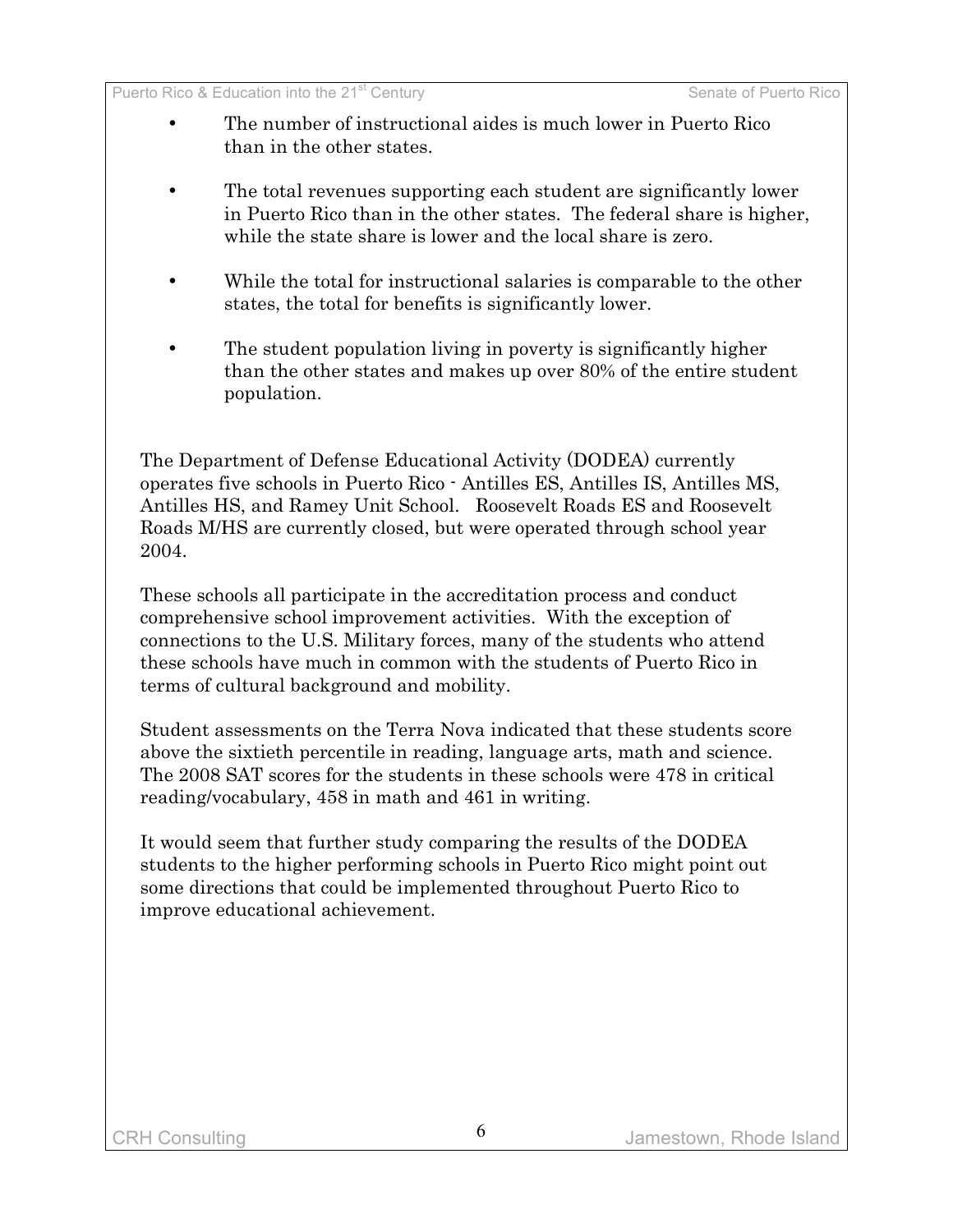# **STUDY METHODS**

The data sources for Phase I include a survey of school representatives and specific data provided by the Puerto Rico Department of Education (DEPR) from its databases.

# *"Estudio Sobre el Estado de la Educación en Puerto Rico"*

The survey of school representatives, "Estudio Sobre el Estado de la Educación en Puerto Rico", was designed by CRH in consultation with the Puerto Rico Senate to include the variables specified in the Request for Proposals for this project. The survey includes 117 questions in 18 different sections. Table 1 displays a blueprint of the major sections of the survey, the number of questions, and the type of information solicited. The entire survey instrument is provided in Appendix B.

The CRH Project Manager and Project Assistant hired and trained over 40 local educators to conduct data collection at the school sites. These field assistants were trained to be assertive and convince school directors of the importance of participating in the interview. Each field assistant was assigned a set of 30-40 schools. While the initial intent was to complete visits by the end of June 2008, the time to complete the visits was extended to October 9, 2008 to incorporate as many schools as possible.

School directors received a letter from the Puerto Rico Department of Education (DEPR) explaining the purpose of the study and noting the voluntary nature of participation (see Appendix D). Field assistants conducted survey interviews with the school directors or other school representatives using the paper-based survey instrument. In the case that the entire interview could not be completed due to lack of availability of some of the information, field assistants arranged a follow-up visit to complete the interview. Most field assistants had to visit a school more than once, and in some cases, more than three times. Sometimes the school directors confirmed appointments for a time and were not there, or had situations in the school and were not able to meet the field assistants.

To facilitate data entry, an electronic version of the survey was developed using the online survey provider Zoomerang (see Appendix C). Field assistants were provided with an identifying code and the web address for survey entry. The assistants entered the survey responses for each school into the electronic survey forms. The CRH database specialist exported the raw data from the Zoomerang site on a daily basis as an Excel file and reviewed this file weekly to provide updates on survey completion and to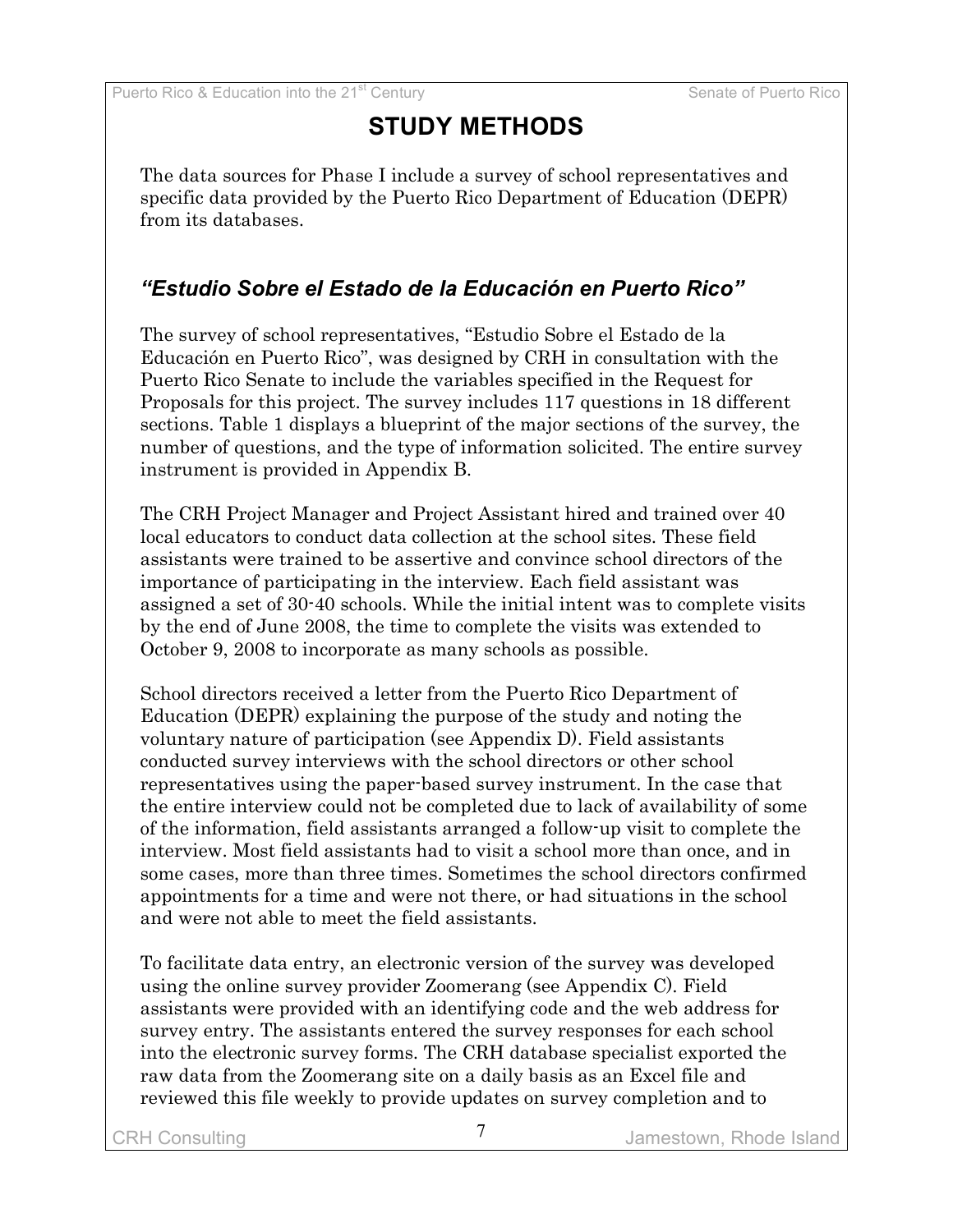identify any data entry problems or errors. A raw data file for the entire survey is provided in Electronic Appendix B, along with a file sorted by survey section, provided in Electronic Appendix C.

Details on the sample of participating schools and interviewees are provided in Section 5 (Participating Schools, Response Rate, and Data Quality).

# **Puerto Rico Department of Education (DEPR) Data Files**

The Phase I study was designed to take advantage of all existing data sources on Puerto Rico schools. Based on information provided in the Senate's Request for Proposals indicating the availability of data from the Puerto Rico Department of Education (DEPR), CRH submitted a request to the DEPR for data on student enrollment and student achievement, teacher numbers and credentials, staff numbers, and course offerings by grade and academic subject area contained in its data warehouse. Unfortunately, while CRH provided Excel templates for the necessary data (see Electronic Appendix A) and made repeated requests, most of these data were not received. The lack of these data represents a serious limitation of the study, particularly when seen in conjunction with the lack of response to some sections of the survey.

CRH received four different data files from the DEPR and these are merged into a single electronic appendix to the report (Electronic Appendix D). The file includes a tab with the most recent school directory for Puerto Rico (April 2008), which provides basic information about each school including school name, address and phone, level, grades offered, and location (rural/urban). In a separate tab, the results from the 2005-06 and 2006-07 "Pruebas Puertorriqueñas de Aprovechamiento Académico" (PPAA) in terms of percentage of students achieving proficient or advanced scores in three subjects – Spanish, mathematics, and English – are provided for each school, along with the number of years in school improvement as of October 2007. In a third tab, the 2007-08 official enrollment figures and percentage of students below poverty level for each school are also provided. Most of these fields have been merged into the survey results file to provide missing data and to facilitate data analysis.

# **Participating Schools and Response Rate**

The study was designed to approximate a census of all Puerto Rico public schools. A total of 1,460 schools participated in the survey. See Appendix E for the entire list of schools by educational region and district. The total number of schools listed in the most recent DEPR directory is 1,532,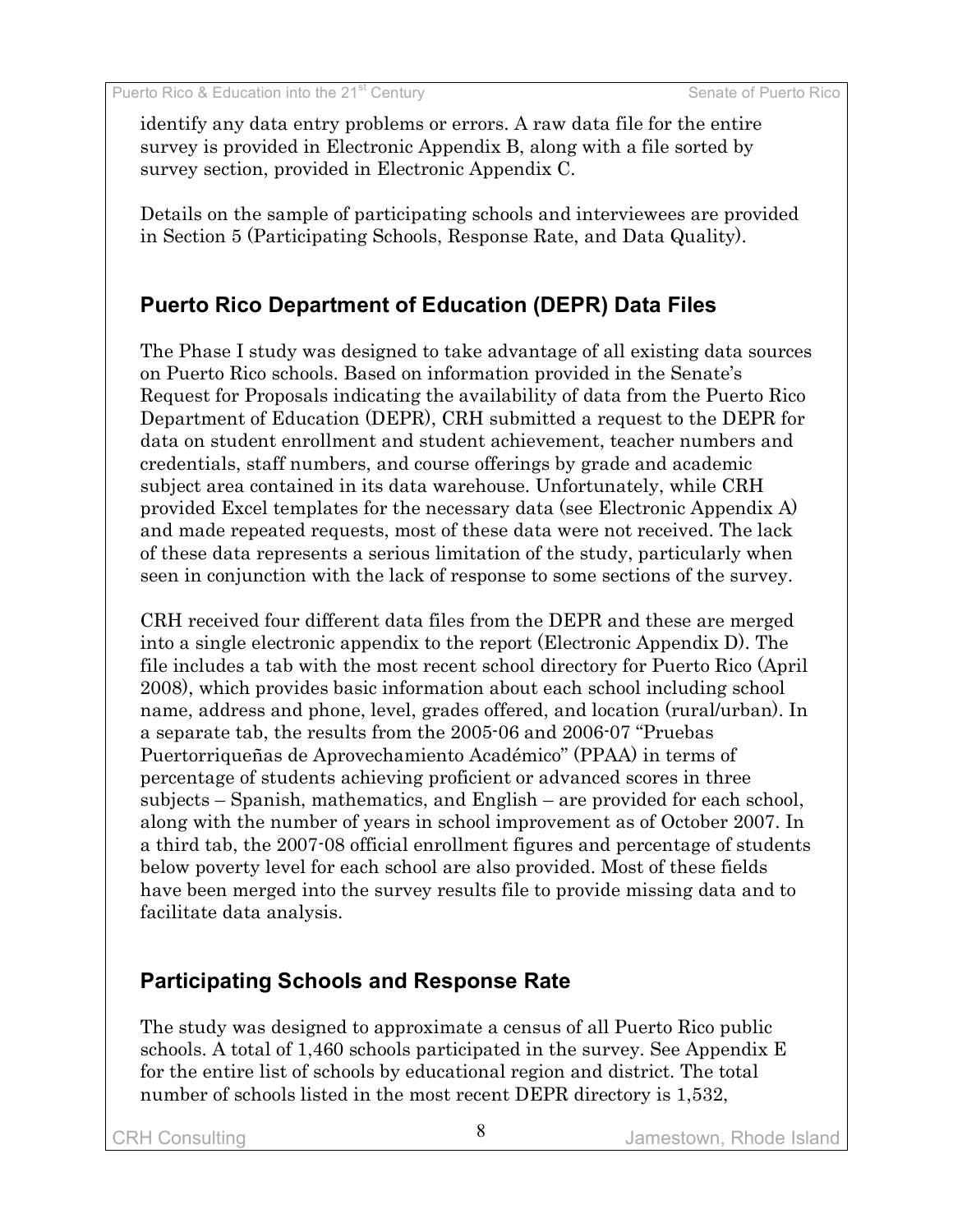suggesting an approximate response rate of 95%. Table 2 provides the number of participating schools by school level, along with approximate response rate.

The participation rates for four school types – intermedio, superior, psinstituto, and ps-otros – are over 100%. These figures reflect possible errors of classification by the school or by DEPR, as well as schools that were not included in the DEPR directory (approximately 11 schools according to field assistant records). Some were found when visiting other schools, while others were identified in a directory obtained in August 2008.

Field assistants conducted most of the survey interviews with school directors (80%). If a director was unable to participate in the interview, the most common designated school representatives were secretaries and administrative assistants (14%) and teachers (3%). Some of the more common reasons cited by the field assistants for director's lack of participation:

- Finishing the 2007-08 school year, preparing end of year reports, or initial planning documents required by the DEPR
- Participating in residential seminars required by the DEPR
- Did not know the conditions of the school (new hires)
- Did not want to do the inventory due to poor record keeping and data management
- On vacation
- Did not have time and did not want to delegate to others
- Attending district or DEPR meetings
- Scared of the legal consequences of providing the information
- Apathy about data collection efforts (surveys end in nothing, will not do anything with information  $-$  "it is all political")
- Cited that the letter sent by the DEPR indicated the interview was voluntary, and they did not want to participate

Additionally, some of the school visits re-scheduled for Patillas, Arroyo, and Yabucoa were hampered by the tropical storm during the week of September 22, 2008.

# **Note on Survey Questions with Insufficient Data**

While the overall response rate to the survey was excellent, response rates to particular sections and questions were varied. Many of the completed interviews had missing data because school directors did not have easy access to the information. The best data were provided by school directors who had well-organized information or support staff (clerical, administrative) who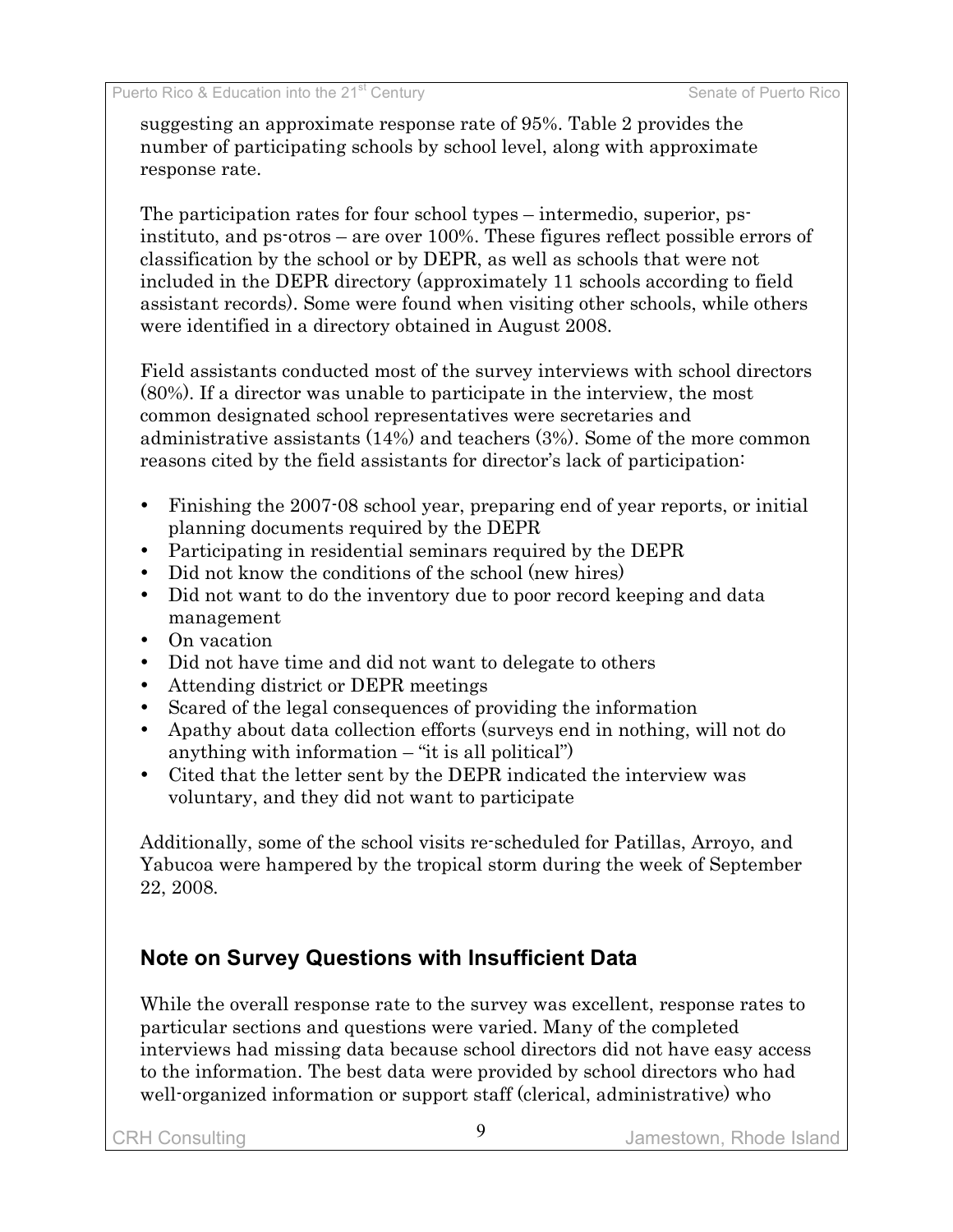knew and had access to that information. In particular, low response rates and/or data precision issues were noted on questions in the following areas, all of which include figures that are officially reported:

### **Student enrollment numbers**

School representatives were asked to provide enrollment figures for 2006-07 and 2007-08. About half of the schools did not provide figures for 2006-07 for enrollment. School officials cited lack of access to these data as they had previously been submitted to the DEPR but were not accessible. The overall low response rate puts the accuracy of the reported data in question. These data were requested from the DEPR as part of the project, but were not provided.

Response rates for the 2007-08 official enrollment data were significantly better (over 90%), but given that we had received the 2007-08 M1 enrollment numbers by school by the DEPR, we used these figures to represent the official reported numbers. We recommend that the official data on all enrollment figures be obtained from the DEPR SchoolMax database to ensure the consistency of reporting of these figures.

# **Graduation rates**

Schools were asked to report number of graduates for the 2006-07 academic year, as well as approximate 3-year, 4-year and 5-year graduation rates (percent graduating from high school within 3, 4, and 5 years of entering grade 10). Only 25% of secondary and high schools reported numbers of graduating students, and over 87% did not respond to the questions on estimated graduation rates. These low response rates indicate that school directors and personnel are not aware of or do not have access to these data, and suggest that any reported data are unreliable.

### **Data on students with disabilities**

 Schools were asked to provide data on current numbers of students with disabilities, along with numbers of students with disabilities by grade level, disability type, and instructional setting. Most schools provided a total number of students with disabilities (85%), however, the response rate to the questions by grade level, disability type, and instructional setting were much lower. During the interviews, many schools indicated that they had already submitted this information and did not have access to it. These figures should be obtained from the DEPR to ensure the most consistent representation of numbers of special education students in Puerto Rico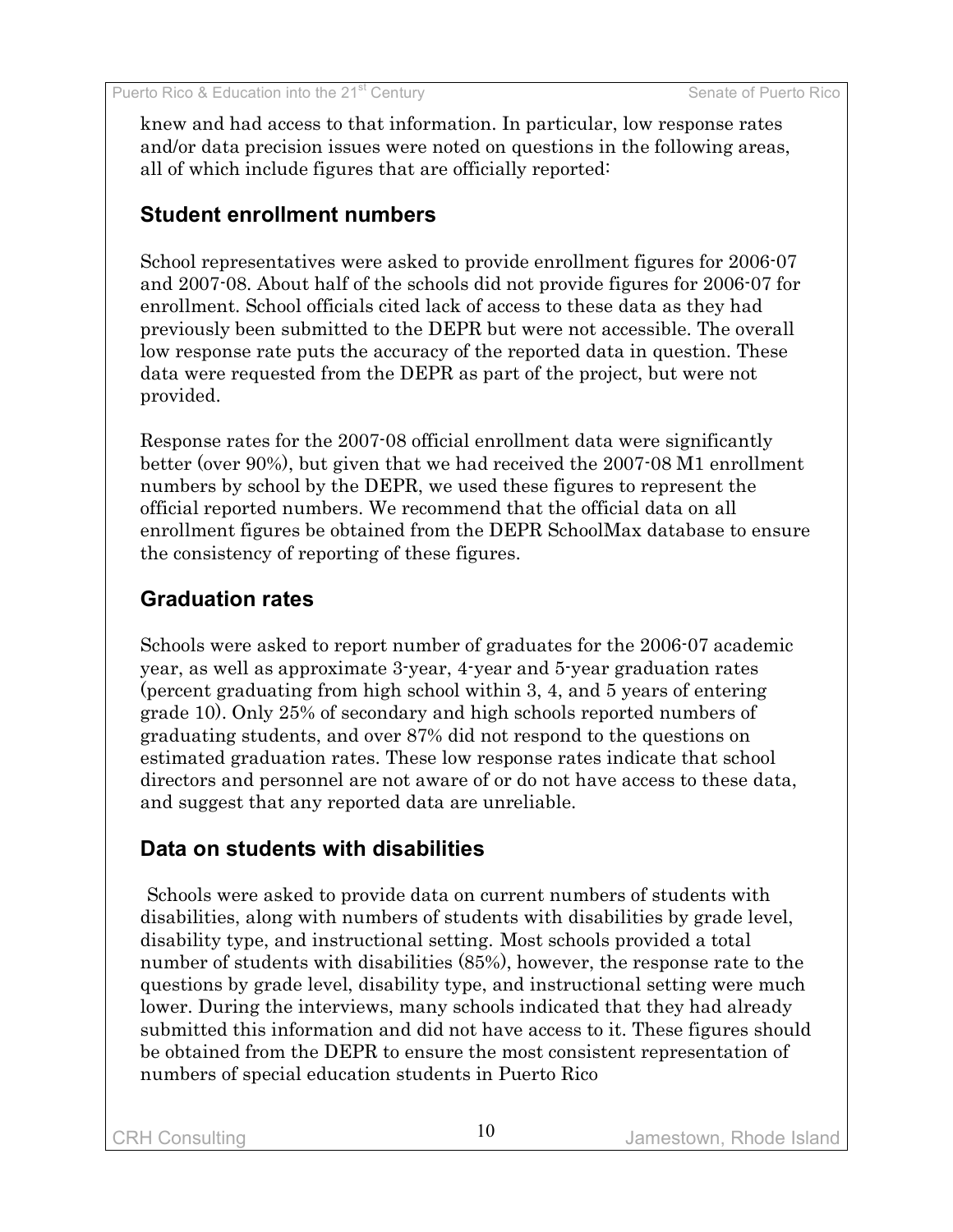# **FINDINGS**

The results of Phase I are organized into five subsections: DEPR School Profile, Instructional and Support Personnel Profile, Student Profile, Teaching and Learning, and Resources and Supports.

We have prepared data tables for the major variables of interest in each of these subsections. The tables are presented in a separate document for ease of readability. The report text refers to these tables by number. For most variables, four tables are prepared, organized by four key school characteristics:

- school level,
- school size,
- school zone (rural or urban), and
- **poverty level**

We chose these four characteristics based on their supposed relationship with student achievement. To confirm the relationships of these characteristics with achievement exist in the Puerto Rico context, we looked at the 2005 and 2006 school-level results on the Pruebas Puertorriqueñas de Aprovechamiento Académico (PPAA), as provided by the Puerto Rico Department of Education (DEPR).

First, we ran correlations of the percent proficient in mathematics, Spanish, and English with school enrollment and percent of students below poverty level (see Table 183). Enrollment is negatively correlated with percent proficient in Spanish and mathematics, meaning that higher enrollment is associated with lower test scores. Percent of students below poverty level is also negatively correlated with the percent proficient on all of the PPAA tests, except mathematics in 2005. It is also important to note that enrollment is negatively correlated with poverty level.

Next, we ran an analysis of variance (ANOVA) for each of the six PPAA scores (percent proficient) by school level. There are significant differences for all of the PPAA tests based on level (see Table 184). The differences are strongest for mathematics, followed by Spanish. When comparing the pairwise differences by each test, significant pairwise differences between levels indicate that generally, elementary schools performed significantly better than other school types. Each of the significant pairwise differences, by test, is shown in Table 184. Note that two school types – PS-Instituto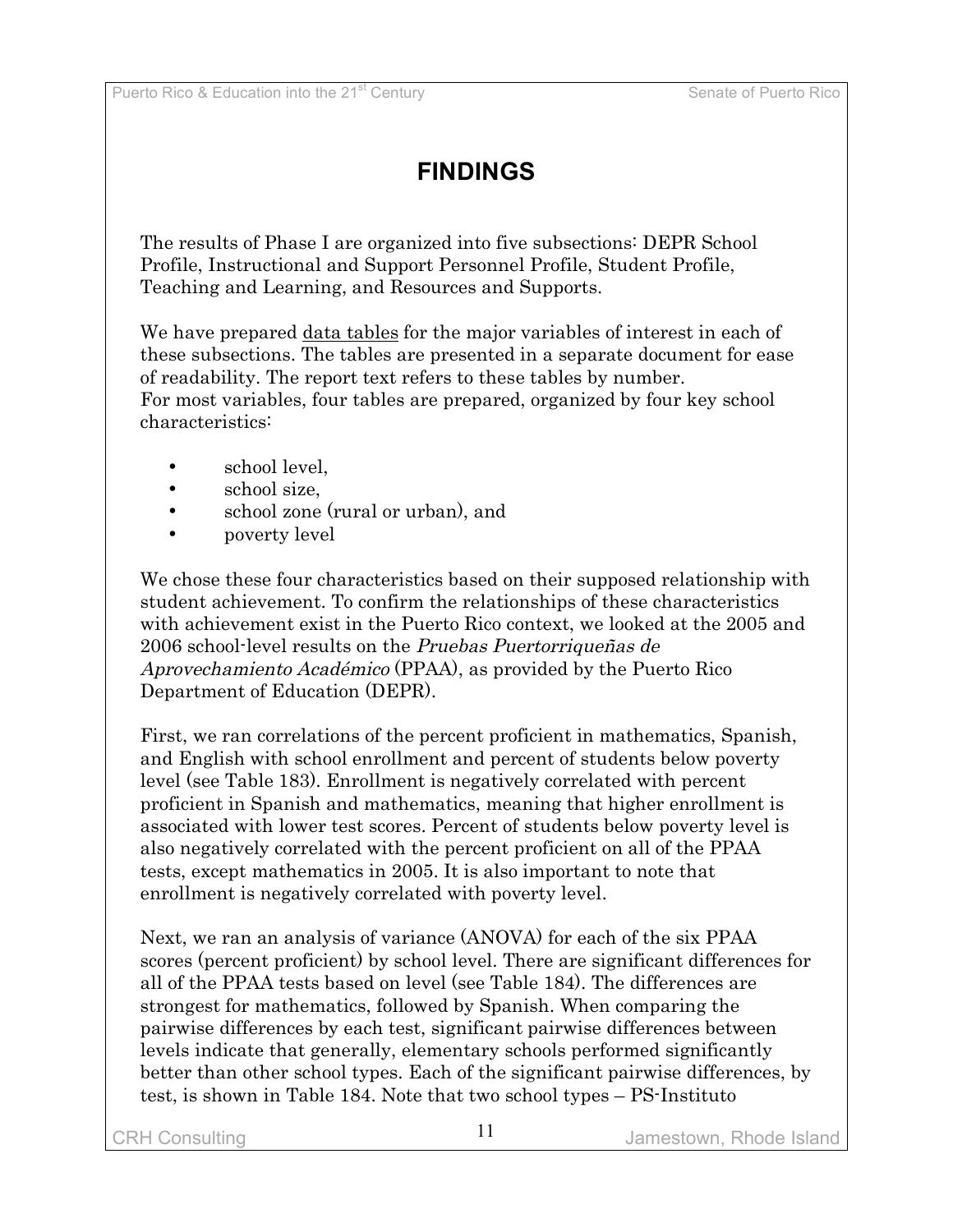(institutes) and PS-Otro (other) were not included as these schools do not have grade levels participating in the PPAA.

Finally, we compared PPAA results by school zone (rural/urban) using t-tests. In all cases, rural schools performed significantly better than urban schools (see Table 185). As with the differences by school level, differences by zone were stronger for the mathematics scores.

The results of these analyses demonstrate that these four school characteristics – school level, school size, poverty level, and school zone – are related to student achievement, and support our decision to display the survey variables in this manner.

# **DEPR SCHOOL PROFILE**

The tables presented for the DEPR school profile include the entire population of 1,530 schools presented by different school characteristics. These tables are intended to provide an overall picture of the Puerto Rico public education system. The data for the tables comes from the DEPR database, except where noted. Some general observations about each table are as follows:

### **Number of Districts and Schools by Educational Region** (Table 1)

The DEPR system has approximately 1,530 schools in 84 districts Educational region with greatest number of schools and districts is Humacao (243 and 18 respectively), while Caguas has the fewest schools (195) and San Juan has the fewest districts (6)

### **Number of Schools by School Zone and Educational Region** (Table 2)

Overall, schools are roughly evenly divided in rural (796) and urban (734) zones

San Juan is a primarily urban region; Bayamon, Caguas, and Ponce are roughly balanced by zone; and Arecibo, Humacao, and Mayaguez are more rural in nature

#### **Number of Schools by School Size and Educational Region** (Table 3)

- School sizes are divided into intervals of 100 students, from 0 to 1,400 students
- The average school size is 348 students
- The majority of schools have between 100 to 700 students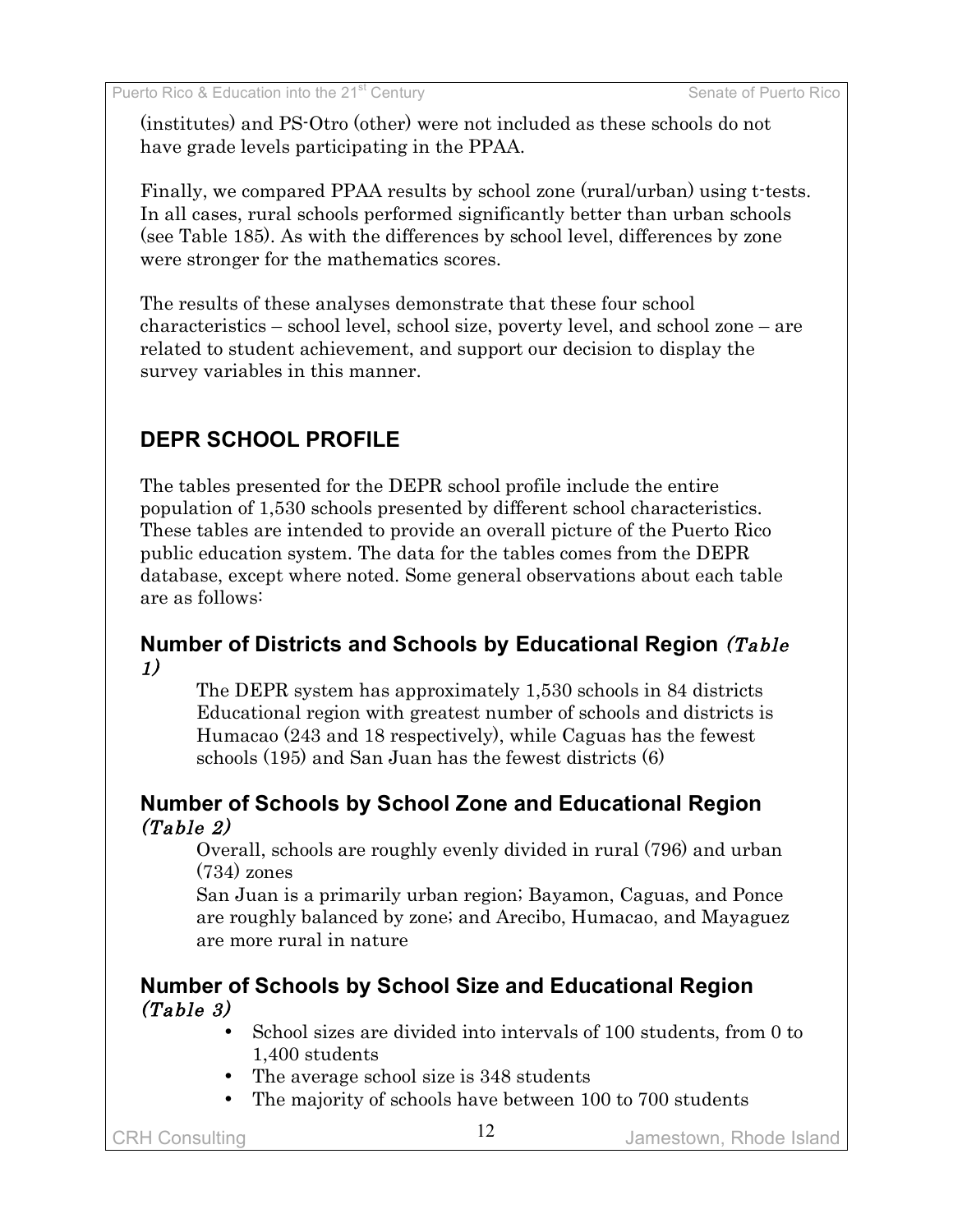• Among the 15 large schools (over 1,000 students), 4 are in the Arecibo region, and 4 are in the Ponce region

### **Number of Schools by Poverty Level and Educational Region**  $(Table 4)$

- Poverty levels are divided into intervals of 10 percent, from 0- 100%
- There are no schools with poverty levels at 20% or below
- The average percent of students below the poverty level is 81.98%
- The majority of schools have student poverty levels between 70- 90%
- Among the 13 schools with student poverty levels below 50%, 5 are in the Mayaguez region and 5 are in the San Juan region

### **Number of Schools by School Level and Educational Region** (Table 5)

School levels are categorized by the DEPR as

- 1. elemental (elementary),
- 2. intermedio (middle),
- 3. Segunda Unidad (K-9, rural),
- 4. secundario (secondary, 7-12),
- 5. superior (high, 10-12),
- 6. todos los niveles (containing grades from different levels),
- 7. PS-institutos ( institutes), and
- 8. ps-otros ( other)
- About 60% of all schools are elementary schools (915)
- In general, distribution of the three traditional school levels (elementary, intermediate, high) by region is very similar
- K-9 schools are more prevalent in the more rural regions (Arecibo, Humacao, and Mayaguez)
- Schools offering grades 7-12 are more prevalent in the San Juan region
- Of the 14 schools that offer all levels, 5 are in the Ponce region
- The 4 institutes are located in the Arecibo, Caguas, Ponce, and San Juan regions (1 each per region)
- Of the 6 "other" schools, 3 are in Bayamon region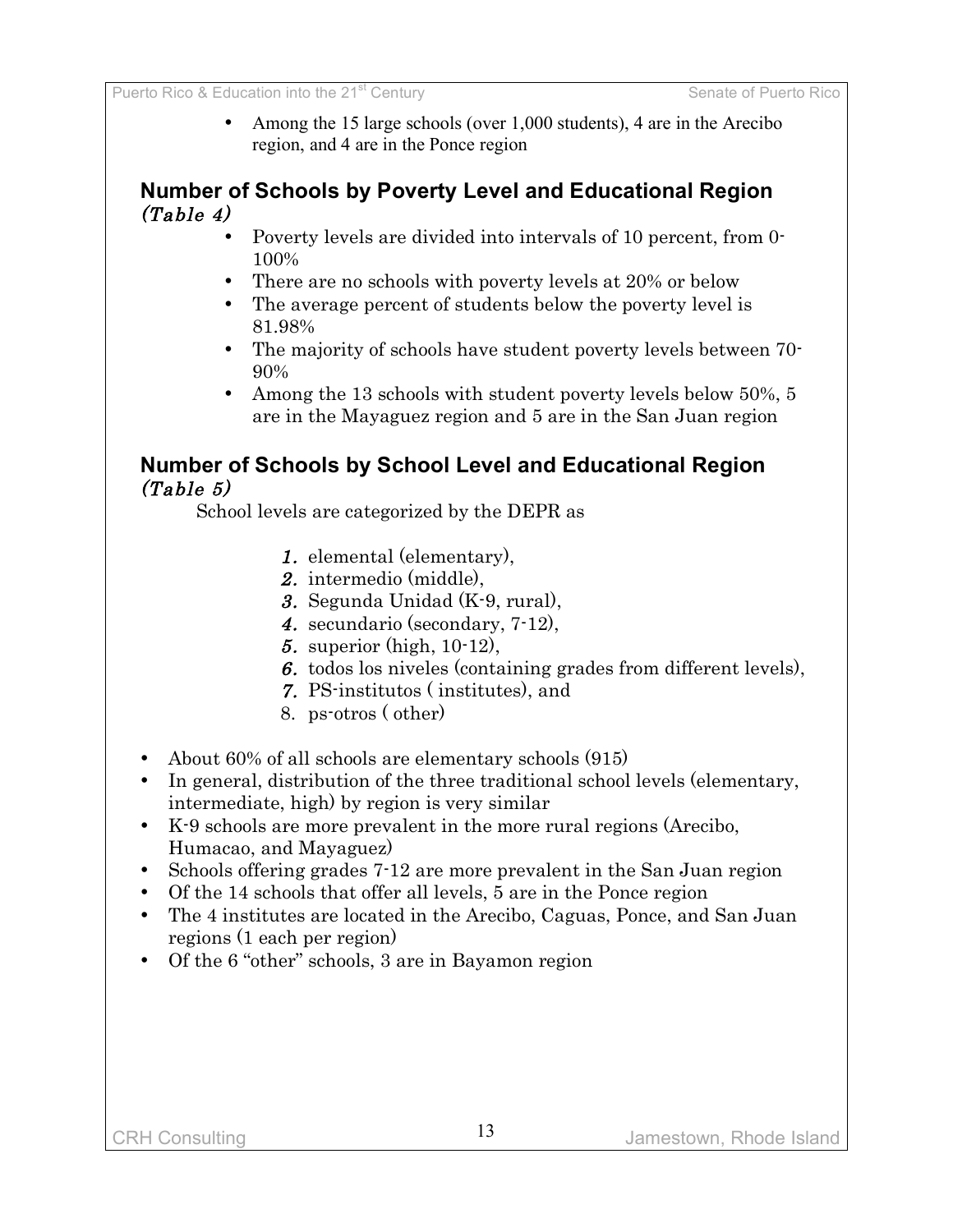# **Number of Specialized Schools by Educational Region** (Table 6)

Specialized schools and program information was obtained from the survey interviews – this information was not provided by DEPR The most popular specialization reported by schools is vocational/technical (60 schools)

- 15 schools in the Arecibo region (25%) identified themselves as vocational/technical focus, as well as 13 in the Humacao region, and 10 in the San Juan region
- At least one school in each region reported having a vocational/technical focus
- The next most popular specializations are **math and science** (19) schools) and special education (18 schools)
- 15 schools in the Humacao region reported having a math/science specialization; no schools in Caguas or Ponce reported having this focus
- 5 schools in the Caguas region, and 4 each in the Bayamon and San Juan regions reported having a special education specialization/focus
- The third most popular specializations are **music** and  $art(10$  schools each)
- 7 schools in the Humacao region reported having an art specialization; no schools in Caguas or Mayaguez regions reported having this focus
- 4 schools in the Humacao region reported having a music specialization; no schools in the Bayamon or Mayaguez regions reported having a music focus

# **Number of Accredited Schools by Educational Region** (Table 7)

Accreditation status information was obtained from the survey interviews – this information was not provided by DEPR

- The majority of schools have never been accredited (58.76%); about 25% indicate they have been accredited in the last 5 years, and about 7% have been accredited in the last 10 years; 8% did not provide information on accreditation status
- Ponce region schools reported the greatest percent of schools accredited in the last 5 or 10 years (54%); regions reporting the lowest percent of schools accredited in the last 5 or 10 years were Bayamon and San Juan (23% each)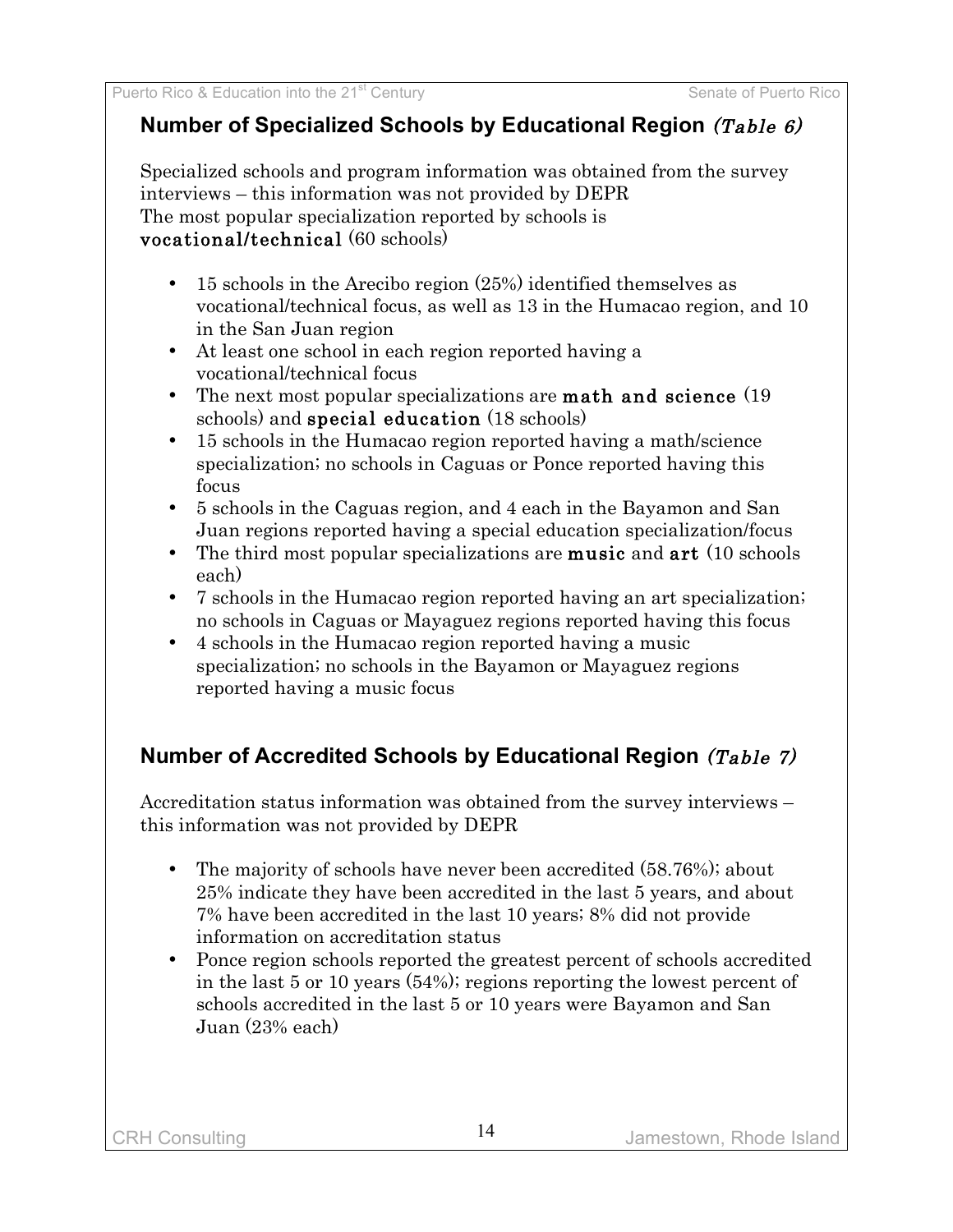### **Number of Schools in Improvement Status by Educational Region, as of October 2007** (Table 8)

- Overall, about 47% of schools (721) were not in improvement status as of October 2007
- Mayaguez and Arecibo regions have the greatest percentage of schools not in improvement status (56% and 55% respectively); while the San Juan region has the lowest percentage of schools not in improvement status (29%)
- 81 schools  $(5%)$  were in  $5<sup>th</sup>$ ,  $6<sup>th</sup>$ , or  $7<sup>th</sup>$  year of improvement status
- San Juan region has the highest percentage of schools in these advanced years of improvement status (13%)

# **INSTRUCTIONAL AND SUPPORT PERSONNEL PROFILE**

The tables presented for the instructional and support personnel profile are based on data gathered during the survey interviews from the sample of 1,460 schools.

# **Average Number of Assigned Teachers** (Tables9-10)

- School levels with the highest average number of assigned teachers are superior (40.3) and institutes (40.2)
- As would be expected, average number of assigned teachers increases with school size

### **Average Number of Professional Support Personnel** (Tables 11- 13)

- The average number of social workers per school is 1.14
- institutes and other schools, along with schools with all levels are less likely to have a social worker in the school
- Average number of social workers increases with school size, but does not seem to vary much by poverty level
- The average number of counselors per school is 0.71
- Secondary schools have the highest average number of counselors (2.13), while elementary and schools with all grade levels have the lowest average number of counselors
- Number of average counselors does not increase consistently with school size
- Schools with poverty levels over 80% tend to have fewer average counselors – on average, less than one per school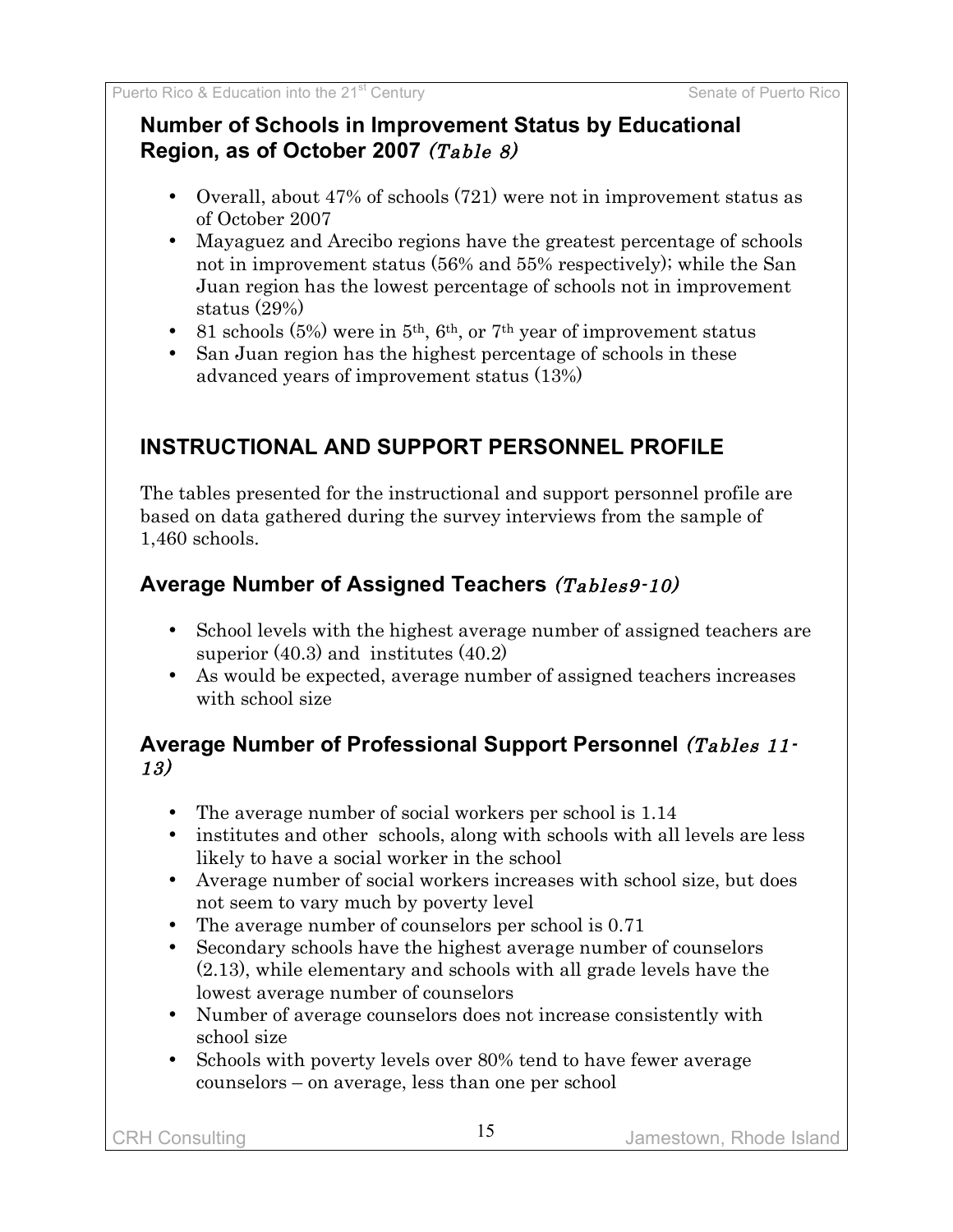• Data on assistant teachers, support teachers, and directors of support are also provided in the tables

# **Average Number of Other Support Personnel** (Tables 14-16)

- On average, schools have at least 3 janitors, but they are not likely to have a full-time school guard
- Average number of janitors increases with school size, and large schools appear to have a higher average number of private guards than smaller schools
- Schools with lower poverty levels have higher average numbers of janitors and guards of any type (school, municipal, state, and private) than higher poverty schools

### **Teacher Daily Attendance** (Table 17)

- School officials at about 80% of the schools interviewed estimate average teacher daily attendance at above 80%
- Estimated average daily attendance is slightly lower on Mondays and Fridays
- About 3-4% of schools estimate an average teacher daily attendance of 0-10%

### **Teacher Turnover Rate** (Table 18)

• Most schools estimate annual teacher turnover rate to be between 1 to 10% during the past three academic years (2005-06 to 2007-08)

# **STUDENT PROFILE**

The tables presented for the student profile are based on data gathered in the survey interviews from the sample of 1,460 schools. The 2007-08 official enrollment figures for the participating schools were obtained from data provided by the DEPR.

# **2007-08 School Enrollment** (Tables 19-22)

- 46.51% of enrollment is in elementary schools, 19.32% in high schools, 17.82% in intermediate schools, and 13.42% in K-9 rural schools (Segunda Unidad)
- Most students are enrolled in schools that have between 201-700 students; fewer than 5% of students are enrolled in very large schools (over 1,000 students)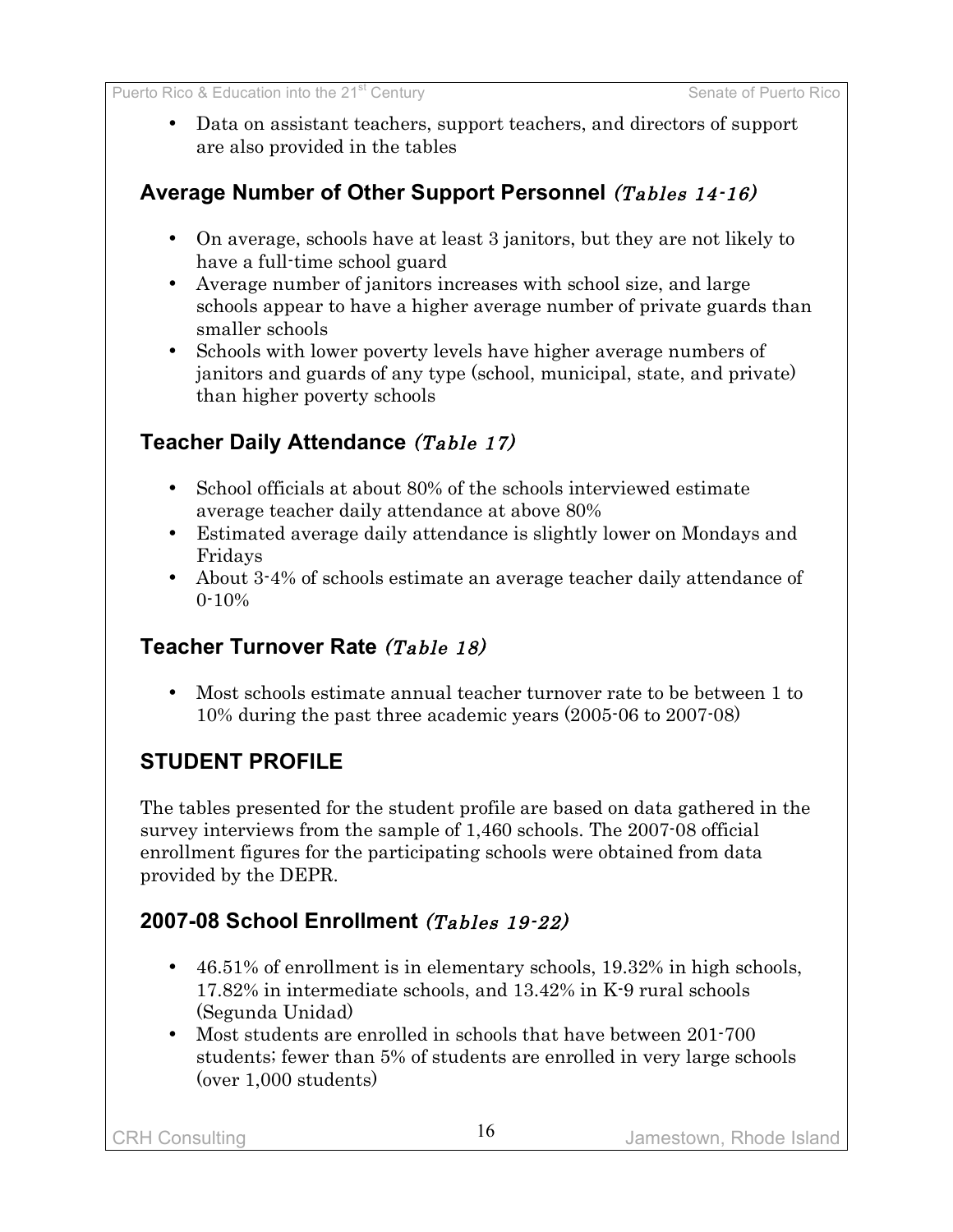- Nearly 90% of students are enrolled in schools where the average poverty level is 71% or higher
- Enrollment is divided roughly equally between rural and urban schools

### **Student Daily Attendance** (Table 23)

- School officials at about 70% of the schools interviewed estimate average student daily attendance at above 80%
- As for estimated average daily teacher attendance, estimated average daily attendance for students is slightly lower on Monday and Fridays
- About 2% of schools estimate average student daily attendance at 0- 10%

### **Student Retention Rates in Elementary Grades** (Table 24)

• The majority of schools responding to this question (65-70%) indicate student retention rates in grades kindergarten through 6 in the 46- 50% range

#### **Student Dropout Rates in Intermediate and High School Grades** (Table 25)

The majority of schools offering grades 7-12 (70-72%) indicate that dropout rates in these grades are in the 0-5% range; around 15% of those schools estimate the grade 7-9 dropout rates to be between 46- 50%

Similarly, the majority schools offering grades 10-12 (55-63%) indicate that dropout rates in these grades are in the 0-5% range; while around 15% of those schools estimate dropout rates to be between 46-50%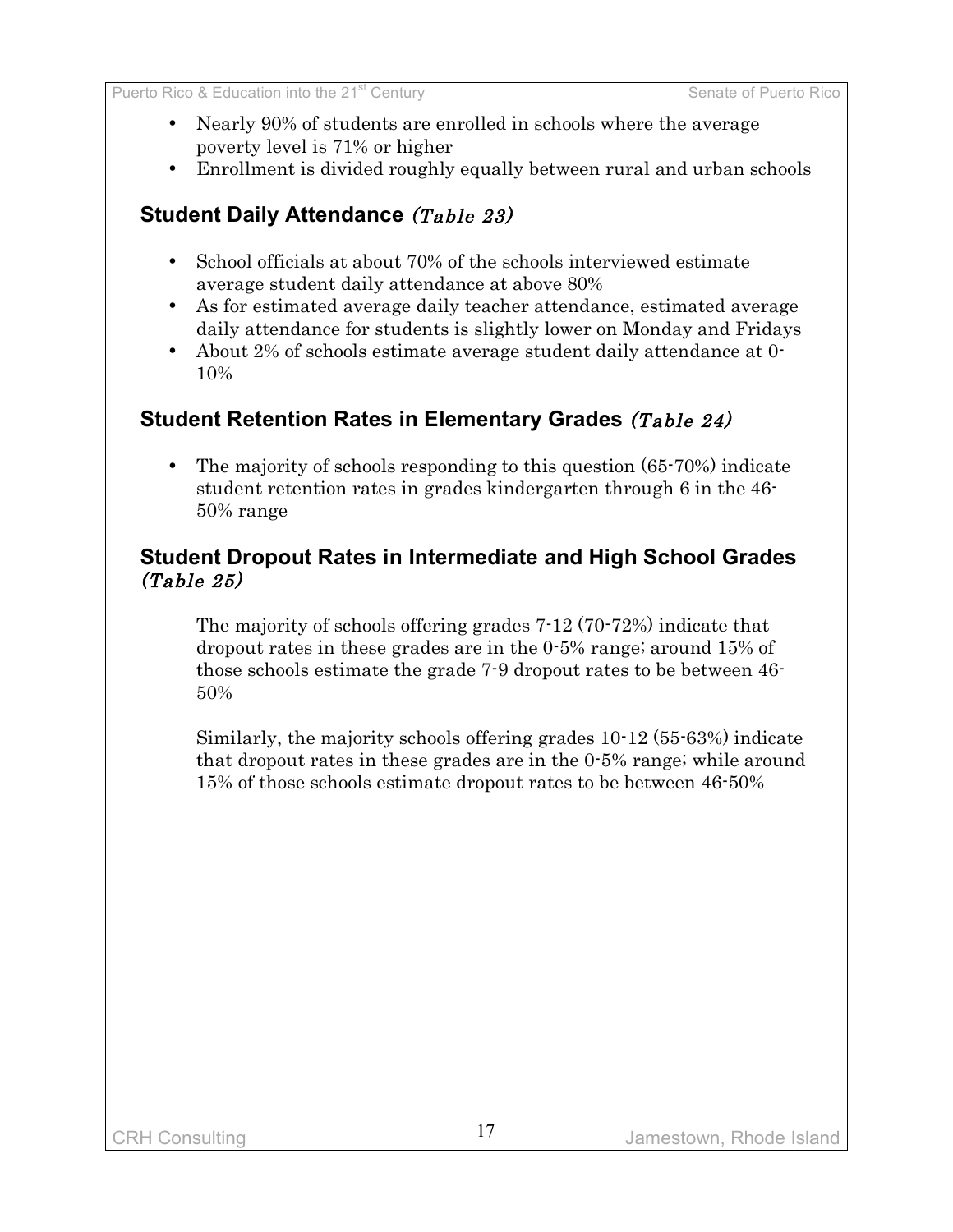### **TEACHING AND LEARNING**

Tables presented on selected teaching and learning factors were created primarily from data gathered in the survey interviews (N=1,460). About 46 of the survey instrument questions were focused on factors related to teacher quality, standards and curricula, student achievement, educational and extracurricular offerings, Data on PPAA test scores and school improvement status were obtained from data files provided by the DEPR.

# **Teacher Quality and Professional Development** (Tables 26-37)

### **Average percent of assigned teachers enrolled in graduate programs (master's and doctoral)** (Table 26-29)

- Overall, school representatives estimate that 13.78% of teachers are enrolled in graduate programs in curriculum and instruction or educational administration and management – 11.40% in master's programs, and 2.38% in doctoral programs
- Rural K-9 schools indicated the highest average percent of teachers enrolled in master's programs (14.00%); while institutes reported the lowest average percent (4.86%); average percentage of teachers enrolled in doctoral programs does not vary greatly by school type, but is slightly lower for rural K-9 schools and high schools
- Average percentage of teachers enrolled in graduate programs is somewhat similar across school size ranges, except is notably lower in schools in the 401-600 student range
- Average percentage of teachers enrolled in graduate programs varies somewhat by poverty level, but the most notable result is for the school with the lowest poverty level (between 21-30%) which indicates that nearly half of teachers are enrolled in master's programs
- Teacher enrollment in graduate programs is similar for rural and urban schools

#### **Average number of subject and horizontal teacher teams** (Tables 30-33)

- On average, schools report having at least one teacher team in the subject areas of math, Spanish, English, science, and social studies, as well as at least one horizontal (grade level) teacher team
- Overall, teacher teams seem to be more popular for the schools containing grades 7-12 (intermediate, secondary, high) at an average number of about 2 teams per subject area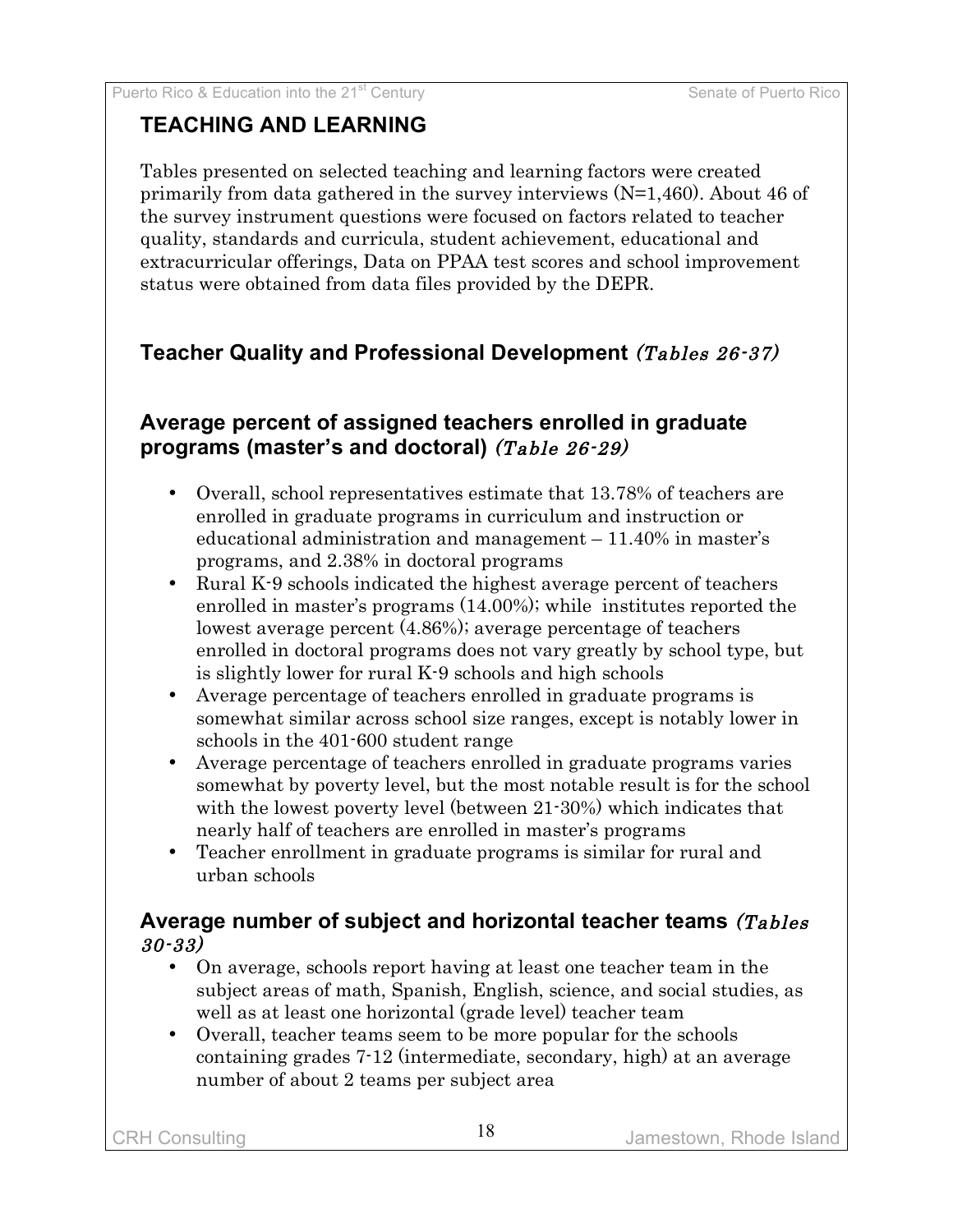- Average number of teams varies slightly by school size and poverty level between 1-2 teams per subject area
- Urban schools report a slightly higher number of average teams per subject area than rural schools

#### **Accessibility of school facility to teachers after school hours** (Tables 34-37)

- About 57% of schools do not allow teachers to access the school facility after school hours
- Secondary and high schools provide slightly better access to teachers after hours
- Afterhours access varies by school size, with certain school sizes appearing to offer better access (101-200 students; 1,201-1,300 students)
- Afterhours access also varies by poverty level, but worsens slightly as school poverty level increases
- Teachers in rural and urban schools have roughly similar access to school facilities outside school hours

### **Note on highly qualified teachers**

Schools were asked to provide numbers of highly qualified teachers in their schools

- The calculated percentage of highly qualified teachers, using the numbers provided by the participating schools, would be about 94%
- These figures do not appear to be reliable, given that the 2003 data submitted to the federal government indicate that only 25% of classes were taught by highly qualified teachers (Education Trust, 2003) and that in 2006, based on its state report, Puerto Rico faced losing funding due to lack of highly qualified teachers in core subjects
- The DEPR has more reliable and accurate data related to highly qualified teachers which were not provided to CRH for the purposes of this project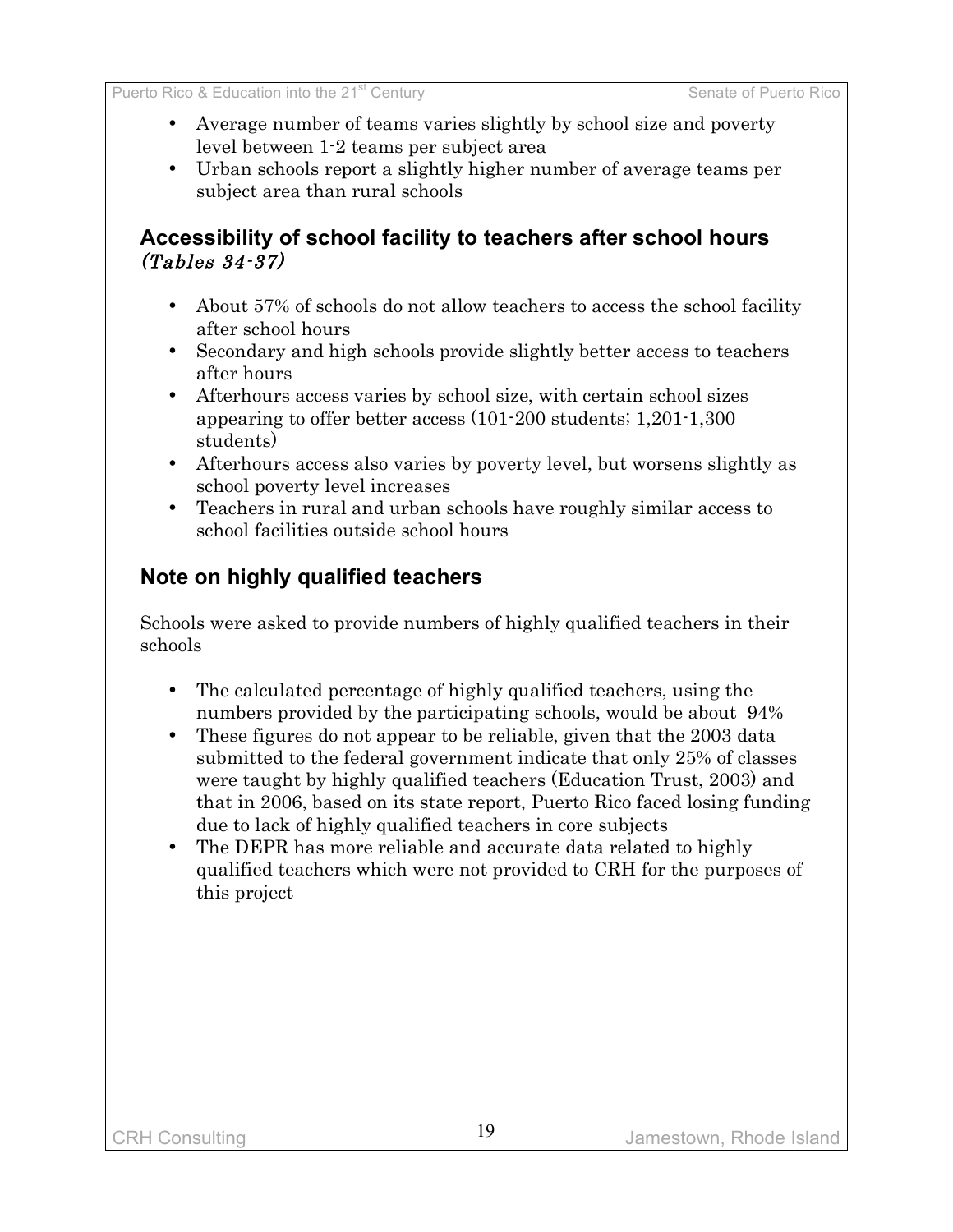### **LEADERSHIP** (Tables 38-50)

### **Average number of years in position for current school director**  $(Tables 38-41)$

- On average, schools report that the current director has been in his or her position for about 6-7 years (average is 6.64 years)
- Schools that offer all levels, elementary schools, and other schools have the highest average for director number of years in position
- Average number of years in current position varies by school size and poverty level but in no particular trend; by far, the lowest number of average years experience for the current director is among schools with 1,101 to 1,200 students (1.21 years)
- Directors in rural and urban schools have similar average years of experience in the current position

#### **Average number of directors within past five years** (Tables 43- 46)

- On average, schools have had 1.66 directors in the past 5 years; this figure is somewhat in conflict with the average reported number of years of the current director (6.64 years)
- institutes appear to have the highest director turnover  $(2.25$  directors in past five years), while elementary schools have the lowest director turnover (1.54 directors in the past five years)
- Director turnover varies somewhat by school size and poverty level, but the largest schools have the highest rates of director turnover – schools with enrollment over 1,300 reported an average of 4 directors in the past 5 years
- Director turnover is similar in rural and urban schools

### **Average number of schools participating in projects to improve teaching** (Tables 47-50)

- About half of all schools responding to the survey indicate they were participating in projects to improve teaching during the 2007-08 school year
- Intermediate schools report the highest level of participation among school levels (64.73%), while institutes report no participation in such initiatives
- All of the schools with enrollment of over 1,200 schools report participating in projects to improve teaching
- Reported participation in projects focused on improvement of teaching varies by poverty level, and participation is slightly lower among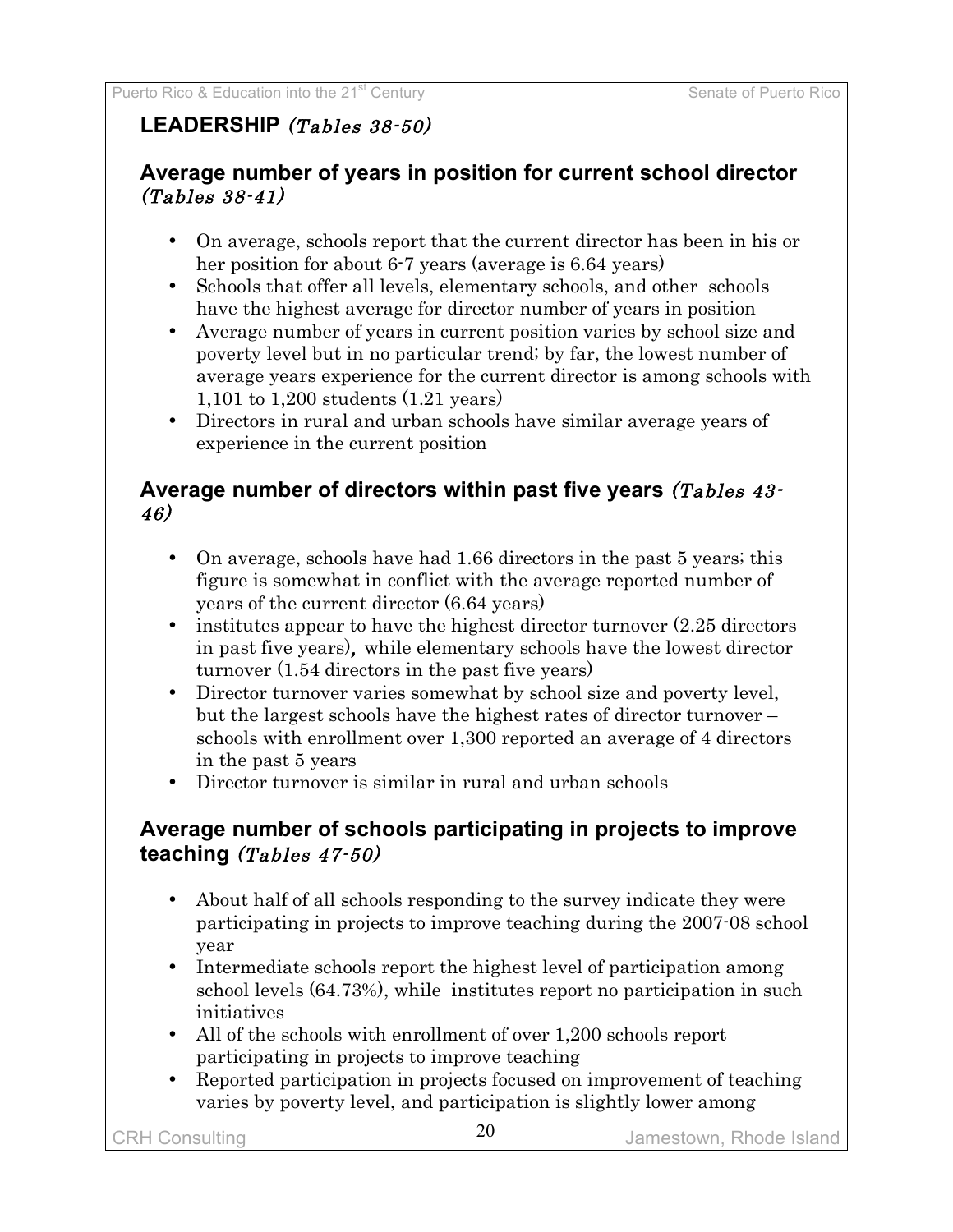schools with poverty levels over 60% versus those with poverty levels between 41-60%

• School participation in projects to improve teaching is similar among rural and urban schools

### **STANDARDS & CURRICULA** (Tables 55-66)

### **Extent of use of DEPR standards and curricular guides in each of the academic subject areas (Mathematics, Spanish, English, Science)** (Tables 55-66)

- Overall, nearly all schools report using the DEPR standards, general learning expectations, and curricular guides in math, Spanish, English, and science
- There is no difference or variation in reported usage based on school level, school size, poverty level, or school zone

### **STUDENT ACHIEVEMENT** (Tables 67-70)

### **Average percentage of students scoring proficient or advanced on PPAA** (Tables 67-70)

The relationships of each of the four school characteristics with the PPAA scores in math, Spanish, and English were presented in the findings to the findings section of this report (page 11) and in Tables 183, 184 and 185.

- As noted in that section, elementary schools perform significantly better on the tests than most other school types, particularly for math and Spanish
- Both enrollment and poverty level are negatively correlated with school test performance; that is, when enrollment and poverty level increase, percent of students achieving proficient or advanced decrease
- Rural schools perform better than urban schools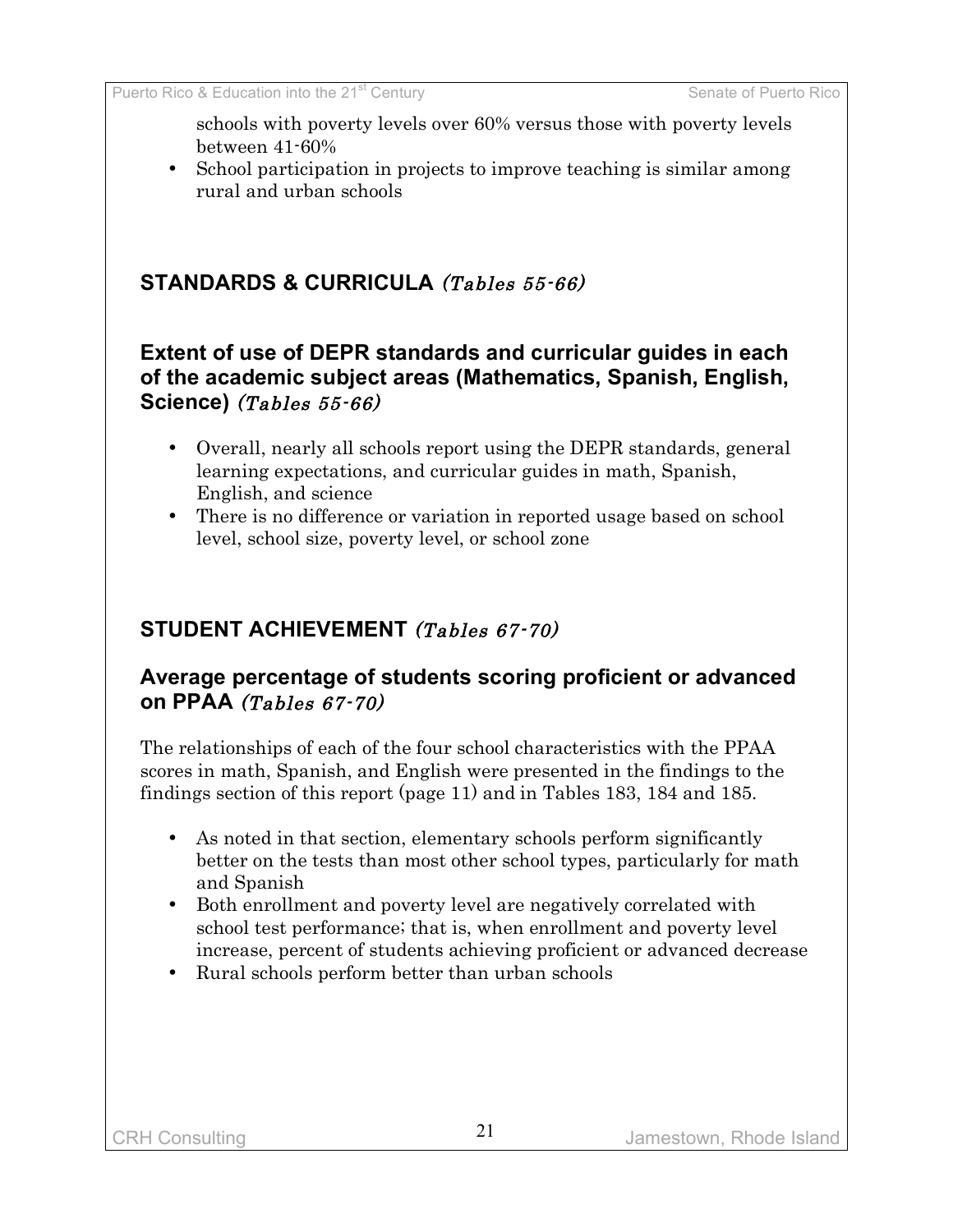# **Number of schools in school improvement status as of October 2007** (Tables 71-74)

- Overall, about half of schools are in school improvement status (1 to 7 years)
- Under 40% of elementary schools are in improvement status, while over 85% of intermediate schools and nearly 75% of high schools are in improvement status
- Among schools that have over 900 students, nearly all are in improvement status
- None of the schools with poverty levels of 50% or under are in improvement status
- While about 65% of urban schools are in improvement status, while only 35% of rural schools are in improvement status
- Among the schools in 6<sup>th</sup> and 7<sup>th</sup> year of school improvement:
- 35% are intermediate schools and 26% are high schools
- All schools have poverty levels of over 80%
- 61% are urban schools

# **EDUCATIONAL OFFERINGS** (Tables 75-79)

### **Percentage of schools offering elementary grades (K-6)** (Tables 75- 78)

- The great majority of schools classified as elementary schools offer grades K-6, with a very high percentage offering kindergarten (95%) and a lower percentage offering grade 5 (83%)
- Over 90% of rural K-9 schools (Segunda Unidad) offer each of the K-6 grade levels
- Around 20% of schools offering various grade levels offer grades K-2, while about 57% offer grades 5 and 6

# **Percentage of schools offering intermediate and high school grades (7-12)** (Tables 79-82)

- The majority of intermediate, secondary, and rural K-9 schools (88% or higher) offer grades 7-9, while about 20% of institutes and 14% of other school types over these grades
- Among schools offering various levels, about 57% offer grades 7-9
- The majority of secondary and high schools offer grades 10-12 (over 85%), and about 64% of schools offering various levels offer these high school grades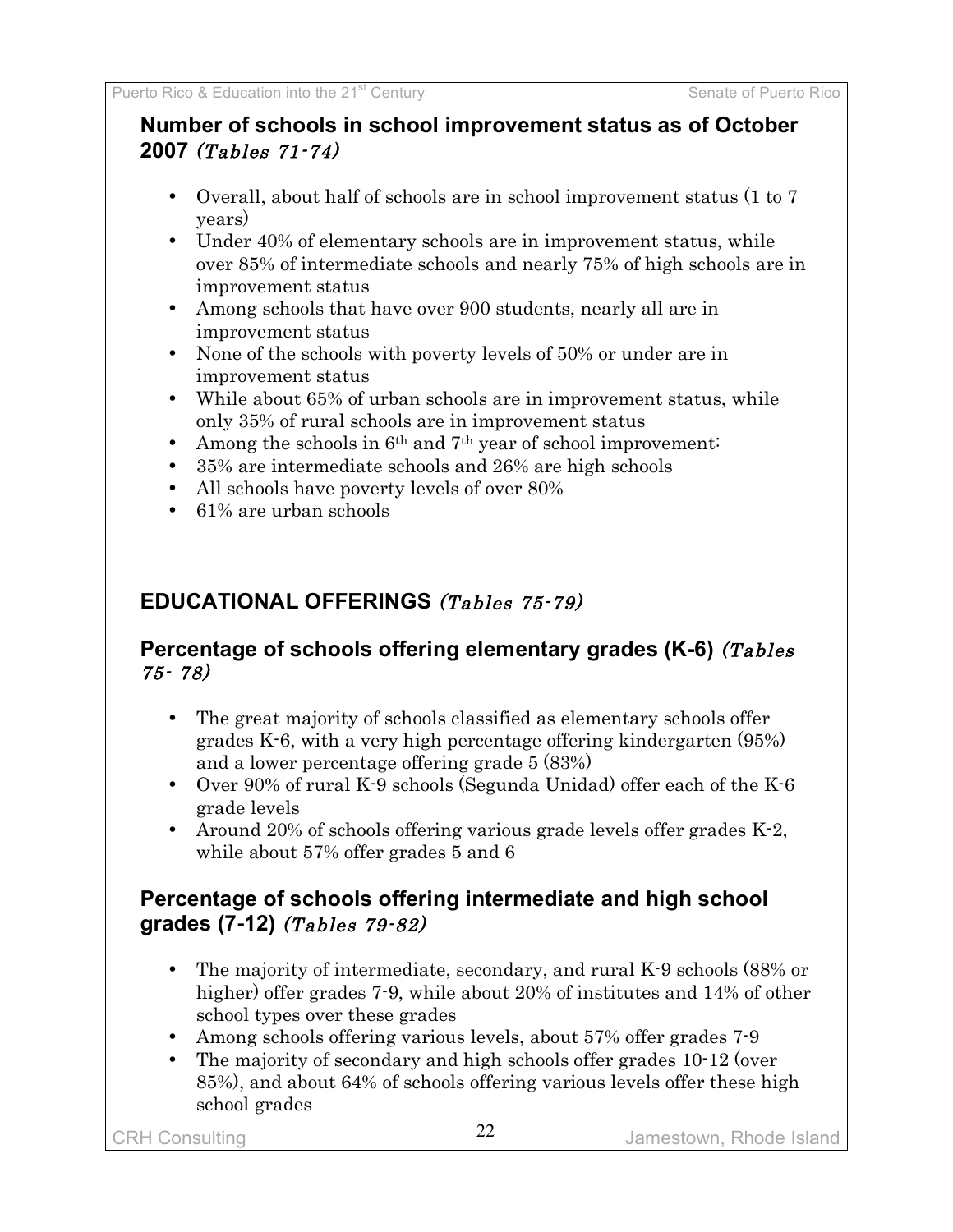### **Availability (percentage) of music and arts courses** (Tables 83- 86)

- Among music and arts, the most frequent course offerings include visual arts (about 40% of schools) and music (about 30% of all schools)
- Very few schools offer fine arts, band, or dance courses
- The tables present detailed data for the various afterschool activities by the four school characteristics

#### **Availability (percentage) of physical education, computer, health, community service, and sign language courses** (Tables 95-98)

- The majority of schools offer physical education (about 89%) and health (about 76%); however, only about 27% offer adaptive physical education
- While about half of schools offer computer/IT courses, about 15% offer community service and only 6% offer sign language services
- The tables present detailed data for the various afterschool activities by the four school characteristics

# **EXTRACURRICULAR OFFERINGS**

# **Availability of after-school offerings** (Tables 99-102)

- About 62% of schools offer Escuela Abierta for afterschool activities; the most popular offerings are supervised specialized services (46%), prevention (45%), recreation (45%), and fine arts (33%)
- Escuela Abierta is more likely to be available at elementary and rural K-9 schools
- Very large schools (over 1,200 students) do not offer Escuela Abierta
- Availability of Escuela Abierta is higher in schools with over 70% poverty level, and roughly equal for rural and urban schools
- The tables present detailed data for the various afterschool activities by the four school characteristics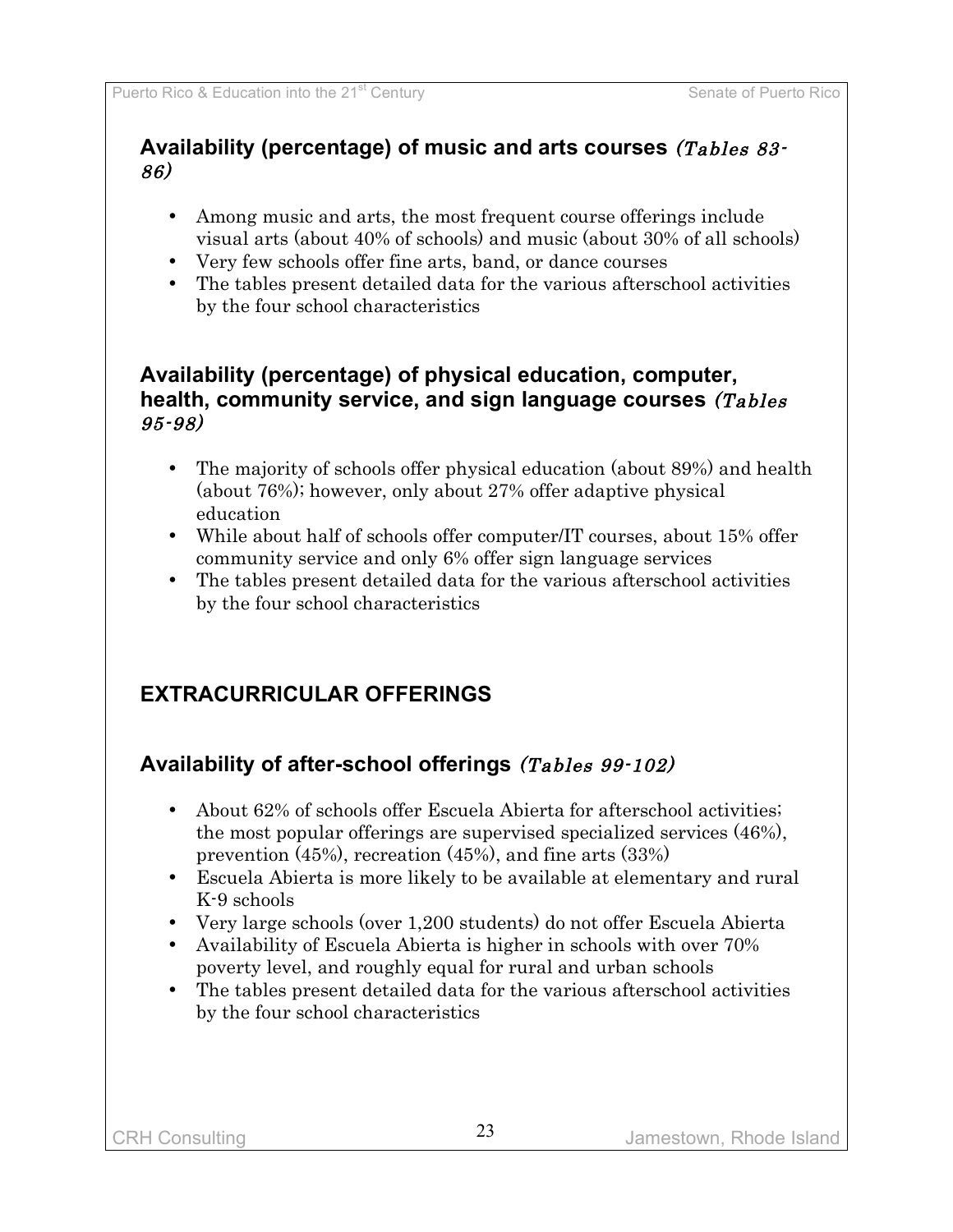### **Availability of student organizations and clubs** (Tables 103-108)

- The availability of clubs across the four school characteristics is detailed in the tables, including languages (Spanish and English), arts (music and visual arts), history, library, journalism, future teachers, mentoring, school patrol, student council, environment, DECA, 4H, FLCA, and AJED
- The most prevalent club types among all schools are library club (53%) and environmental club (39%)
- Access to different types of clubs varies by school level, school size, poverty level, and school zone – detailed information is available in the tables

### **Availability of sports teams for males and females** (Tables 109- 116)

- The majority of schools have male basketball (65%) and volleyball (58%) teams; high schools are very likely to have these teams, while elementary and "other" school levels are less likely to have these teams
- Availability of male sports teams varies by school size and poverty level with no clear trends – the tables provide detailed information
- In general, a greater proportion of urban schools provide male sports teams than rural schools
- The patterns for female sports teams are similar, although notably fewer schools offer female basketball (53%)

### **Average percentage of students participating in academic and athletic competitions** (Tables 117-120)

- Overall, schools described a similar pattern of student participation in math, science, English, and Spanish academic competitions (between 36%-38% of students), while average participation in extracurricular athletic competitions was reported at about 50% of students
- Participation in academic competitions is somewhat higher in elementary and high schools compared to the other school types, while participation in academic competitions is very low in institutes and "other" schools
- Participation in competitions varies by school size; notably, very few students in schools enrolling over 1,200 students participate in academic competitions (average 5%)
- Participation in competitions also varies by poverty level, with no real pattern
- Average participation in academic and athletic competitions is very similar in rural and urban areas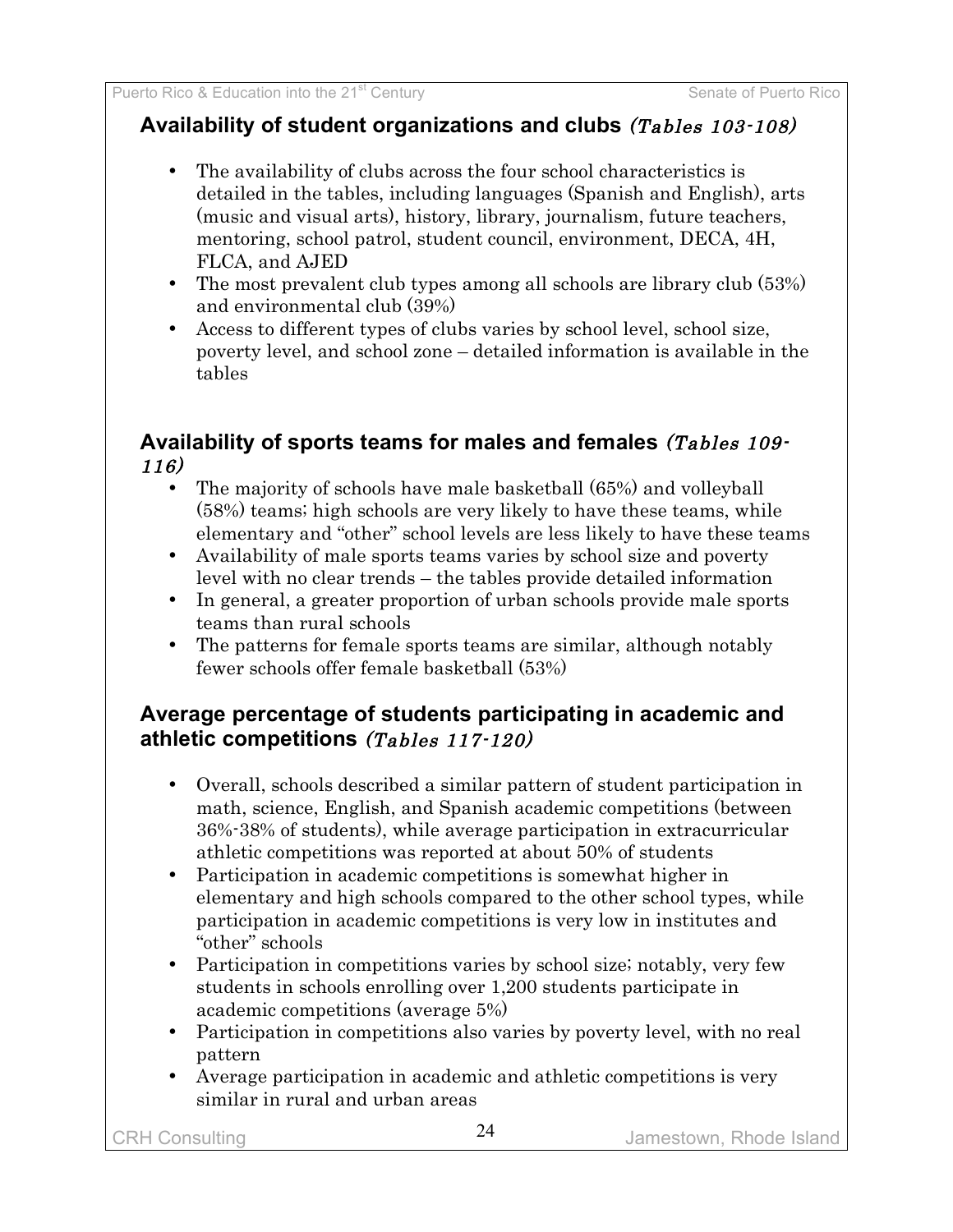# **RESOURCES AND SUPPORT SYSTEMS**

The survey instrument contained 46 questions on equipment and facilities, and 5 questions on parent participation and engagement. The availability and condition of school equipment and facilities was of primary interest to the Puerto Rico Senate given the limited information currently available to help guide decisions on resource allocation for facilities improvement.

For most of the survey items, schools were asked about the total number of facilities/equipment and then to indicate the number of adequate facilities/equipment (see Appendix B). A preliminary analysis on the schools with the most urgent concerns related to health and safety, sanitary services, water supply and treatment, electrical supply, educational facilities, classroom furniture, and classroom equipment was provided to the PR Senate in September 2008.

The tables prepared for this section present detailed information on facilities and equipment by the four school characteristics. Given the sheer volume of data available, only some general observations are made in the report narrative. Readers are encouraged to explore the tables for specific details.

# **Responsibility for Facilities and Improvements** (Tables 21-24)

- Overall, the majority of schools (73%) reported that the Office of Public School Improvement (OMEP by its initials in Spanish) has responsibility for facilities and improvements, while about 22% of schools each reported some level of responsibility of the municipality and the Public Buildings Authority (AEP by its initials in Spanish) – percentages do not total 100% as schools could report more than one authority having responsibility for school improvement
- Elementary schools, institutes, and rural K-9 schools are more likely to report OMEP as a responsible agency for facilities and improvements, while secondary and high schools are more likely to report AEP as a responsible agency
- Responsibility for facilities and improvements varies by school size and poverty level, with smaller schools being more likely to report OMEP as a responsible agency
- Rural schools are more likely to report OMEP and the municipal agency as responsible agencies for facilities and improvements, while urban schools are more likely to indicate AEP as having some responsibility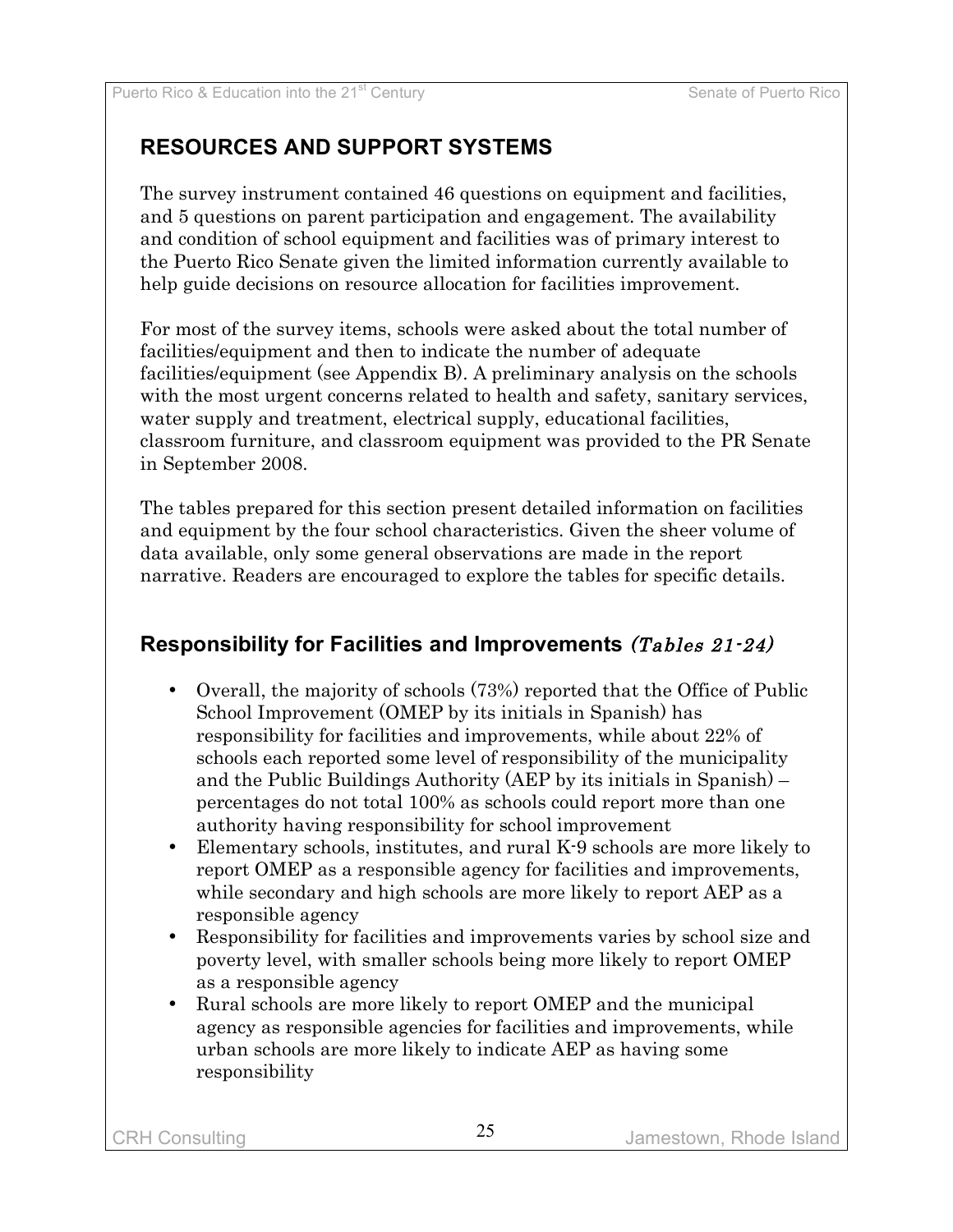#### **Prevalence of General Health and Safety Concerns** (Tables 125- 128)

- Water filtration and pest infestation are present in about 22% of school classrooms
- Water filtration appears to be more prevalent in "other" schools  $(32\%$ of classrooms), and much less prevalent in schools offering various grade levels (11%); these schools are also less likely to have pest infestation (14% of classrooms)
- Water filtration and pest infestation vary by school size and poverty level, with no clear trend relationship
- Existence of these health and safety concerns is similar for rural and urban schools

# **Type and Adequacy of Electrical Systems** (Tables 129-133)

Schools were asked to indicate the existence and adequacy of four different types of electrical systems: 120V capacity, 240V capacity, transformers, and other

- For schools with 120V electrical capacity and schools with transformers, about 60% indicated this supply was adequate and functioning
- Among schools with 240V electrical capacity and other electrical supply, roughly 65% indicate adequate supply
- Adequacy of supply for the different types varies by school level, school size, and poverty level, but not in any clear direction; for example, rural K-9 schools indicate the generally lower percent adequacy for 120V, 240V and transformer systems, but much higher adequacy of other electrical systems
- Rural and urban schools report similar levels of adequacy of electrical systems, except for other electrical systems, where rural schools report much higher adequacy

### **Type and Adequacy of Water Supply and Drainage Systems** (Tables 134-137)

- Most schools (94%) have water supply provided by the AAA, and 87% of those schools report this supply is adequate
- About 53% of schools report having water cistern supply, and 71% of those report that this system is adequate
- While few schools have water supply from a well or some other system, the adequacy of these types of supply is rated much lower – 67%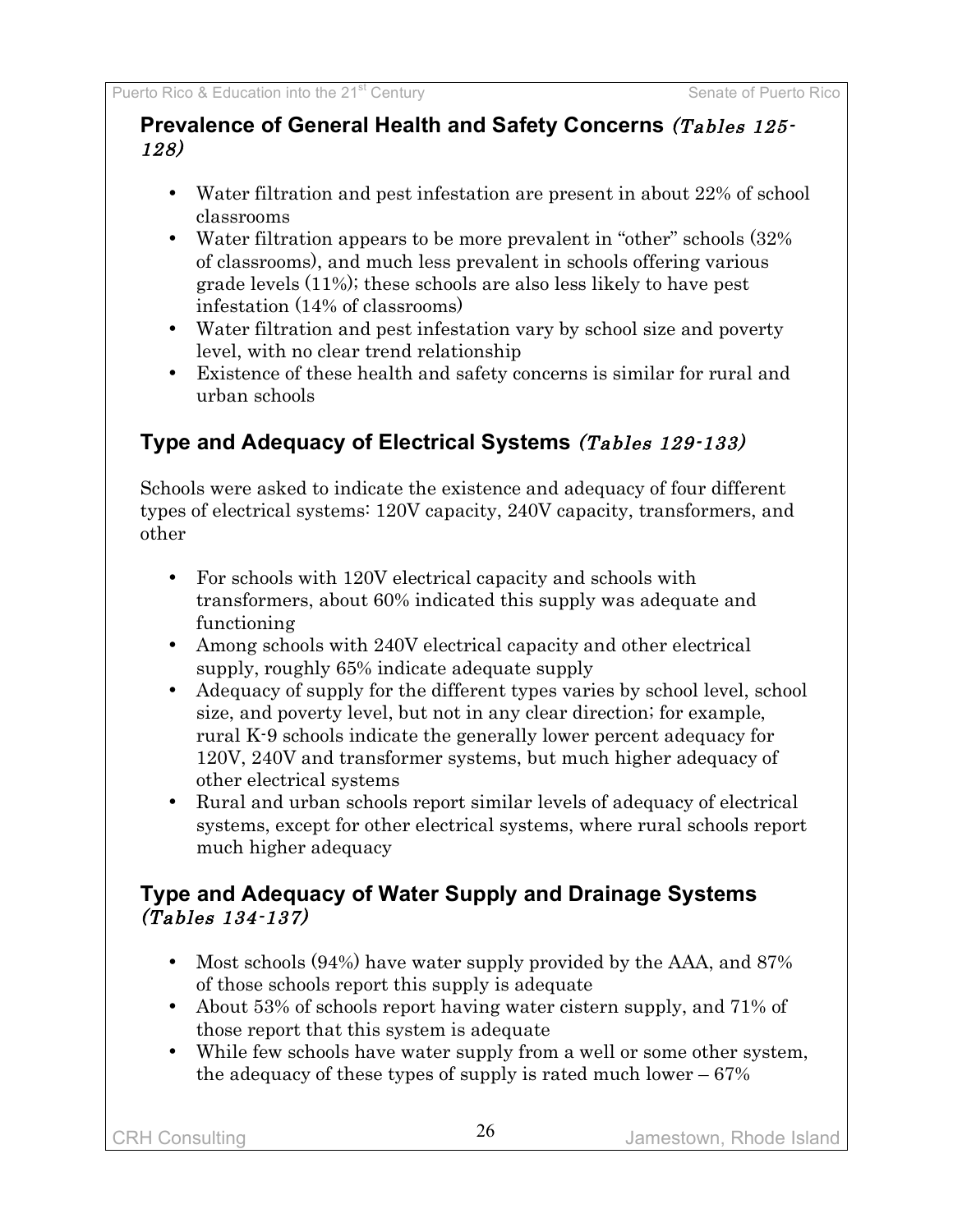adequate for schools with wells and 54% adequate for schools with other systems

- Rural K-9 schools, small schools (enrollment 300 and lower), higher poverty schools (above 70% poverty), and rural schools are more likely to have water supply from wells
- Overall, about 69% of schools indicate they have an adequate drainage system
- Above 80% of "other" schools, institutes, and high schools report their drainage system is adequate; only 55% of schools offering various grade levels and slightly above 60% of secondary and rural K-9 schools report having adequate drainage systems
- Percent of schools with adequate drainage varies by school size and poverty level, but not in any clear direction
- Percent of rural and urban schools indicating an adequate drainage system is very similar

#### **Adequacy of Accessibility for Persons with Disabilities** (Tables 139-142

- About 78% of schools indicate they have access ramps for persons with disabilities, and on average, 84% of these ramps are adequate
- Only 61% of secondary schools report having access ramps
- Availability and adequacy of ramps varies by school size and poverty level, but no clear pattern or relationship is evident
- Rural and urban schools have similar levels of availability or adequacy of access ramps

# **Adequacy of Sanitary Services** (Tables 143-146)

- Overall, the majority of sanitary services (showers/bathtubs and toilets/urinals) are reported to be adequate by schools
- The tables show some data as ND (not available) because the overall percent calculation exceeded 100% - putting into question the accuracy of school reporting
- Adequacy for sanitary services for teachers is rated higher than the services for students
- Once again, no clear patterns of adequacy of services are suggested based on school size and poverty level
- Rural and urban schools are somewhat similar in adequacy levels of these services for teachers, while rural schools report higher adequacy levels of showers/bathtubs for students than rural school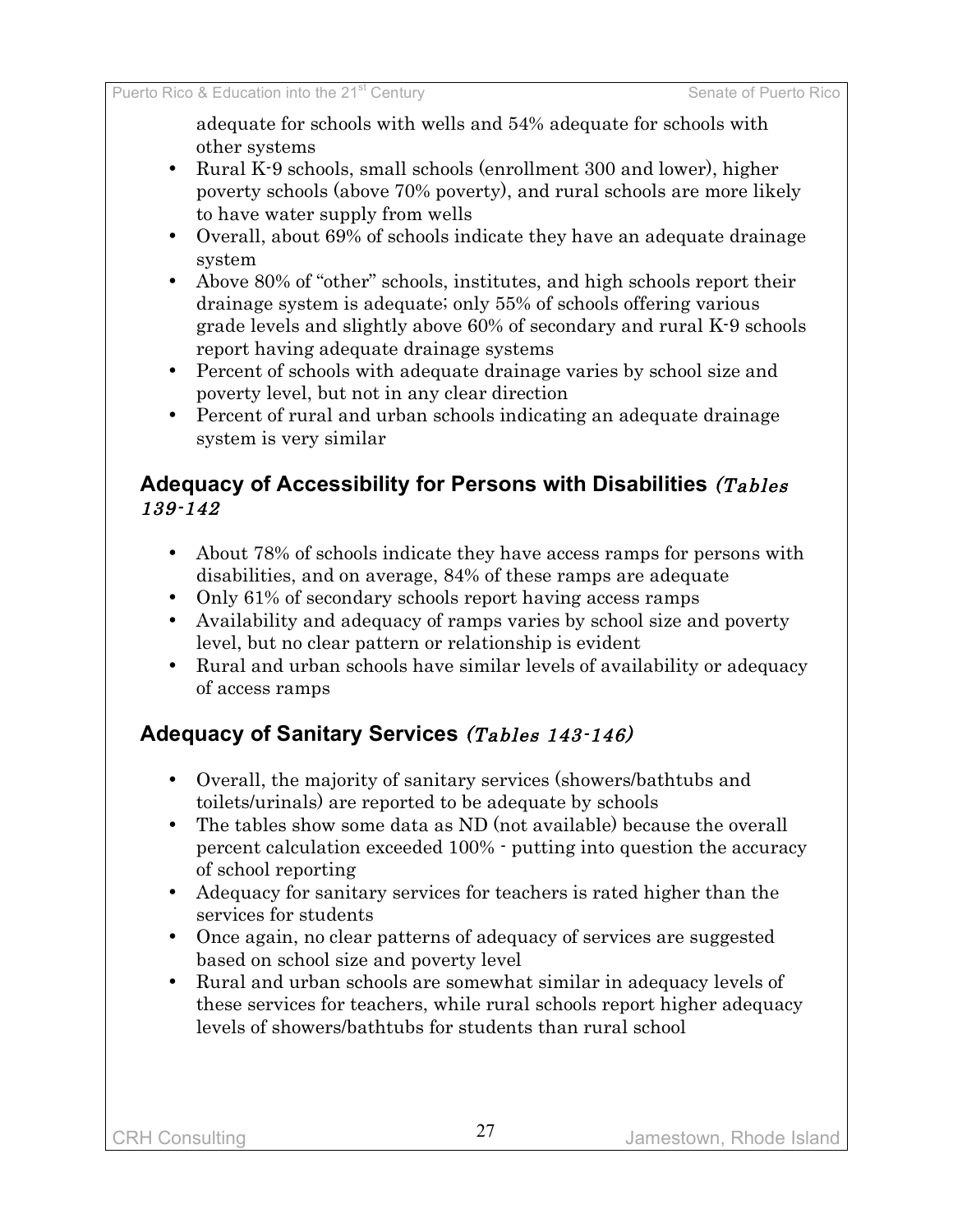# **FACILITIES AND EQUIPMENT** (147-170)

### **Availability and adequacy of classrooms** (Tables 147-150)

- Overall, about 75% of classrooms and laboratories are reported to be adequate
- The average school is more likely to have a special education classroom and a computer laboratory than a faculty room or library
- The average number of auditoriums per school is 0.1, showing the overall lack of such facilities in schools
- On average, institutes report having about 9 laboratories, but only 50% of labs in these schools are rated adequate; in contrast, 100% of computer rooms and workshops for vocational/technical education at institutes are rated adequate
- Average number of classrooms generally increases with school size, and varies by poverty level, but in no clear trend
- Rural schools have fewer average classrooms and laboratories than urban schools, but their adequacy is rated very similar

### **Adequacy of classroom furniture** (Tables 151-154)

- The tables provide information on total numbers (inventories) of desks, chairs, tables, filing cabinets, cupboards, white/chalkboards, bulletin boards, and lockers, as well as percent of furniture rated as adequate by school personnel
- Overall, about 85% of furniture is rated as accurate, except for school lockers
- Only about 6% of schools have lockers available, and about 73% of these lockers are rated as adequate

### **Availability and adequacy of instructional technology and Internet service** (Tables 155-158)

The tables provide information on percent of schools with certain types of instructional technology, including computers, printers, photocopiers, duplicators, recorders, VHS, DVD, portable stereos, video projectors, LCD projectors, televisions, and radios, as well as software licenses in math, science, Spanish, English, and library.

For each of these types of technology, the percent of the available technology rated as adequate was calculated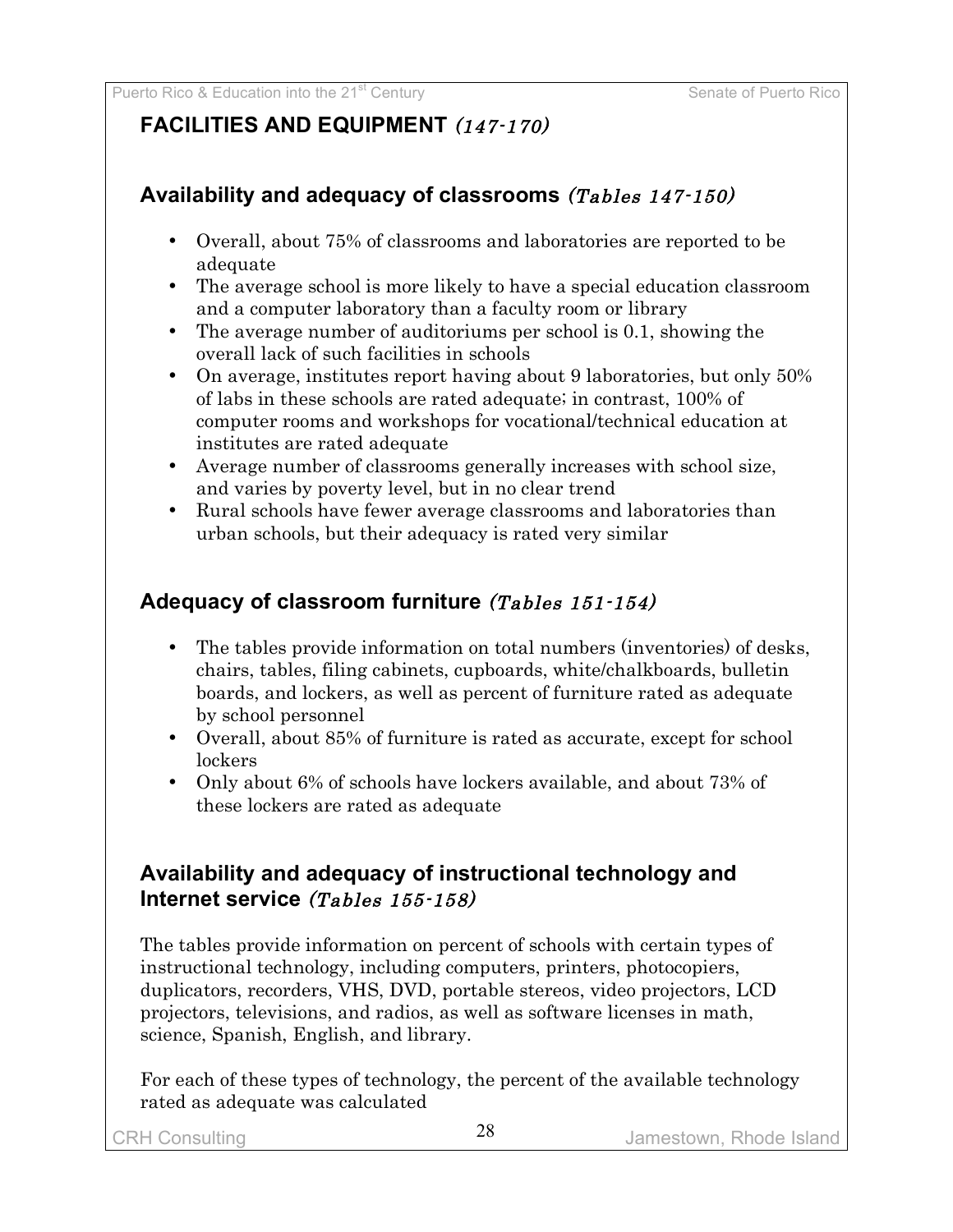- Above 90% of schools have computers, printers, photocopiers, and televisions, and above 80% of the equipment is rated as adequate
- Schools are less likely to have other types of technology 77% with DVD players, 33% with portable stereos, 21% with tape or digital recorders, 53% with video projectors, 47% with LCD projectors – however, above 85% of existing technology is rated adequate
- A little more than half of schools (53%) have software licenses in mathematics, while less than half have software licenses in science (43%), Spanish (49%), English (47%), and library skills (38%) – over 90% of existing software licenses are rated as adequate
- Only 64% of schools responded to the question about adequacy of 256K internet access
- Among those respondents, 64% indicated having adequate 256K internet access
- Nearly 90% of responding "other" schools indicate their internet access is adequate and functioning, while only half of secondary schools and schools offering various grade levels report adequacy of access
- Adequacy of internet access varies by school size and poverty level with no discernable pattern, however it is important to note that the very large schools (enrollment over 1,110) had the lowest percent adequate ratings - 0% in some cases
- Rural and urban schools have similar levels of adequate 256K internet access
- Overall, only 41% of schools indicate having internet service above 256kbps – this represents a minimum internet speed necessary to be able to send and receive emails and attachments, and to submit and retrieve information from online data systems (e.g., DEPR)

### **Availability and adequacy of laboratory equipment** (Tables 159- 162)

The tables on laboratory equipment provide information on percent of schools having different types of equipment including microscopes, chemical related equipment, chemical cabinets, physics equipment, and physics labs For each of these types of laboratory equipment or facilities, the percent of existing equipment rated as adequate was calculated.

- Only about 39% of schools have microscopes, and fewer schools have chemical equipment (11%), chemical cabinets (13%), physics equipment (7%), and physics labs (7%)
- About 80% of existing laboratory equipment is rated as adequate
- Among those schools which would be offering science courses to intermediate and high school level students (intermediate, secondary,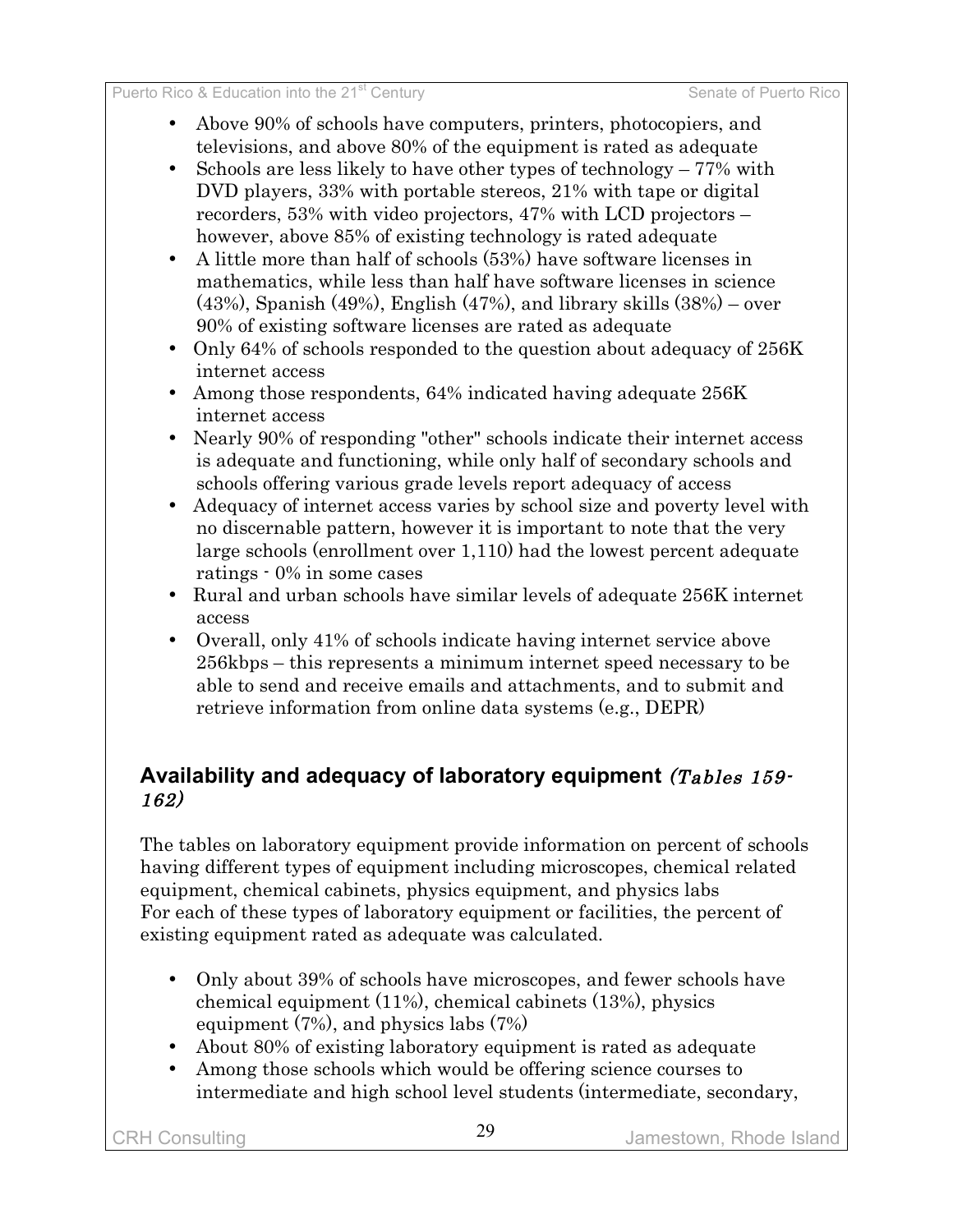rural K-9, and high schools), these percentages are slightly better, but the only percentage that reaches above 50% is for availability of microscopes

• Institutes, which serve primarily the vocational/technical population, have slightly better equipment availability to high schools, and 100% of the equipment is rated as adequate

### **Availability and adequacy of vocational/technical laboratory facilities** (Tables 163-166)

The tables on vocational/technical laboratories indicate the percentage of schools that have different types of laboratory facilities, including mechanical, automotive mechanics, electrician, electronics, instrumentation, chemical process, and refrigeration technician. For each of these types of laboratory facilities, the percent of existing laboratories rated as adequate was calculated as well

- Less than 3% of all schools have vocational/technical laboratory facilities available for students
- Among the vocational institutes responding to the survey (PSinstituto):
- 67% indicate they have instrumentation and chemical process laboratories;
- 50% indicate having mechanics and electrician's laboratories;
- 25% indicate having a refrigeration technician laboratory; and
- no vocational institutes indicate having an automotive mechanics laboratory
- Further, two-thirds or less of the existing laboratories at these schools are rated adequate, except for electronics and refrigeration technician laboratories which were all rated adequate
- Among "other" schools, some of which serve a vocational or prevocational population, slightly less than 20% have mechanics and automotive mechanics laboratories, while about 10% indicate having electrician's, electronics, and refrigeration technician laboratories; the adequacy of most of these is highly rated, but in some categories, no information was provided (ND)
- Some high schools have vocational laboratory facilities, most notably automotive mechanics (12%) , electrician (11%), and mechanics (11%); about 50% or less of these labs are rated adequate
- Urban school students have greater access to all types of vocational laboratory facilities than rural students, but the adequacy of existing facilities varies slightly by school zone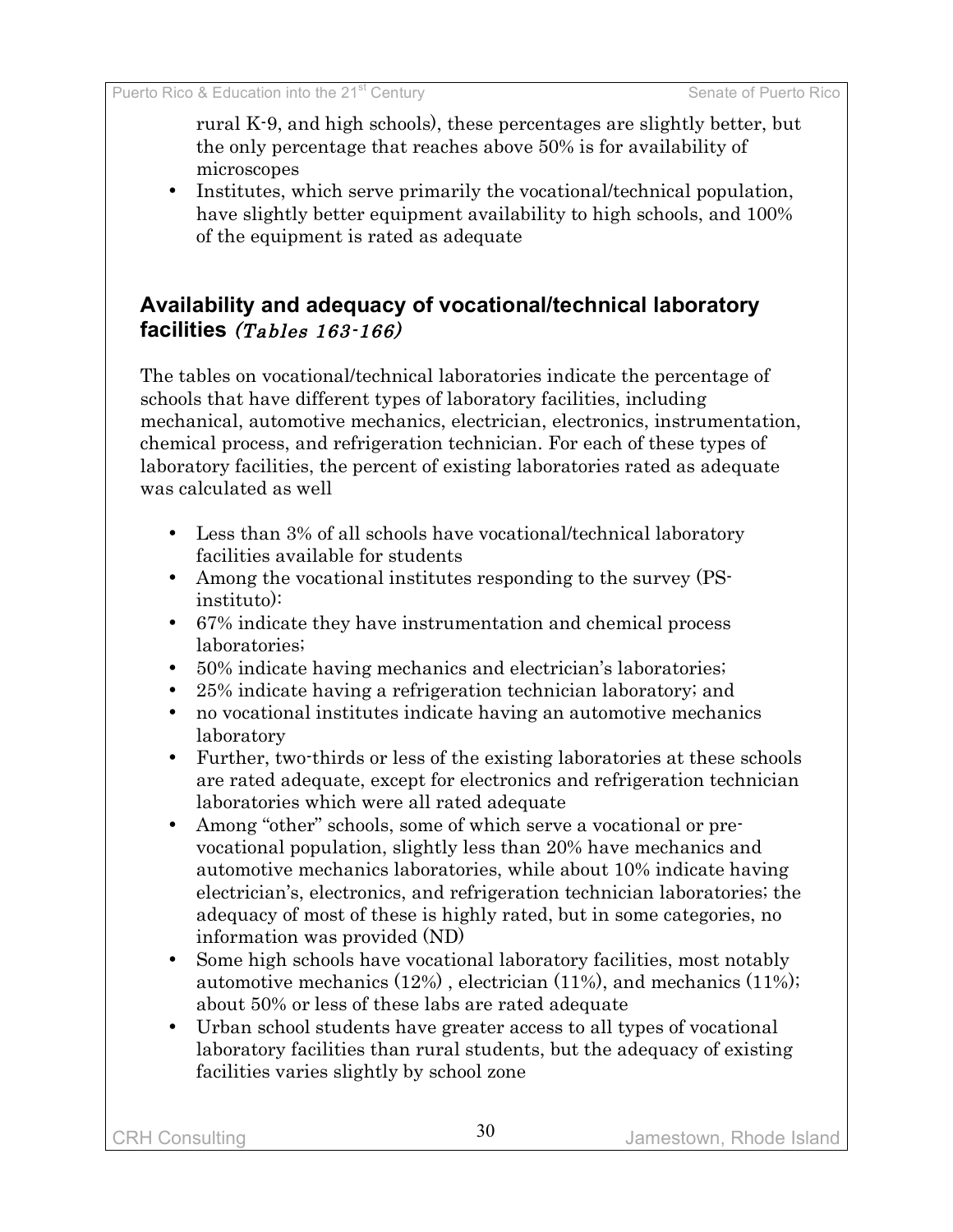### **Availability and adequacy of gym facilities and equipment** (Tables 167-170)

Schools were asked to indicate numbers of certain types of gym facilities and equipment – gymnasiums, covered courts, uncovered courts, playgrounds, free weights, exercise machines, mats, and other equipment – and to indicate numbers of adequate equipment; these figures are presented in the tables.

- Less than 5% of schools indicate having a gymnasium or a playground, while roughly 35% of schools indicate having covered and uncovered court facilities
- About 65% of existing gymnasiums are rated adequate, while 81% of covered courts, 66% of uncovered courts, and 74% of playgrounds are rated adequate by schools
- Not surprisingly, schools also indicate a lack of gym equipment less than 5% of schools have free weights, exercise machines, and other equipment – and a very low percentage of the equipment is rated as adequate (below 20%)

# **PARENTAL INVOLVEMENT** (171-182)

#### **Average number of organized parent meetings per year** (Tables 171-174)

- The average number of meetings with parents per year organized by the principal is about 2.7 meetings
- Secondary schools report the highest average number of meetings (2.83) and institutes the lowest (1.0)
- Average number of meetings varies by school size and poverty level, but not with any particular trend
- There is no difference in the average number of parent meetings organized by principals between rural and urban schools

# **Average number of active parent volunteers** (Tables 175-178)

- The average number of active parent volunteers reported is very low 11.1 per school
- Schools having various grade levels report the highest average number of volunteers (16.4) followed by elementary schools (13.4)
- Average number of active parent volunteers varies by school size and poverty level, but not with any particular trend
- Rural schools have more active parent volunteers than urban schools  $(12.3 \text{ vs. } 9.8)$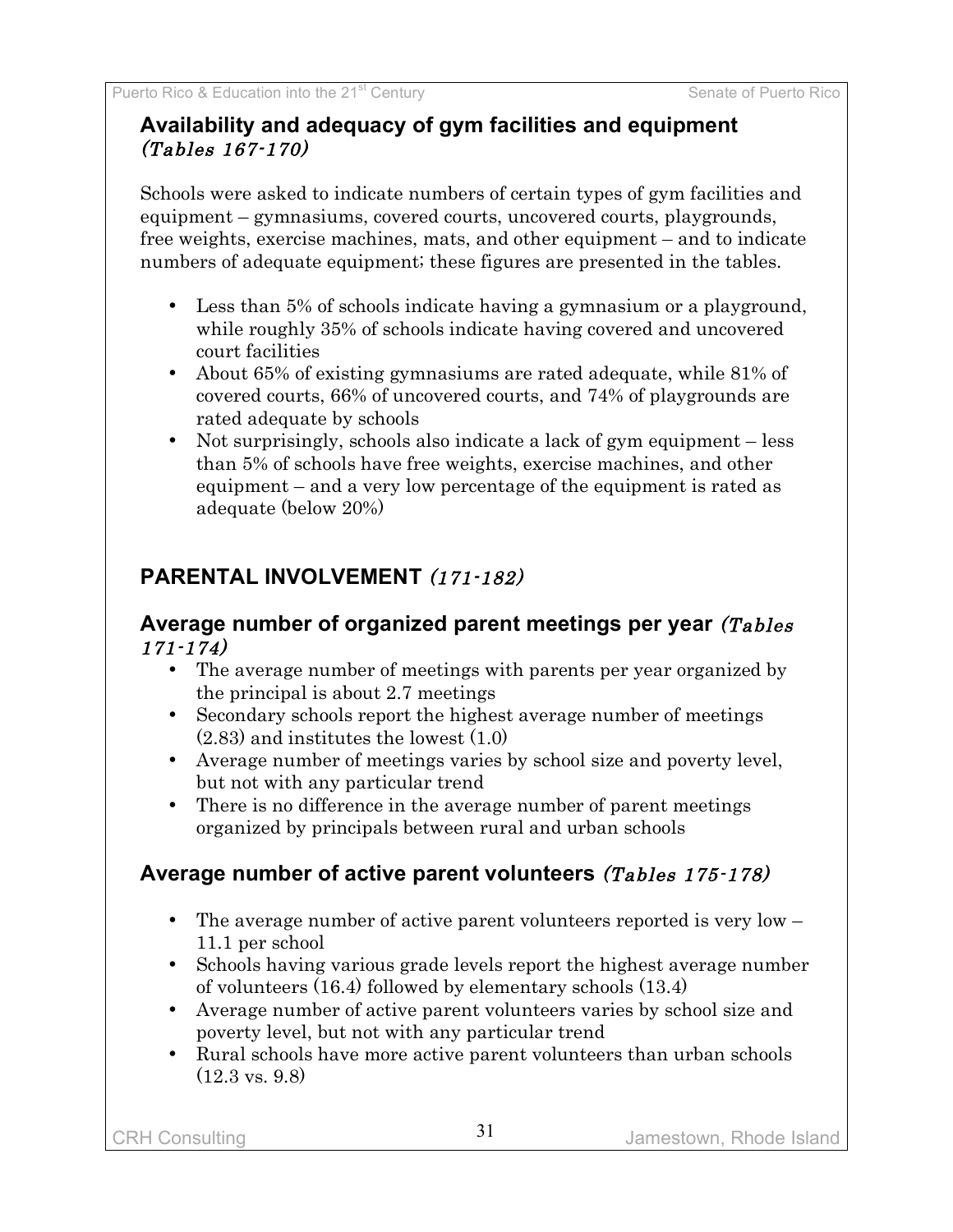### **Accessibility of school facility to parents after school hours** (Tables 179-182)

- On average, parents have access to schools about 1.8 days during the week
- Parent access is greater for "other", secondary, elementary, and rural K-9 schools
- Very large schools (enrollment 1,110-1,300) report the highest average number of parent access days per week
- Parent access varies a bit by poverty level, but not in any direction, and parent access in rural and urban schools is quite similar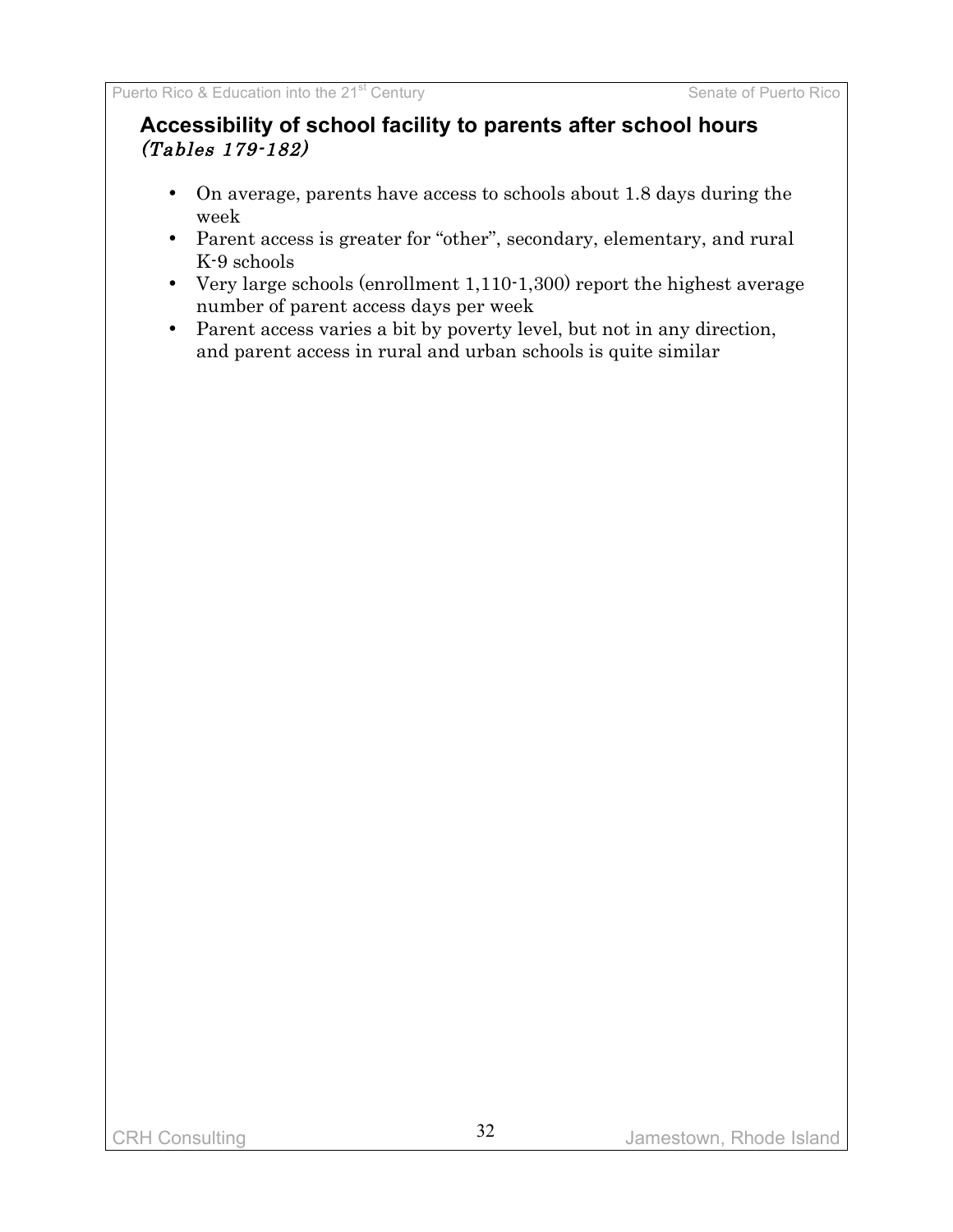# **Findings and Recommendations From the Data Collection Teams**

# DEPR School Profile

The Directory of Schools provided by the Office of Planning and Evaluation in April, and the one obtained later in August where slightly different themselves and both differed from what we observed when we visited the schools. Some older schools were closed and the students were merged to newer school buildings. For example in the San Juan Region some schools had been re-assigned to a different districts and where uncertain as to whom would provide them maintenance and support. Many school director positions are vacant. Over the summer new principals where hired making data collection difficult if there was no administrative or clerical staff at the schools willing to share information or grant permission to visit the school.

### **Electricity**

All schools have many types of technology equipment but many schools have problems with electricity hindering the ability of school directors to complete the required tasks.

The Department of Education must invest in securing the electrical infrastructure of schools (such as Uninterrupted Power Supplies—UPS) before real access to technology in schools is available.

### Access to the Internet

Almost half of the schools did not have access to the internet. Schools with no access to the internet force school directors to enter all information manually for each staff group (teaching, clerical, custodial, cafeteria, administrative, resource) four times a day (morning, noon, after lunch, at the end of the day) from the district office (keeping them away from school) or from home forcing them to work very late hours on administrative tasks. Internet connection speeds less than 256 k are educationally useless and prevent transmission of large data files such as instructional materials with embedded images or videos. This is even more true when there are many users attempting to access the same 256k portal.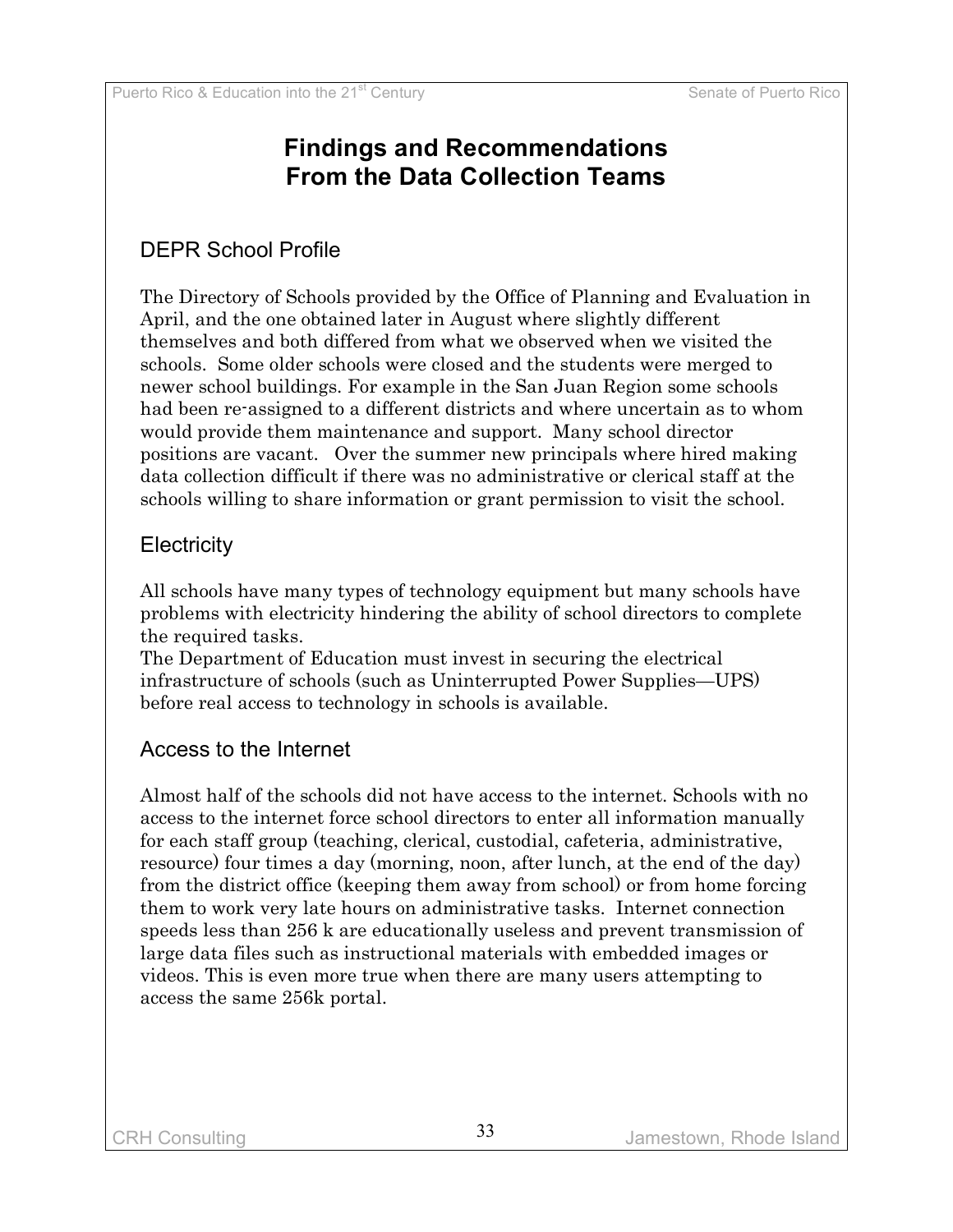### Specialized Schools

There were none or very few specialized schools that where low performing or in need of improvement regardless of grade or poverty level. In this study, Vocational Technical Schools were considered specialized. Students who enroll in specialized schools learn in ways that support their interest (music, sports, fine arts, science and math, vocational technical) and tend to be more engaged in learning and thus have a better academic achievement.

### Curricular and Extracurricular Offerings

The Department of Education must establish alliances with qualified organization to broaden and enhance course offerings for hands-on learning pertinent to the occupational demands of the district (i.e. In Vieques and Culebras SD Kayaking, sailing, repair of navigational equipment). The DE must seek to increase the number and types of specialized schools or at least clubs in schools throughout the island. Schools could provide internships for students from 2 and 4 year institutions to lead some of the clubs or offer after school programs. There are currently Charter School Funds and Smaller Learning Communities Grants that if approved would provide funds to create special interest schools and smaller high schools.

# CAPACITY OF PERSONNEL

### The School Director

In many schools, the director had less than a year in that school building. New school directors need to receive comprehensive orientation from both the DE and the OCR on procedures required for efficient school management. Most of these principals asked for copies of the completed surveys because it would help them learn where all the information is located.

### Respond to school director's requests for assistance with improvements.

Most directors interviewed expressed extreme disappointment with the time they spend requesting services that they too often end up doing for themselves even buying the materials themselves. As a result, many principals say it is best to be a teacher. One makes more money as a teacher and one does not need to worry about anything administrative matter.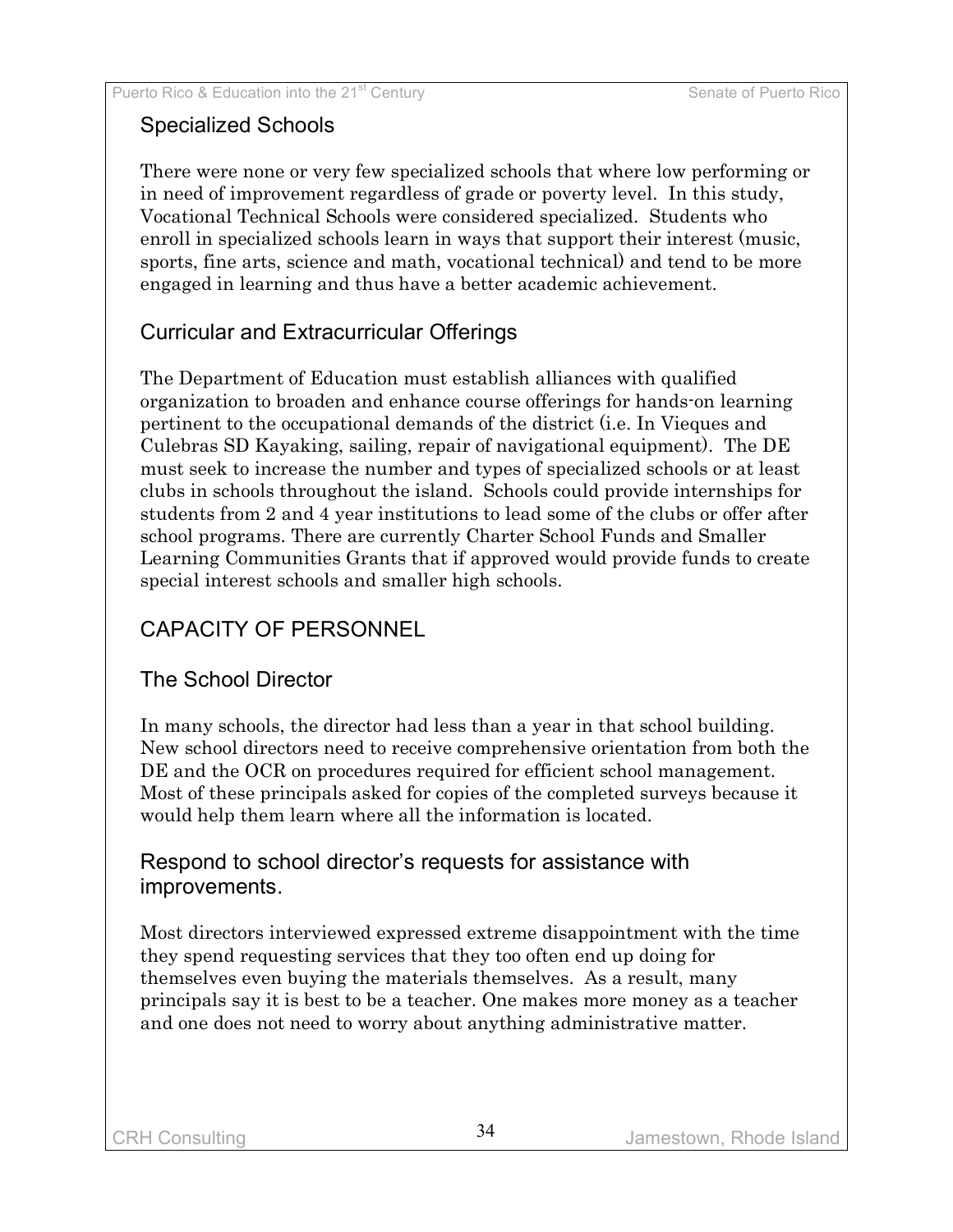School directors should not act as inspectors for the Puerto Rico Department of Education in matters of remodeling or new construction.

The PR-DE should have specialized, trained inspectors who represent the interest of the Department of Education and the Government of Puerto Rico. These inspectors must review project plans; monitor the construction; and, once completed, certify if the construction meets code requirements. Code citations and fines should be imposed anytime the school or a construction project at the school does not comply with construction standards.

### Faculty Quality and Engagement

Puerto Rico's teachers are about to begin another collective bargaining negotiation for a new contract. They currently are choosing the union that will represent them.

In the contract, the government must increase requirements and resources for professional development and to enhance teacher performance such as assistants to enter student data in electronic and/or paper reports cards, to assist in organizing and managing meetings with parents and community, to evaluate data and prepare documents for evidence-based decision making (e.g. those used in the accreditation process), to meet in content and/or grade level teams to stay current on grade level requirements, to help meet students' diverse learning needs, to prepare instructional plans so instruction is not interrupted when teachers are absent; to prepare inventories of teaching and learning resources.

At the same time, the government needs to review the P.L. related to teacher compensation to increase teacher compensation and to assure that compensation is not exclusively related to seniority and higher degree attainment. Compensation should also be based on a teacher's ability and willingness to innovate teaching and learning, to meet with parents to improve student performance and to develop rapport with the surrounding community so as to improve student opportunities for learning and personal development.

Teachers must offer hands-on learning experiences to their students. Enhance teaching and learning by providing more vocational technical programs in middle and high schools. Establish apprenticeship where appropriate.

The Industrial Education Teacher from Dr. Alturo Morales Carrión commented, "Most schools need minor repairs in plumbing causing excessive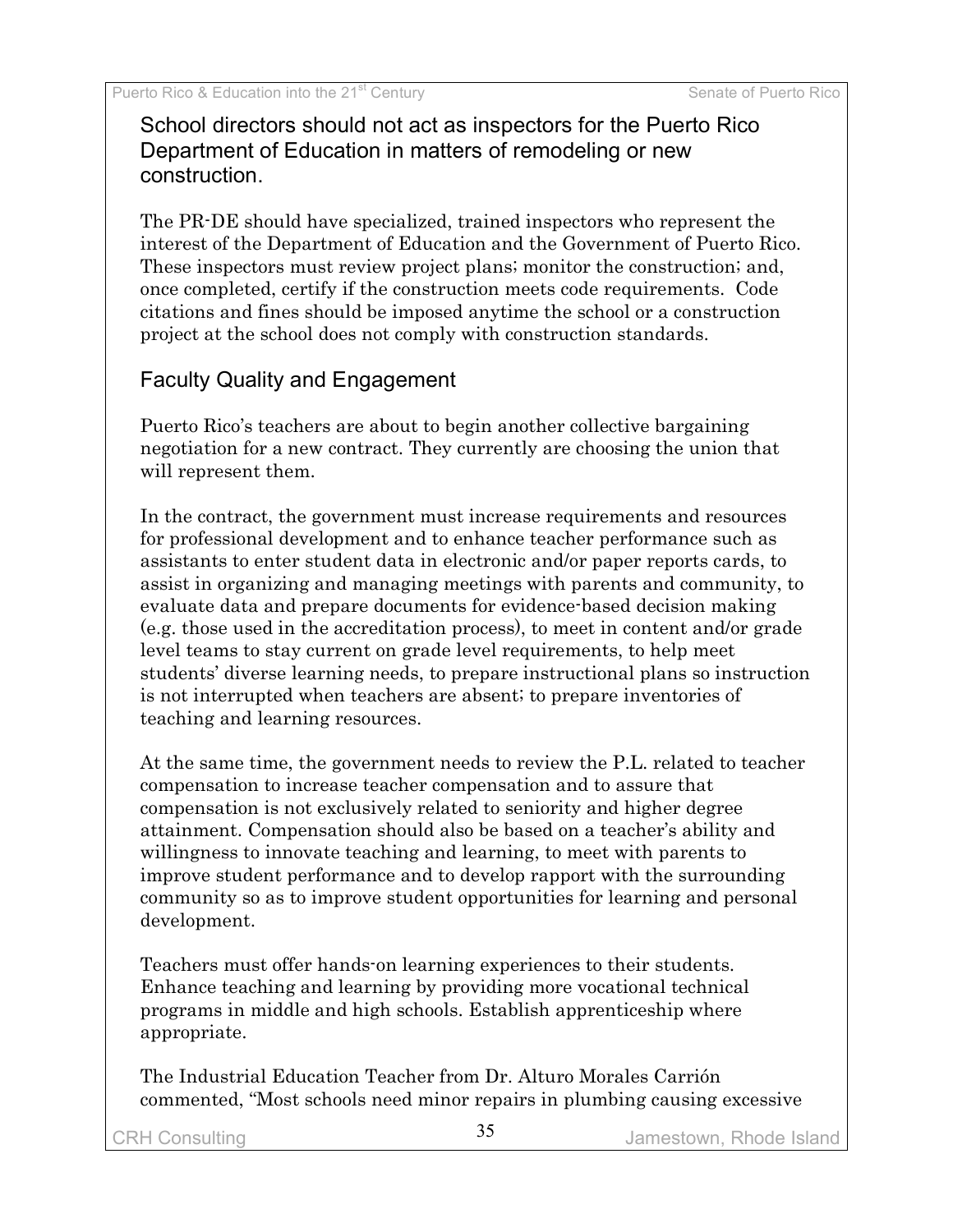water waste or sever hygiene problems that could be improved if not all custodial staff had the same assignment, income or schedule and if money was available for tools and materials".

A female Industrial Arts middle school teacher from the Dr. Arturo Morales Carrion (a 7-9 middle school in San Juan V school district) uses adverse physical plant situations as scenarios for teaching and learning

- This teacher has not budget for this hands-on education.
- This teachers must go to other schools to get the tools and materials that the other school plans to eliminate from their industrial arts programs. These tools are fixed by students as part of learning.
- This teacher said that if she had the materials she could make the cabinets for the science class while teaching her students carpentry
- This teacher needs a larger classroom and materials to teach. (In image of her hanging stuff from the ceiling)

"Why do we have so many problems with electrical facilities in our public schools when we have  $9<sup>th</sup>$  -12<sup>th</sup> grade students in vocational technical programs who can apprentice with <sup>a</sup> teacher, help evaluate situations of schools in their district (related to plumbing, drafting planes, electricity, carpentry), do minor repairs, build cabinets, change light bulbs and light fixtures as <sup>a</sup> way learning"

### Some custodial staff are very committed to their work while others are not.

Although the survey did not ask, most schools where very dirty, and in most schools we found school directors over the summer mowing the lawn, spraying insecticides, painting and cleaning. Some schools do not have enough custodial staff. Others have 5 custodians but only 2 work and the others are confident nothing is going to happen to them for doing nothing.

David Velez from the Ramon Rodriguez School in Audile suggested that the new school contract must be revised so that experienced custodial staff are re-classified so they can do minor repairs in the school. Currently, if a custodian does make minor repairs he is reprimanded by the union or by OMEP. Prior to working in the school Mr. Velez worked in the private sector where he was provided tools and materials and his job position was reclassified and he was promoted.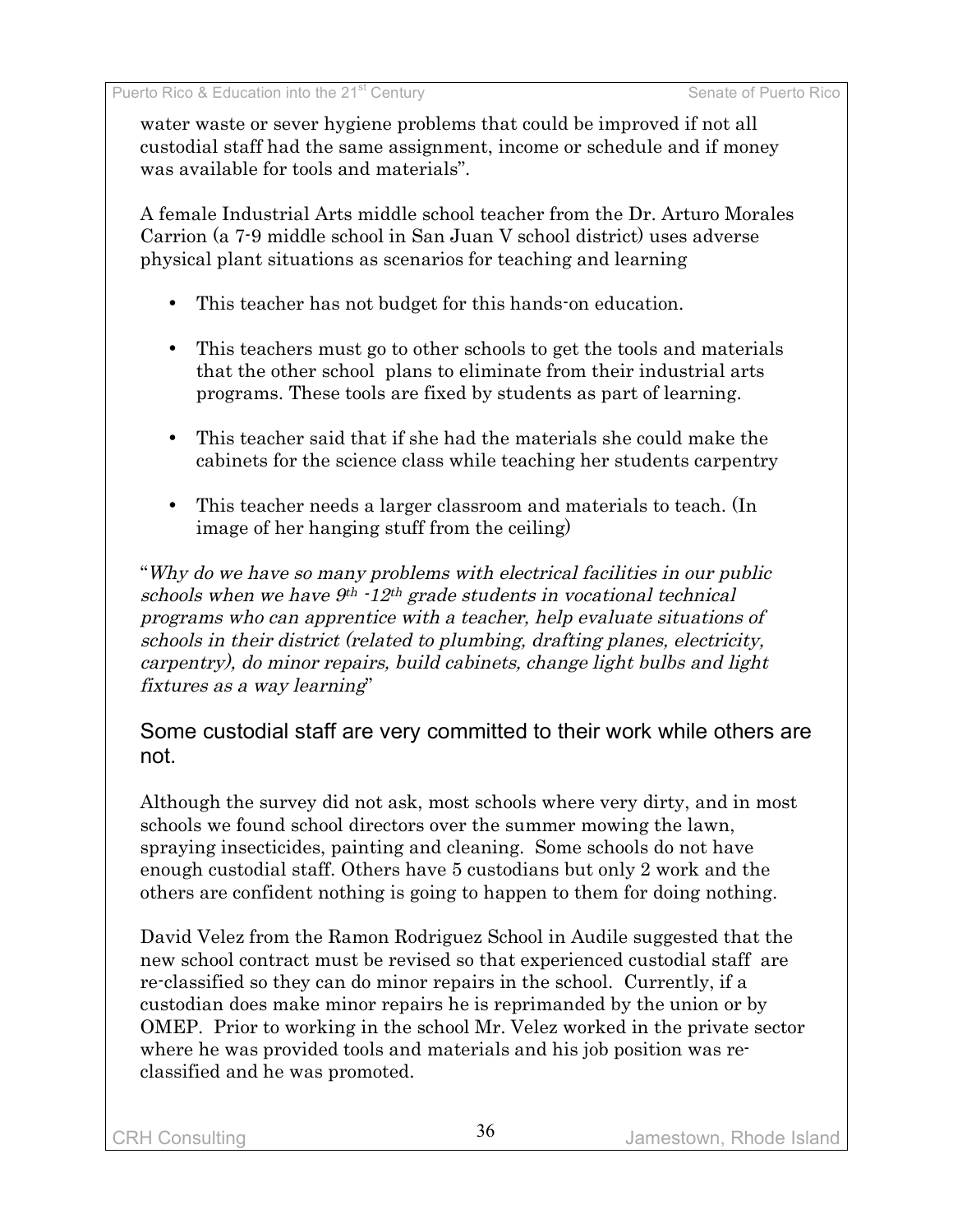In the school system many custodial staff are already certified electricians or plumbers but are not allowed to do that job without negative consequences. Some custodial staff can fix bathroom leaks, windows, detached doors, cut grass, minor painting (with little or no additional training). All custodial staff cannot do the needed work from 8:00-3:00 while classes are in session, so their schedules should be shifts with someone other than the principal to supervise their work if their schedule is before 7:00 a.m. or after 4:30.

### Data Management:

During the data collection process some school directors had administrative staff complete the interview with instructions over the phone in less than two hours. Others required over five visits and our surveyors still had missing data after spending over 20 hours to obtain a completed survey.

The Department of Education must provide and/or incentivise school directors and their administrative staff to maintain effective data management systems. Almost half of the school directors did not know or it was hard for them to find data for 2006-2007; budget for 20006, 2007, 2008; the total number of special education students by grade, disability type and instructional arrangement.

Collecting data in this study was very difficult in spite of a similar study that was conducted by the Office of the Auditor General in 1996. Public Law 77 requires school directors to have readily available:

• An up-to-date inventory of facilities, furniture, laboratories (science, vocational), equipment, supplies, computers, computer software licenses, library resources, physical education resources, and special education equipment on file at all times.

- Up dated information (like an inventory) of the personnel including:
	- o Instructors
	- o Administrative staff
	- o Janitorial staff;
	- o Foods and services staff
- For all instructional personnel (teachers and other related personnel) the school directors must keep information on:
	- o Educational (diploma) (matter)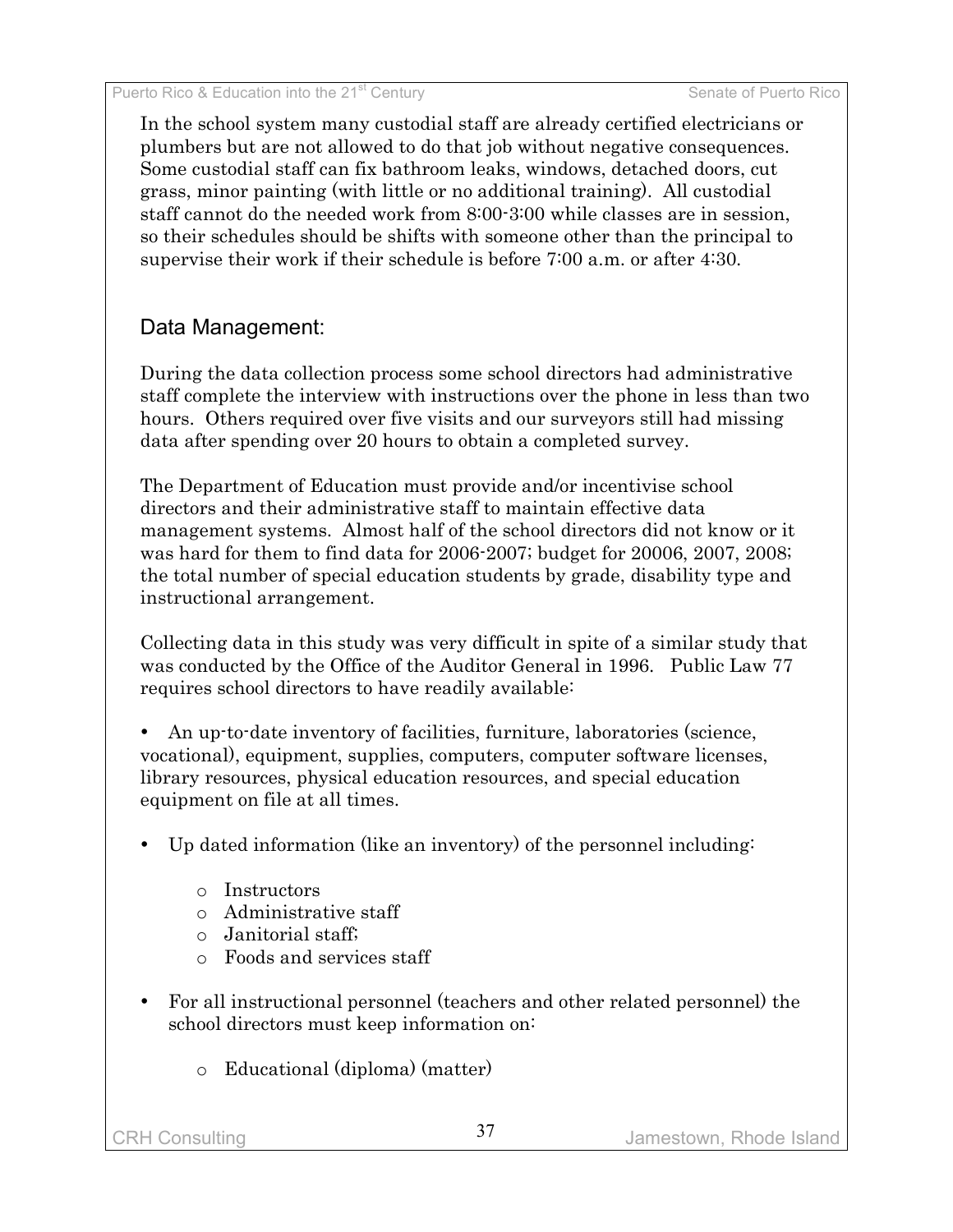- o Staff studies (for a grade or diploma or for professional development) (matter)
- o HQT Teachers
- o Staff experience (year at: DE, school, grade and matter)
- o Teaching performance (matter)
- o Staff employment status (permanent, etc. and Number)
- For all administrative personnel (clerical, custodial, cafeteria, administrative, other resources), school directors must keep information on:
	- o Education (diploma) (matter)
	- o Studies (for a grade or diploma or for professional development) (matter)
	- o Experience (year at: DE, school
	- o Status (permanent, etc. and Number)

### Information Technology Requirements of School Directors

Schools are making the transition from paper records to digital systems (TAL, SIE). During the interviews, school directors said they have no access and cannot use the information they enter at TAL and SIE for 2007-2008 They were not as interested in finding these data for the previous two years.

### Create a Culture of Evidence-based (Data Driven) Decision Making

All school directors want assured access to all available digital information to make decisions on a regular (daily, weekly and monthly) basis especially concerning:

- o School offerings
- o Enrollment
- o Teacher and student attendance
- o Budget
- o Safety and security

### Physical Plant

Monitor the status of minor as well as major physical plant projects being done. School directors with over 10 years of experience in the San Juan IV and V school district said "repairs done by the National Guard are still in good condition while those done by private contractors are either incomplete or break quicker.

School directors shared with the field assistants up to 10 letters to OMEP or to AEP repeatedly asking for some infrastructural action. For example at the Carlos Ufret School in Humacao, that was built in 2002 and now has less than 10 years of use, major structural issues have been identified and water leaks and fungus growth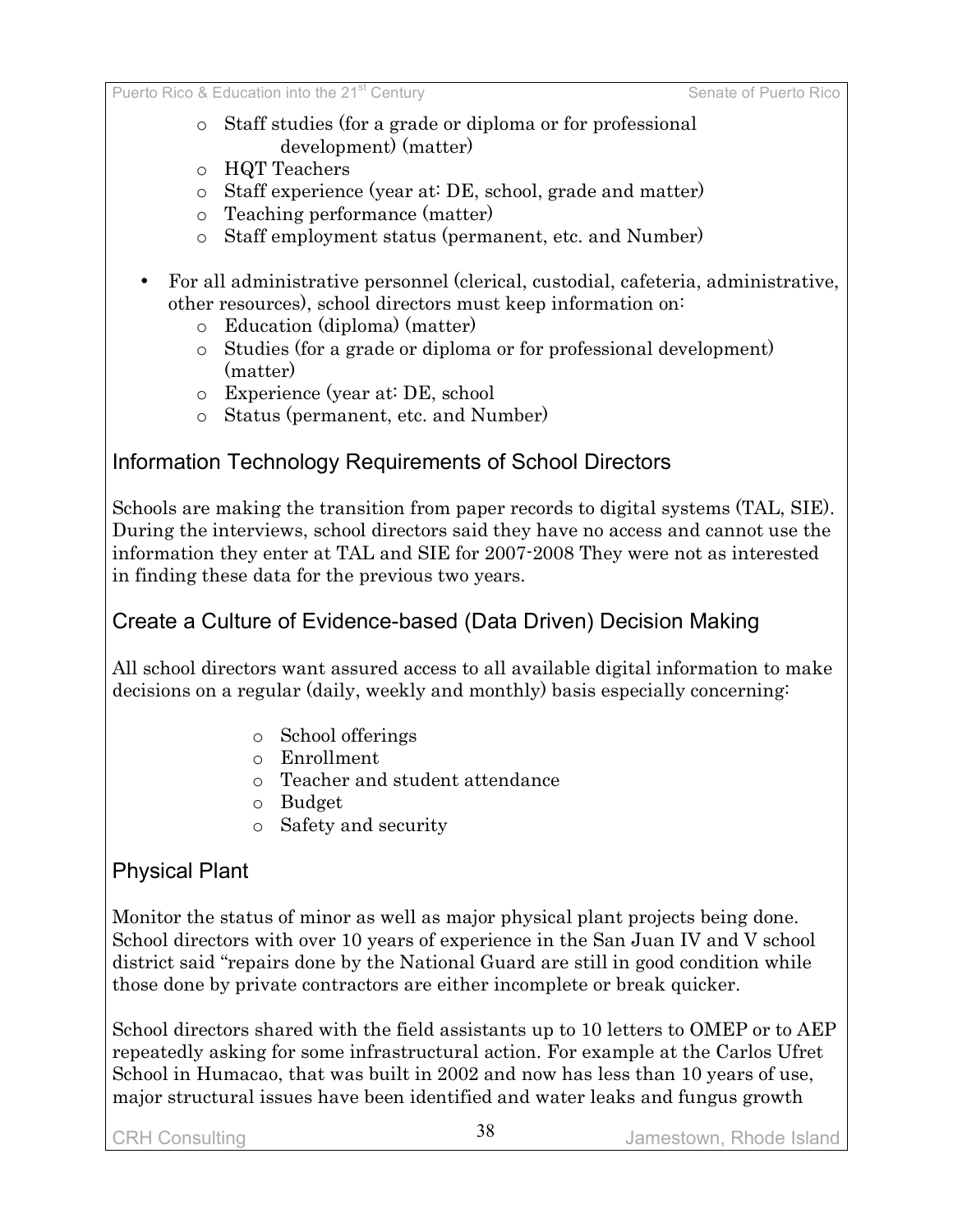have compromised health and safety of teachers, staff, students and visitors. Neither the DE nor AEP responded to the requests of this school director until after this study.

### Improvement Plans for School Buildings and Facilities must respond to real needs

While some community members may appear diligent and certainly many are assertive and vocal, school infrastructures and improvement plans must be professionally developed and managed.

Create community partnerships for building repairs which can be monitored locally by trained personnel.

Schools can do a more efficient job by hiring a local handy-person for minor repairs than waiting for OMEP, AEP. For example, for the schools in the district of Aguadilla, members of the military at the local base can do all repairs and sometimes enhancements to the school.

# Safety and Security

All schools need a multi-risk prevention plan. All schools must have adequate types, numbers and placements of fire extinguishers. The physical layout of the school should be well known with school floor plans should be strategically placed throughout the school. A good example of emergency preparedness is the Ana Roque Dupre School in San Juan V.

Puerto Rico has requested federal funds for facilities development and some school director's wonder if the money was used for its intended purpose and, further, if the facilities built with this money meet the requirements of funding.

This was a comment made by the Juan Suarez Peregrina School.

Many schools in Puerto Rico are more than 40 years old and lack the capacity to sustain the electrical load for education in the 21 $^{\rm st}$  century.

Schools need more computers. These do now and will in the future require additional electrical supply that is fully compatible with information technologies. Further support will also be needed (e.g. air conditioning, humidity control, additional electrical outlets, etc). Most schools surveyed had electrical facility problems. Electrical substations that serve schools must be upgraded.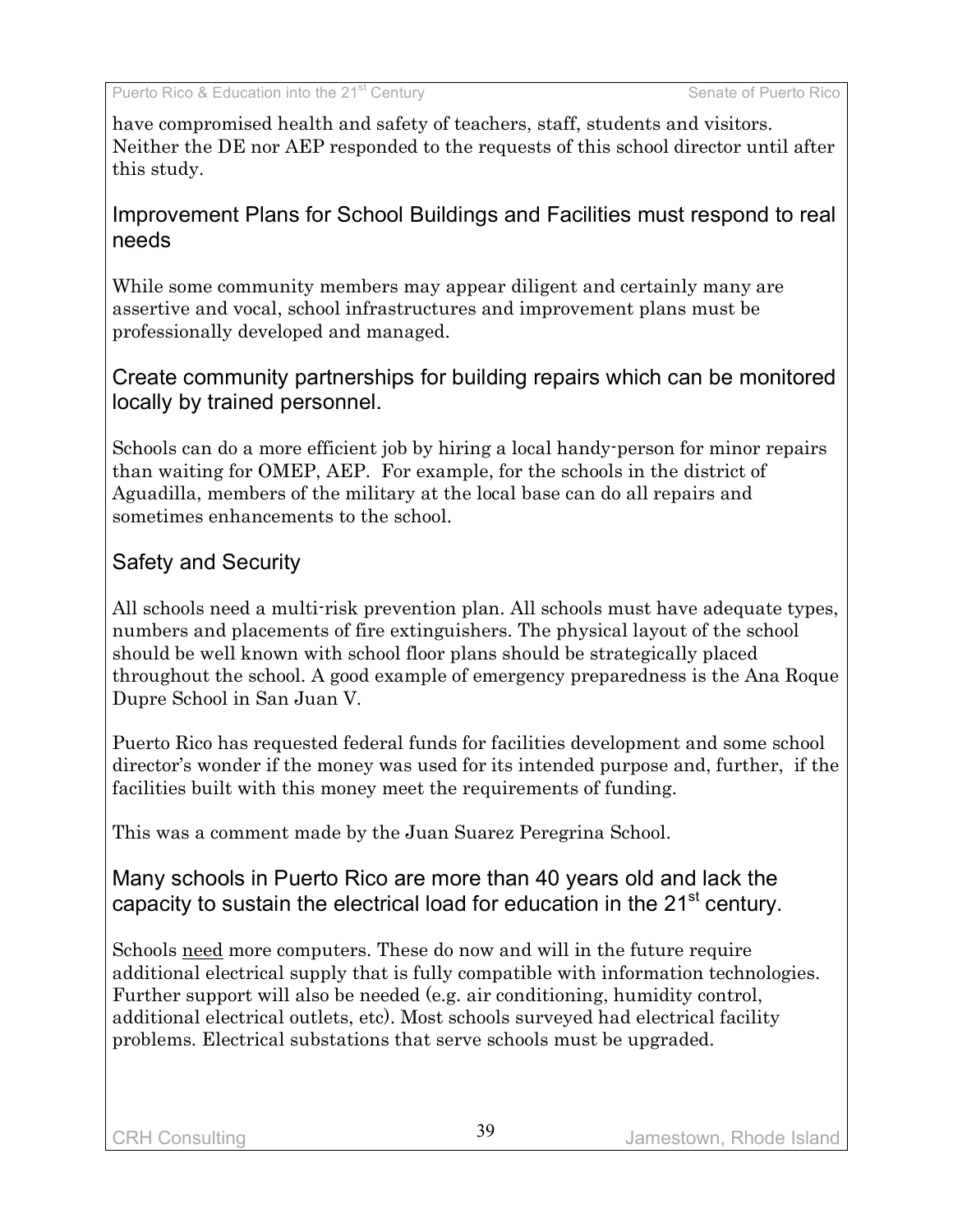# Schools with Structural and Land Management Difficulties

Zoning Regulations in Puerto Rico should be monitored by the Legislature and the Puerto Rico Department of Education so permits are approved for new housing developments that include educational facilities for the population that will reside in the development.

Some new schools (e.g. Heyke Schools at Altamesa in the San Juan District) have been built on land without proper site development. Once land is approved for school construction, soil conditions must be evaluated or prepared to prevent predictable structural failures and difficulties with (waste) water management.

For example, at the Juanita Garcia Pedraza, San Juan IV (Caño Zone) the developers did not take into account soil information available from the local Estuaries of the Bay Organization. The result was construction delays that left a huge open hole on the site which was a hazard to students, staff and community members.

Another example is the Dr. Jose Narcissi Gandara school that has a tree inside the school which is breaking the cement wall separating the school from Hogar Crea. The wall can fall onto a compressed gas tank.

# Adding new sections to old schools

Schools are building second floors on old schools that cannot sustain the load causing dangerous structural risks to the students. For example the cafeteria of the Dr. Arturo Morales Carrión has had problems with the ceiling as a consequence. School directors (or more properly, specialized building inspectors) need to communicate with contractors to insure they respond to the school needs.

# Vieques and Culebra School Districts

Vieques and Culebra schools do not have the number of students required to justify having a theatre, dance, fine arts, teacher in each school. Only the high school in Venues has some vocational technical offerings with very little or no materials. This students, the teachers and the principals are very isolated. But most teachers come to the big island in the weekend the students have nothing. No movies, no bowling, no public library. In Culebra students do not have access to any vocational technical program. And in neither island there are any postsecondary programs.

• Many teachers and principals start in Vieques or Culebra because it is easier to get an entry-level position. After they are assigned most transfer away to another district in the "big island".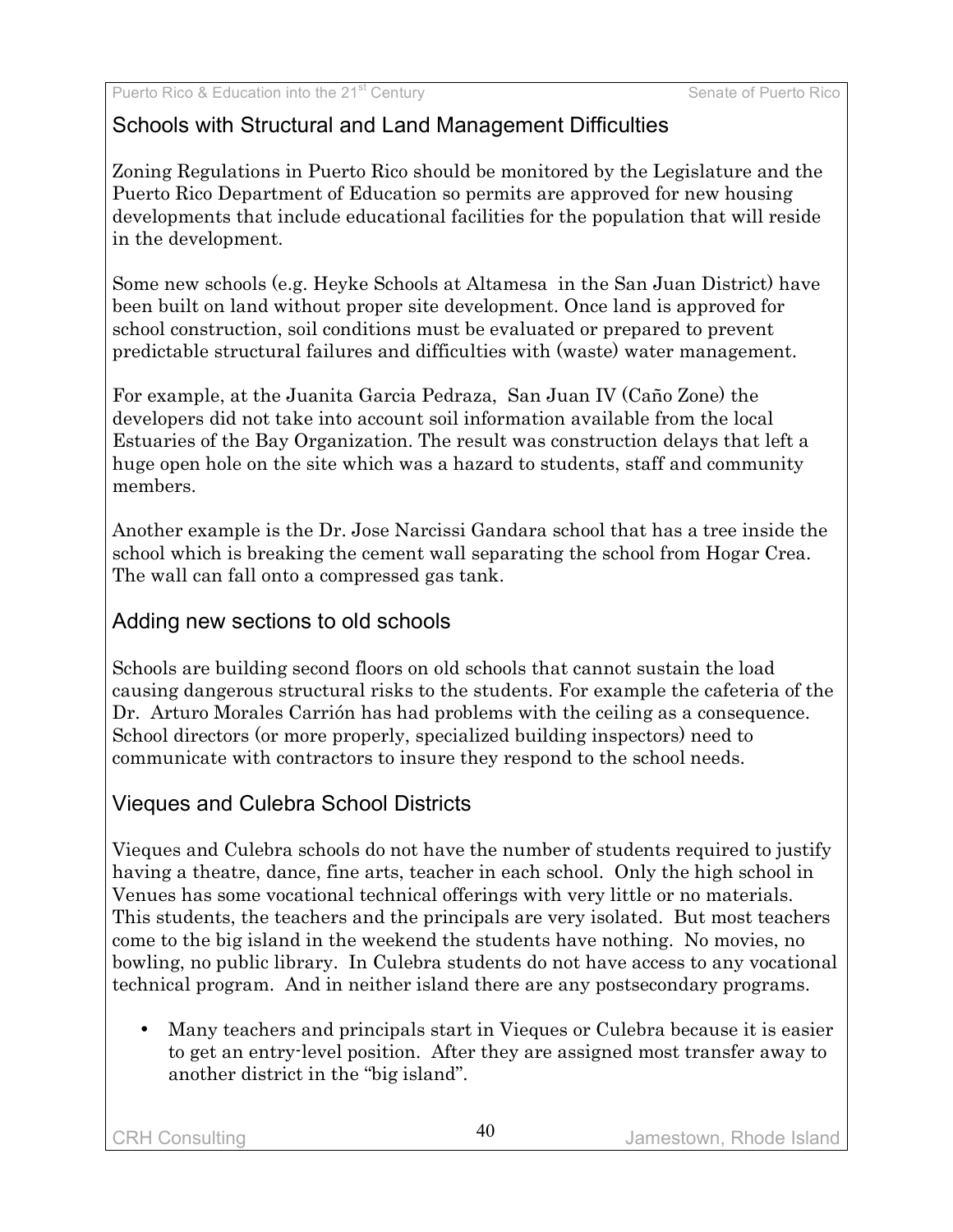- There should be an additional student discount to take students on the ferry from Vieques or Culebra to Fajardo.
- These school districts recommend the vocational technical program should include mechanics of boats and sailboat, and other skills pertinent to the occupational demand of the town i.e. If a boat has a problem in the bay they need to pay to haul it to Fajardo or fly the technician to make a diagnosis and if it needs a part they need to fly back to Fajardo and return once it has the part.
- The region should assign psychologists and speech pathologists to visit the island one day a week because parents seldom have the money to transport students to Fajardo to receive services.

### **Accreditation**

All schools should be required to start the accreditation process by the Puerto Rico General Academic Council. The DE must partner in a long-term support strategy to help them overcome the limitations imposed by the existing physical plant.

### Staff Recommendations and Conclusions:

Through the survey we saw schools with limited curricular offerings and clubs in rural schools on the island (i.e. Arroyo and Vieques School District). The surveyors and analysts conducting the present study were not asked to identify likely occupational demands of the 21stt Century in Puerto Rico. We were not asked to ascertain if the students of Puerto Rico are being prepared for such demands. We did observe that there is little instructional diversity in the schools. Students in the 21st century will act as their own researchers and many will become independent entrepreneurs. Existing schools are a product of the Industrial Age. We have now entered the Information age. Though Puerto Rico has many educationally rich and diverse resources for hands-on education (such as the ocean, estuaries, bioluminescent bays and lagoons, plantations for bananas, pineapples and coffee and processing plants), few are actively explored by school programs.

Many school directors where skeptical about the present survey because information collected in previous surveys and studies were never used to provide evidence-based support. Nevertheless, the majority of directors welcomed the survey as a forum to share issues especially concerning the physical plant.

The Senate should share the findings of his study with the Auxiliary Secretaries for Administrative Academic Affairs, school superintendents and the school directors. This study should be repeated on an annual basis to prepare school directors to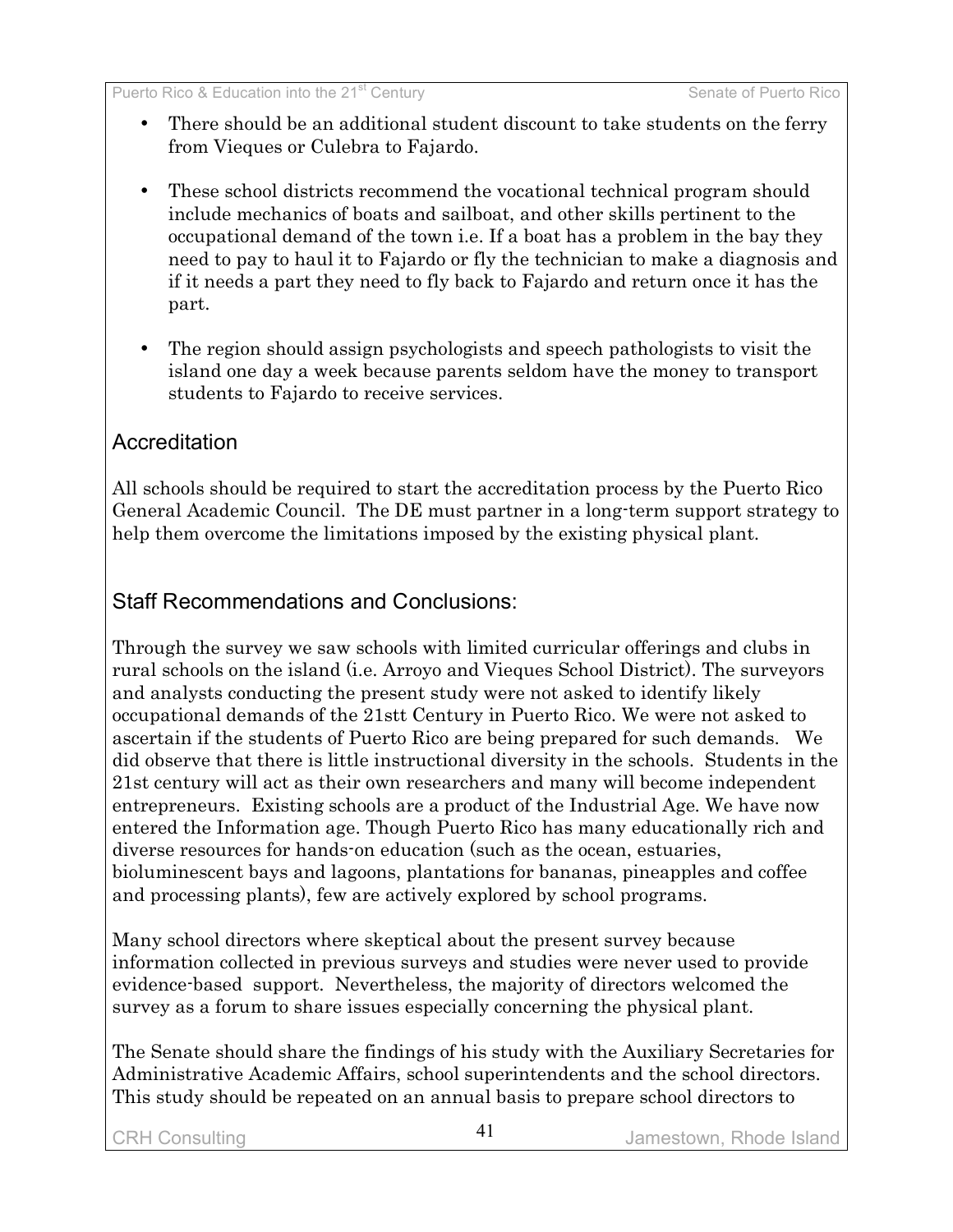respond to the requirements of PL 77. Results from this study should be put on-line so that school administrators, teachers and the general public can explore the data sets and test evidence-based hypotheses about school development and reform.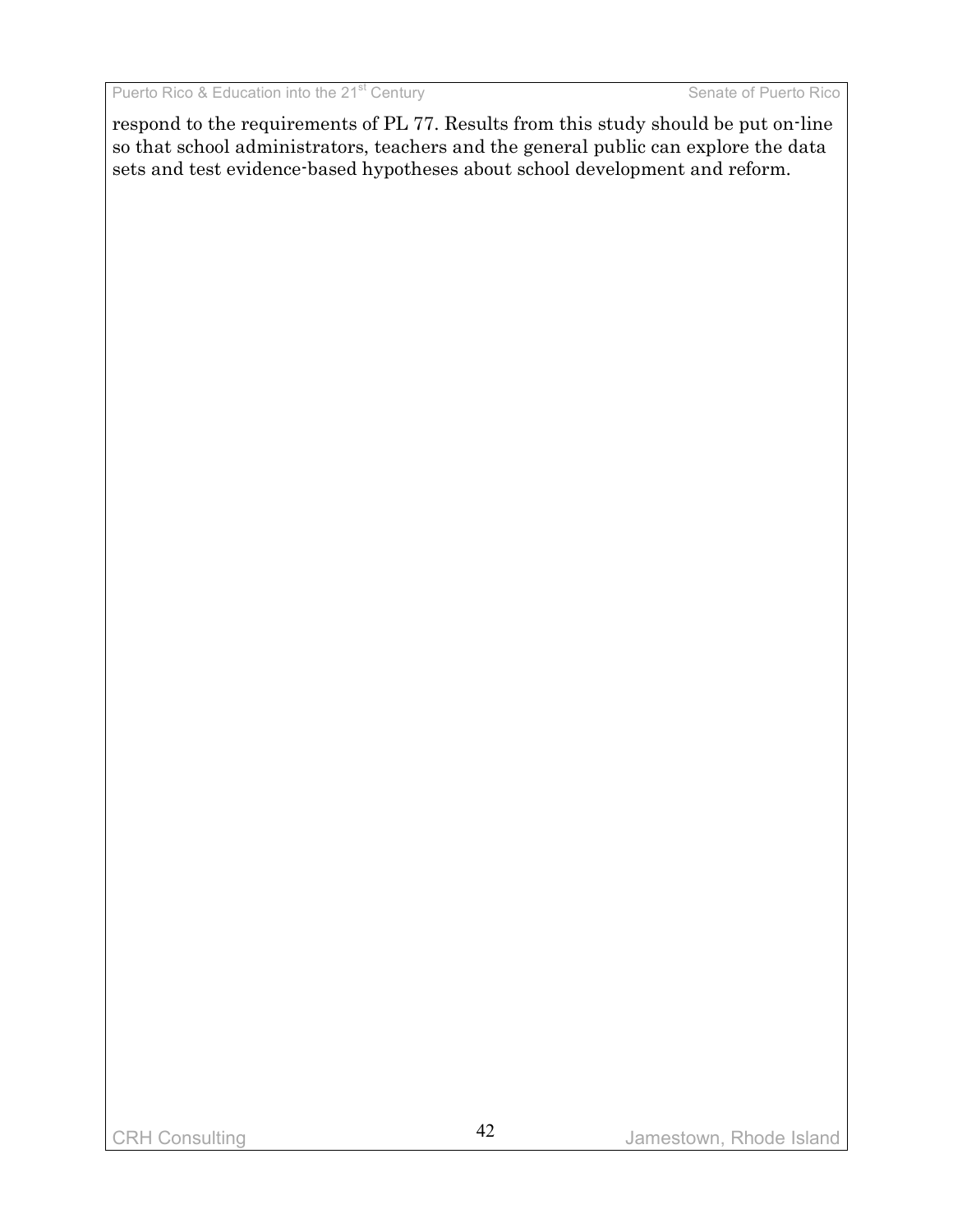# **FINAL RECOMMENDATIONS**

### **INADEQUATE FUNDING CAUSES VIOLATIONS OF HEALTH, SAFETY & EDUCATION AL STANDARDS**

The information gathered in both studies point out a glaring inadequacy in the funding of an infrastructure to the support the educational programs of Puerto Rico. A significant deterioration of physical facilities is evident throughout the school system. Many schools lack even moderately adequate facilities. Some schools do not have even the basic facilities and are dangerous to the health and welfare of the students and staff who attend those schools. It is imperative that the health and safety issues identified in this report are addressed immediately. In addition, a long term capital investment program to address the significant deficits in the facility, material, and equipment infrastructure of the Puerto Rican educational system must be developed, funded and implemented.

### **ENHANCE PUBLIC AWARENESS OF SCHOOL STRATEGIC PLANS**

The achievement of students in the public schools in Puerto Rico lags behind the achievement of students in the DoDEA schools in Puerto Rico and other states with comparable funding. In part this is a function of high poverty levels. It was difficult to identify, high performing public schools at the secondary level in phase II of this study. When the two samples of high and low performing schools were compared against the AdvancED criteria, it was difficult to identify areas in which there was a direct correlation between a specific criterion and the performance of students. Even though there are strategic planning processes, school improvement plans and a variety of reports required by the Department of Education and federal No Child Left Behind mandates, it seems like these requirements are completed, however, the use of these documents in informing the operation of the educational program in each school seems to be sporadic since there was a general lack of awareness of improvement planning outside of the leadership of each school. If these systems are to be effective they must be a key component in the planning process for each school and readily evident to all members of the school community. It is imperative that data driven reform systems become an integral component of every school. All teachers, administrators and school communities must be taught how to use these systems. These systems must be monitored both internally and externally until a process of continuous improvement becomes the norm in every school in Puerto Rico.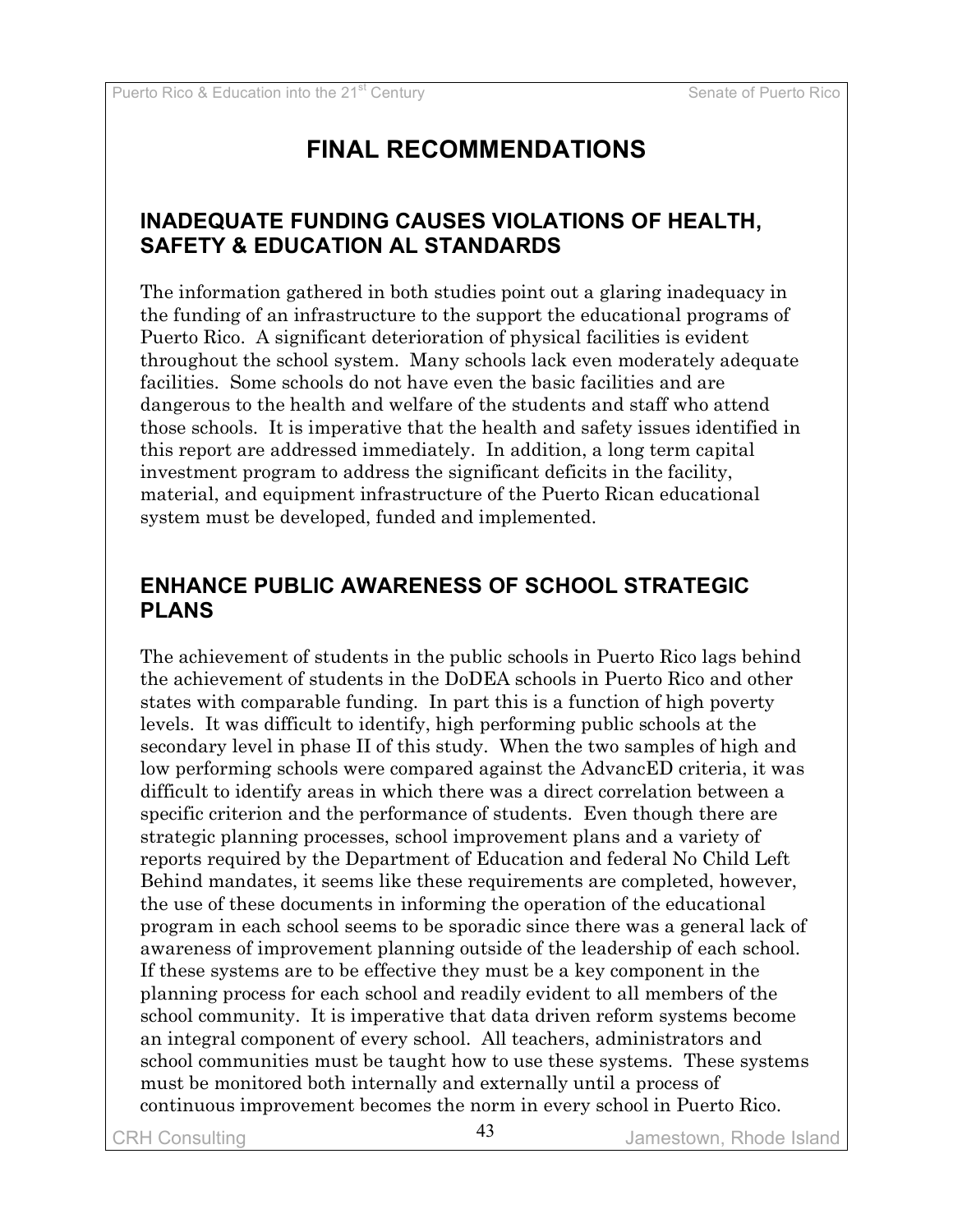Following are some recommendations in establishing, growing and monitoring this system.

### **SYSTEMATIC SCHOOL IMPROVEMENT PROCESS**

A systemic school improvement process should be implemented based on the AdvancEd criteria. Each school and each district should complete a needs assessment of their current status based on the AdvancEd criteria. Each School and each district should develop action plans to address the highest needs identified. These action plans should be stated in terms of student results and should be within the control of the school or district community to address.

# **IMPLEMENT SYSTEM OF ON-SITE SCHOOL VISITATIONS**

A system of school visits/evaluations should be developed and implemented to provide oversight and confirmation of the status of the school improvement process in each school and district.

# **ASSESS AND ADDRESS COMMUNITY FEEDBACK**

A formalized feedback program should be developed and implemented to provide a means for assessing student, parent, community, teacher and administrator opinion on the status for addressing each of the AdvancEd criteria within each school and district. This feedback program should include annual surveys as a minimum but could also include other periodic web-based or paper based opportunities for input.

# **IMPLEMENT SYSTEMWIDE PROFESSIONAL DEVELOPMENT**

A professional development fund should be established for the Puerto Rican educational system and distributed to each school as a set aside to assist in building the capacity of teachers and leaders to address the achievement needs of all students.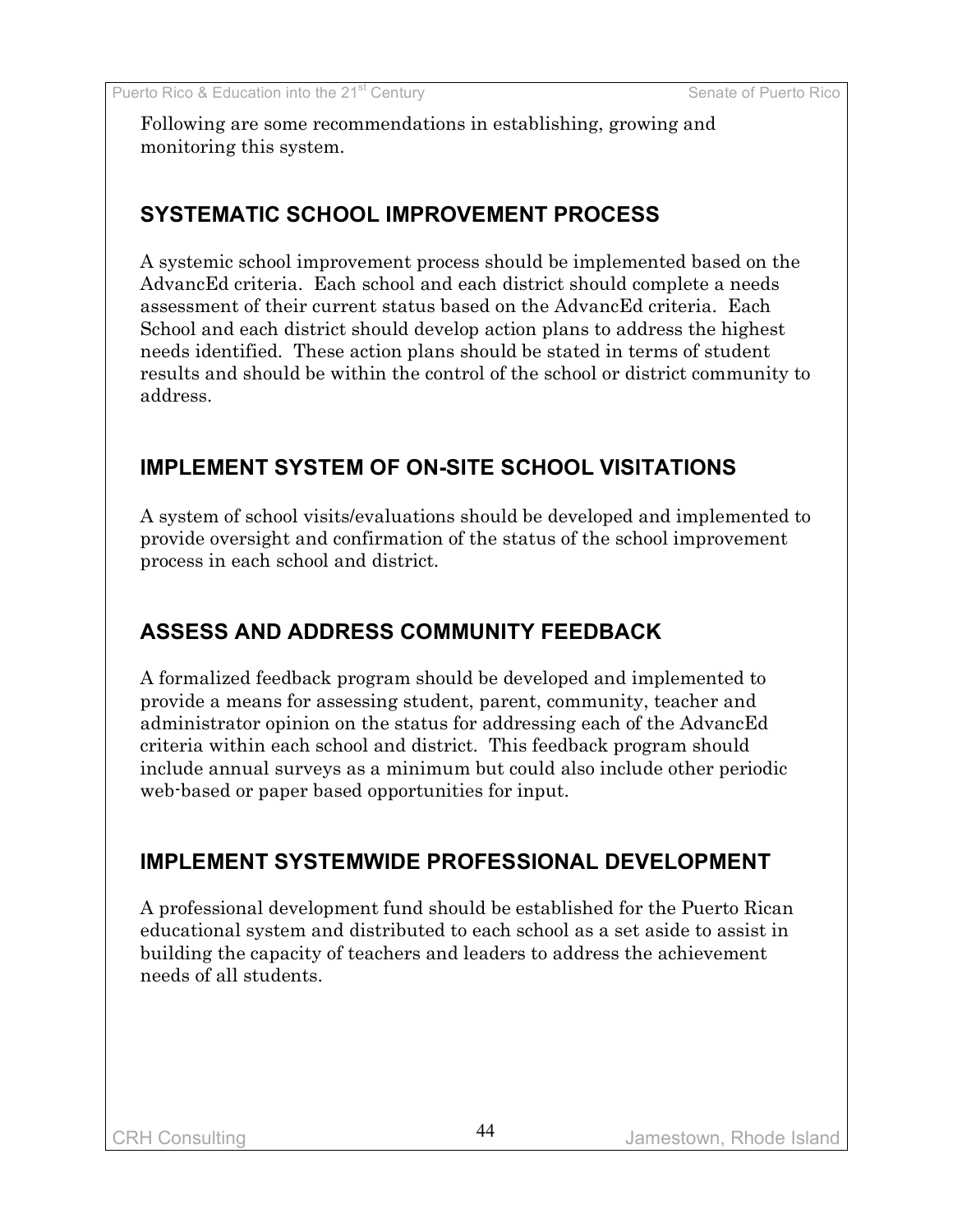# **ESTABLISH COMMUNITY ADVISORY COMMITTEES**

In order to facilitate parent and community involvement in the schools, elected advisory committees should be established at each school to advise the principal in the operations of the school. These committees should include representation from the students, teachers, parents and community and should have the power to make recommendations to the principal and appeal recommendations that are not accepted.

# **FAIR AND FREQUENT EVALUATIONS OF TEACHERS & INSTRUCTION**

There were indications in the surveys that the evaluation of teachers and instruction by school level administrators was sporadic and sometimes nonexistent. A system of instruction should be adopted throughout the schools of Puerto Rico in order to create a common vocabulary and view of instruction so that both teachers and administrators have a common tool to use for supervision and improvement of instruction. Training in this system should be provided to every teacher and administrator. A key component of each school level administrator's job should be leading instruction though supervision and classroom visits.

# **DISTRIBUTE RESOURCES BASED ON STUDENT POPULATION & NEED**

There were indications in the interviews that the school budget/allocation of funds is not getting to the individual schools. An auditing/accountability system should be implemented for the distribution of resources based on student population and need. This system should be monitored to insure that all funds are used for the intended purpose.

# **LOWER EFFECTIVE SCHOOL SIZES AND INCREASE PERSONALIZATION OF EDUCATION**

Based on the twenty school survey, there is an indication that there is an inverse relationship between school size and student achievement – it is more likely for a student to achieve at a higher level if the school that student attends is smaller rather than larger. In order to minimize the negative impact of school size on student achievement several steps should be taken to increase personalization in all Puerto Rican schools. Larger schools should be subdivided into houses or academies with students and faculty of these